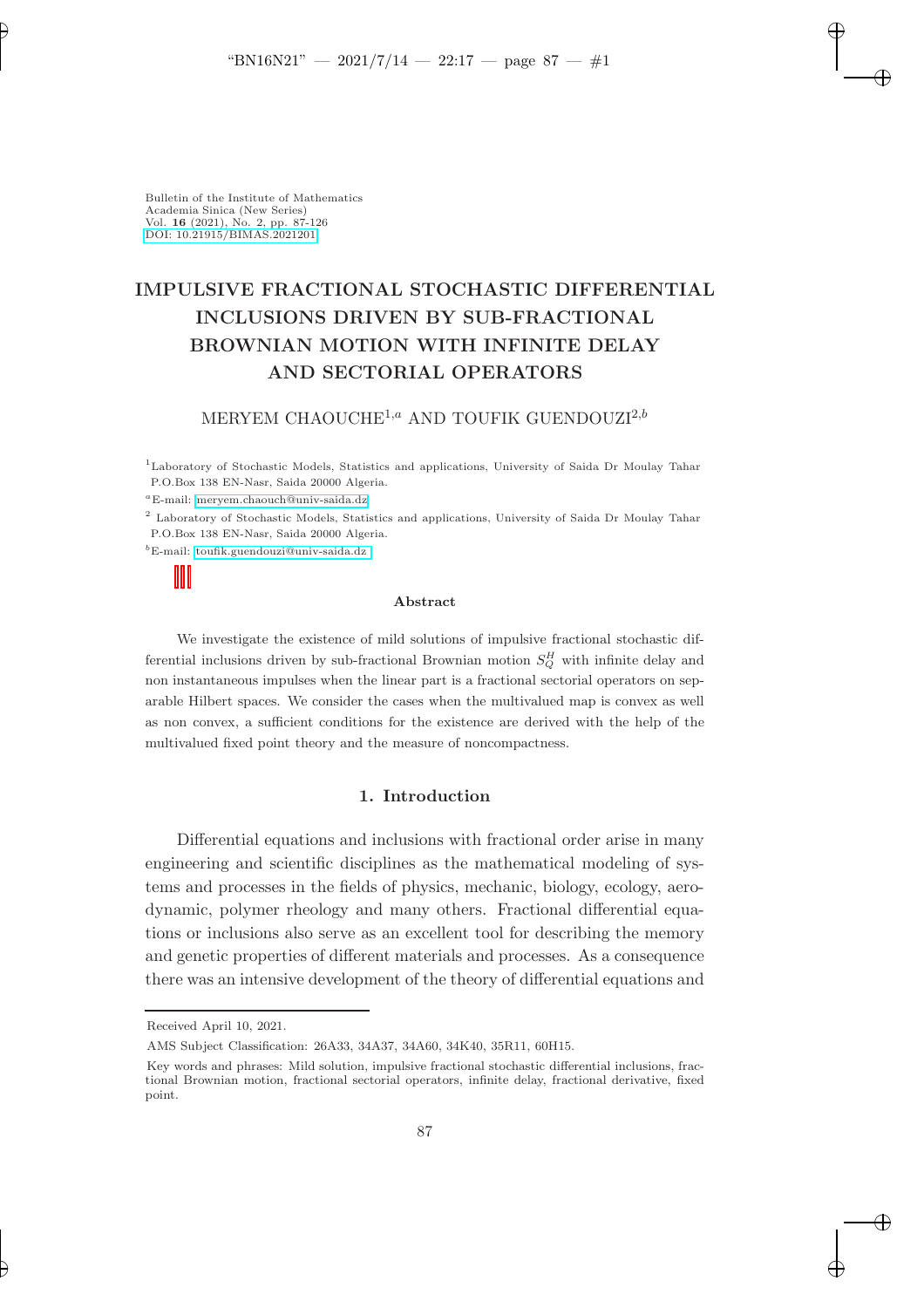✐

✐

✐

✐

✐

#### 88 MERYEM CHAOUCHE AND TOUFIK GUENDOUZI [June

inclusions of fractional order. One can see the monographs of Abbas et al. [\[1\]](#page-36-0), Kilbas et al. [\[22](#page-37-0)], Miller and Ross [\[27](#page-38-0)], Podlubny [\[23\]](#page-37-1), Zhou [\[45](#page-39-0)], the survey of Agarwal et al [\[2](#page-36-1)] [\[3\]](#page-36-2) and the references therein. Many articles have been devoted to the existence of solutions for fractional differential equations and inclusions, for example, [\[4](#page-36-3)] [\[6\]](#page-36-4) [\[16\]](#page-37-2) [\[28\]](#page-38-1) [\[44](#page-39-1)]. As for the study of the existence of mild solutions for fractional differential inclusions, please see [\[13](#page-37-3)] [\[30](#page-38-2)] [\[39\]](#page-38-3).

The theory of impulsive differential equations or inclusions has also attracted increasing attention because of its wide applicability in science and engineering. Impulsive differential inclusions arising from the real world problems to describe the dynamics of processes in which sudden, discontinuous jumps occurs. Such processes are naturally seen in biology, physics, medical fields, etc. Due to their significance, many authors have been established the solvability of impulsive differential inclusions. For the general theory and applications of such equations we refer the interested reader to Benchohra et al. [\[7](#page-36-5)], Graef et al. [\[17](#page-37-4)].

The deterministic systems often fluctuate due to noise, which is random or at least appears to be so. Therefor, we must move from deterministic problems to stochastic ones. As the generalization of classic impulsive differential and partial differential inclusions, impulsive stochastic differential and partial differential inclusions have attracted the researchers great interest, and some works have done on the existence results of mild solutions for these equation (see [\[24](#page-37-5)] [\[31\]](#page-38-4) and references therein). Recently, attempts were made to combine fractional derivatives and stochastic differential inclusions. One can see [\[18](#page-37-6)] [\[19](#page-37-7)] [\[20\]](#page-37-8) [\[41](#page-39-2)] and references therein.

On the other hand, fractional Brownian motion has become an object of intense study, due to its interesting properties and applications in various scientific areas including telecommunication, turbulence and finance. The fractional Brownian motion with Hurst parameter  $H \in (0,1)$  is a suitable generalization of the classical Brownian motion, but exhibits lon-rang dependence, self similarity and which has stationary increments. When  $H = \frac{1}{2}$  $rac{1}{2}$  the fBm coincide with the classical Brownian motion. When  $H \neq \frac{1}{2}$  $\frac{1}{2}$ , the fBm is neither a semi-martingale nor a Markov process. For additional details on the fractional Brownian motion, we refer the reader to [\[25\]](#page-38-5). A general theory for the infinite dimensional stochastic differential equations driven by a fractional Brownian motion has begun to receive attention by various researchers see e.g., [\[12\]](#page-37-9)[\[33\]](#page-38-6). The existence, uniqueness, stability and qualitative analysis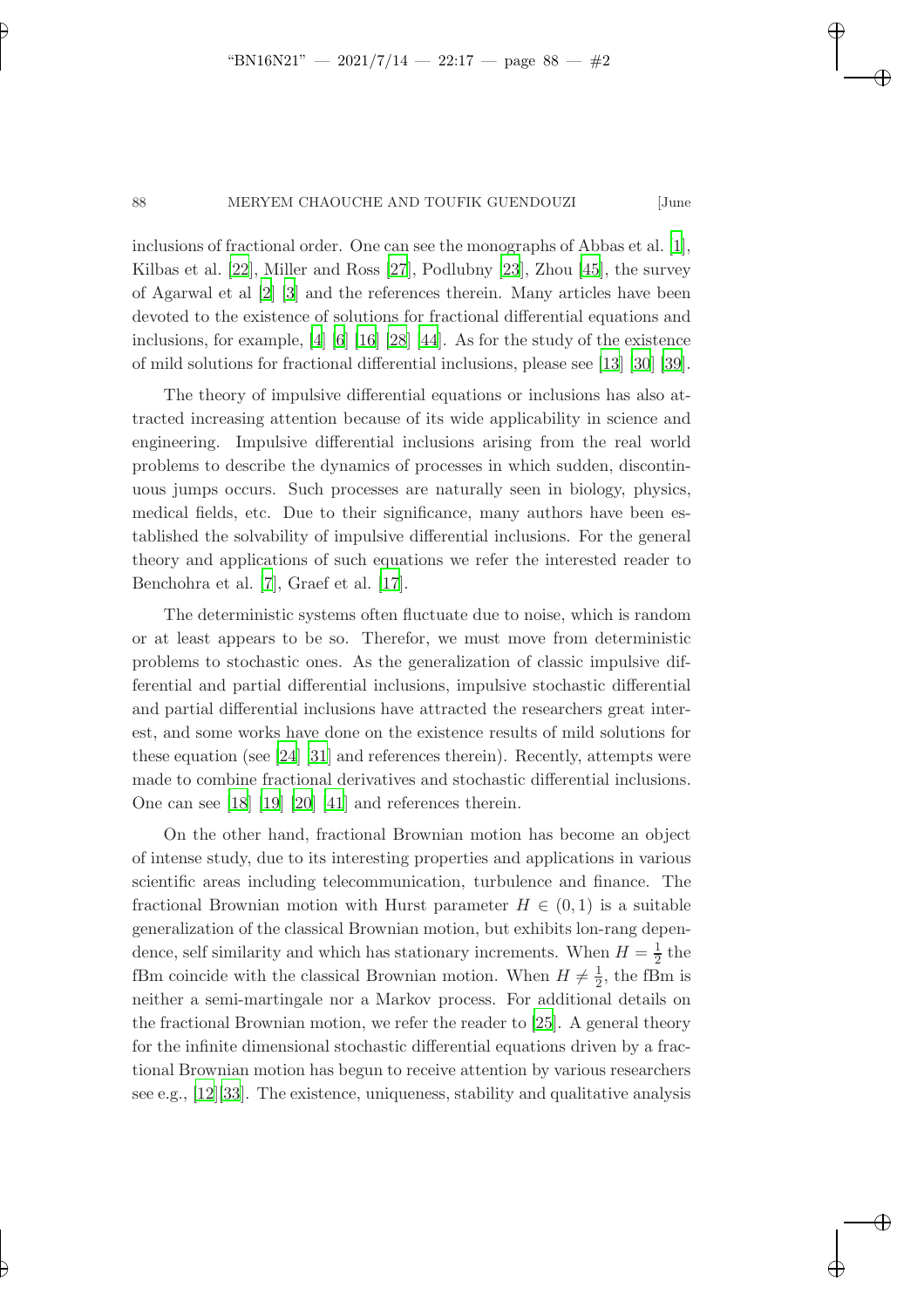✐

✐

✐

✐

✐

### 2021] IMPULSIVE FRACTIONAL STOCHASTIC DIFFERENTIAL INCLUSIONS 89

of the mild solutions of stochastic differential equations driven by fractional Brownian motion with infinite delay have been studied by many authors (see [\[14](#page-37-10)] and references therein). Recently, Ren et al. [\[34](#page-38-7)]proved the existence and uniqueness of mild solution for a class of impulsive neutral stochastic functional integro-differential equations with infinite delay driven by standard cylindrical Wiener process and an independent cylindrical fractional Brownian motion with Hurst parameter  $H \in \left(\frac{1}{2}\right)$  $(\frac{1}{2}, 1)$  in the Hilbert space. Boudaoui et al. [\[10](#page-37-11)] proved the existence of mild solutions to stochastic impulsive evolution equations with time delay, driven by fractional Brownian motion and Krasnoselski Schaefer type fixed point theorem. Ren et al. [\[35](#page-38-8)] proved the existence and uniqueness of the integral solution for a class of non-densely defined impulsive neutral stochastic functional differential equation driven by an independent cylindrical fractional Brownian motion with Hurst parameter  $H \in (\frac{1}{2})$  $(\frac{1}{2}, 1)$  in the Hilbert space. However, there are very few contributions regarding the existence of solutions to stochastic differential inclusions driven by fractional Brownian motion [\[11](#page-37-12)] [\[23](#page-37-1)]. An existence result of mild solutions for a first-order impulsive semi-linear stochastic functional differential inclusions driven by a fractional Brownian motion with infinite delay has been proved by Boudaoui et al. [\[11\]](#page-37-12).

To the best of our Knowledge, there is no work reported on the impulsive fractional stochastic differential inclusions driven by sub-fractional Brownian motion with infinite delay and sectorial operators. Inspired by the previously mentioned works, in this article, we aim to study this interesting problem. We prove the existence of  $PC-$  mild solutions for impulsive fractional stochastic differential inclusions driven by sub-fractional Brownian motion with infinite delay and non-instantaneous impulses of the form

<span id="page-2-0"></span>
$$
\begin{cases} ^{c}D_{t}^{\alpha}x(t) \in Ax(t) + F(t, x_{t}) + g(t) \frac{dS_{Q}^{H}}{dt}, t \in (s_{i}, t_{i+1}], i = 0, 1, ..., N \\ x(0) = \varphi \in \mathcal{B}, \\ x(t) = I_{i}(t, x_{t}), t \in (t_{i}, s_{i}], i = 1, ..., N \end{cases}
$$
(1)

Where  ${}^cD^{\alpha}$  denotes the Caputo fractional derivative operator of order  $\alpha \in$  $(0, 1)$  with the lower limit zero;  $x(\cdot)$  takes its values in the separable Hilbert spaces H with inner product  $(\cdot, \cdot)_{\mathcal{H}}$  and norm  $\|\cdot\|_{\mathcal{H}}$ ; A is a fractional sectorial operator defined on  $\mathcal{H}$ ;  $F: J \times \mathcal{H} \to 2^H - {\emptyset}$  is a multifunction,  $J := [0, b]$ ,  $0 = t_0 = s_0 < t_1 \leq s_1 \leq s_2 \leq t_2 < \cdots < t_{N-1} \leq s_N \leq t_N \leq t_{N+1} = b$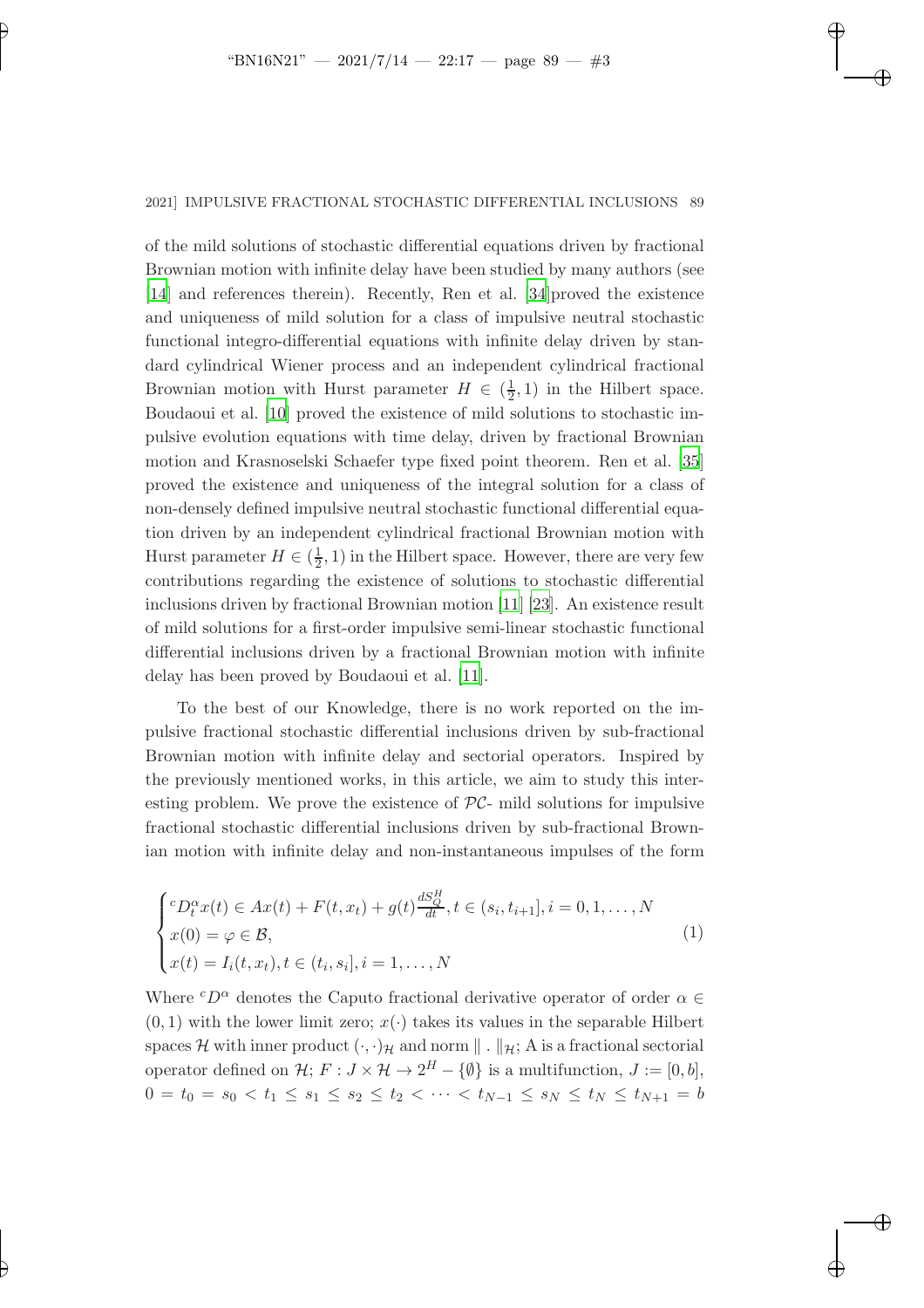✐

✐

✐

✐

✐

### 90 MERYEM CHAOUCHE AND TOUFIK GUENDOUZI [June

be prefixed numbers;  $g: J \to L^0_Q(\mathcal{K}, \mathcal{H}), \mathcal{K}$  is another real separable Hilbert space with inner product  $(\cdot, \cdot)_{\mathcal{K}}$  and norm  $\|\cdot\|_{\mathcal{K}}$ . Here  $L_Q^0(\mathcal{K}, \mathcal{H})$  denotes the space of all Q-Hilbert-Schmidt operators from  $K$  into  $H$  and  $S_Q^H$  is an Q-sub-fBm with Hurst parameter  $H \in (\frac{1}{2})$  $(\frac{1}{2}, 1)$  which will be defined in the next section. The history  $x_t: (-\infty, 0] \to \mathcal{H}$ ,  $x_t(\theta) = x(t+\theta)$  belongs to some abstract phase  $\mathcal B$  defined axiomatically in Section 2,  $I_i \in C((t_i, s_i] \times \mathcal B, \mathcal H)$ , for all  $i = 1, ..., N$ . The initial data  $\{\varphi(t) : -\infty < t \leq 0\}$  is an  $\mathcal{F}_0$ -adapted B-valued random variable independent of the sub-fBm with infinite second moment.

The outline of this paper is as follows. In the Section 2 we introduce some notations, definitions, preliminary facts about sub-fractional Brownian motion, the fractional calculus and an auxiliary lemma, which are used in the next sections. In Section 3, we give the existence of  $PC$ -mild solution for [\(13\)](#page-13-0) under both convexity and non-convexity conditions on the multi-valued right-hand side, and when the linear term A is fractional sectorial operator.

## 2. Preliminaries

In this section, we discuss some basic definitions, notations, theorems, lemmas and some basic facts about sub-fractional Brownian motion, the fractional calculus and sectorial operators.

Throughout this paper, the notations  $(\mathcal{H}, \|\cdot\|_{\mathcal{H}}, (\cdot, \cdot)_{\mathcal{H}})$  and  $(\mathcal{K}, \|\cdot\|_{\mathcal{H}})$  $\|_{K_{\alpha}}(\cdot,\cdot)_{K_{\alpha}}\|_{K_{\alpha}}$  stand for the separable Hilbert spaces. The notation  $\mathcal{C}(J,\mathcal{H})$ stand for the Banach space of continuous functions from J to  $\mathcal H$  with supermum norm i.e.,  $\| x \|_{J} = \sup_{t \in I} \| x(t) \|$  and  $L^1(J, \mathcal{H})$  denotes the Bat∈J nach space of function  $x : J \to \mathcal{H}$  which are Bochner integrable normed by  $\|x\|_{L^1} = \int_0^b \|x(t)\| dt$ , for all  $x \in L^1(J, \mathcal{H})$ . A measurable function  $x: J \to H$  is Bochner integrable if and only if  $||x||$  is Lebesgue integrable.  $B(\mathcal{H})$  is a Banach space of all linear bounded operator from  $\mathcal H$  into itself with norm  $|| F ||_{B(H)} = \sup \{ || F(x) || : || x || \le 1 \}.$ 

Let  $(\Omega, \mathcal{F}, \mathbb{P})$  be a complete probability space equipped with a normal filtration  $\{\mathcal{F}_t\}_{t\geq 0}$  satisfying the usual conditions (i.e., right continuous and  $\mathcal{F}_0$  containing all P-null sets).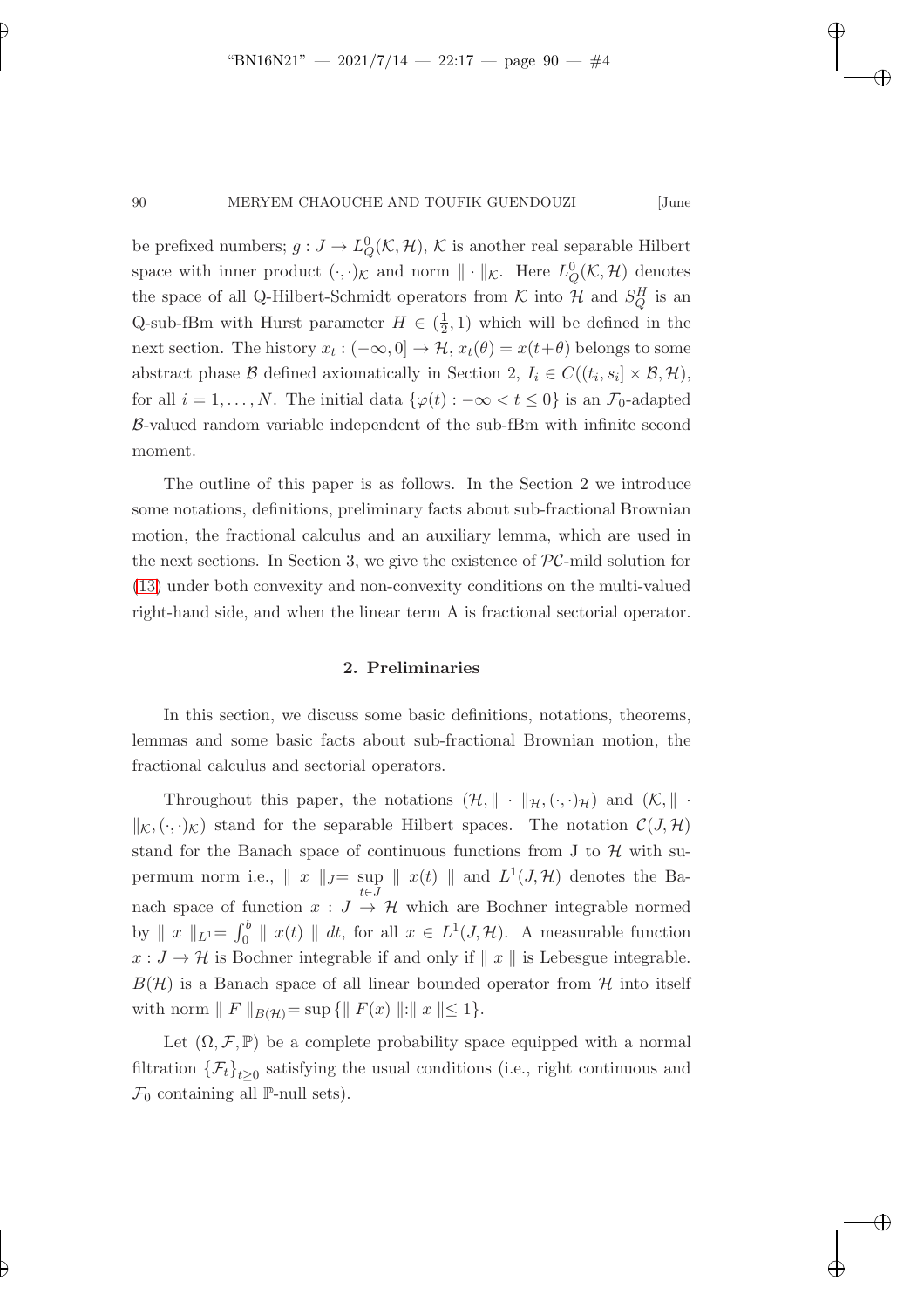✐

✐

✐

# 2021] IMPULSIVE FRACTIONAL STOCHASTIC DIFFERENTIAL INCLUSIONS 91

Definition 1. The sub-fractional Brownian motion (sub-fBm in short) with Hurst parameter  $H \in (0, 1)$  is a mean zero Gaussian process  $S^H = \{S_t^H : t \ge 0\}$ with  $S_H^0 = 0$  and the covariance

$$
C_H(t,s) = \mathbb{E}\left[S_t^H S_s^H\right] = s^{2H} + t^{2H} - \frac{1}{2}\left[ (s+t)^{2H} + |t-s|^{2H} \right] \tag{2}
$$

for all,  $s, t \geq 0$ .

✐

✐

For  $H = \frac{1}{2}$  $\frac{1}{2}$ ,  $S^H$  coincides with the standard Brownian motion B.  $S^H$ is neither semimartingale nor a Markov process when  $H \neq \frac{1}{2}$  $\frac{1}{2}$ . The sub $fBm S<sup>H</sup>$  has properties analogous to those of  $fBm$  (self-similarity, long-range dependence, Holder paths), but it does not have stationary increments. More works for sub-fBm can be found in Bojdecki et al. [\[8](#page-36-6)] [\[9](#page-36-7)], Tudor [\[38](#page-38-9)], Shen et al. [\[37](#page-38-10)].

The sub-fractional Brownian motion satisfies the following estimates:

$$
\left[ (2 - 2^{2H-1}) \wedge 1 \right] \mid t - s \mid^{2H} \mathbb{E} \mid S^H(t) - S^H(s) \mid^2 \leq \left[ (2 - 2^{2H-1}) \wedge 1 \right] \mid t - s \mid^{2H}
$$
\n(3)

Thus, Kolmogorov's continuity criterion implies that sub-fBm is holder continuous of order  $\gamma$  for any  $\gamma < H$  on any finite interval. Therefore, if y is a stochastic process with Holder continuous trajectories of order  $\beta > 1 - H$ then the pathwise Riemann-Stieltjes integral  $\int_0^b y_t(\omega)dS^H(t)(\omega)$  exists for all  $b \geq 0$ . In particular, if  $H > \frac{1}{2}$ , the pathwise integral  $\int_0^b f'(S_t^H) dS_t^H$  exists for all  $f \in C^2(\mathbb{R})$ , and

$$
f(S_b^H) - f(0) = \int_0^b f'(S_t^H) dS_t^H.
$$
\n(4)

However, when  $H \leq \frac{1}{2}$  the pathwise Riemann-Stieltjes integral  $\int_0^b f^{'}(S_t^H) dS_t^H(\omega)$ does not exist. For more details, we refer the reader to [\[37\]](#page-38-10) [\[42](#page-39-3)] [\[43\]](#page-39-4).

Now we aim at introducing the Wiener integral with respect to one dimensional sub-fBm  $S^H$ . Fix a time interval [0, b]. We denote by  $\Lambda$  the linear space of R-valued step functions on [0, b], that is,  $y \in \Lambda$  if

$$
y(t) = \sum_{i=1}^{n-1} x_i 1_{[t_i, t_{i+1}](t)},
$$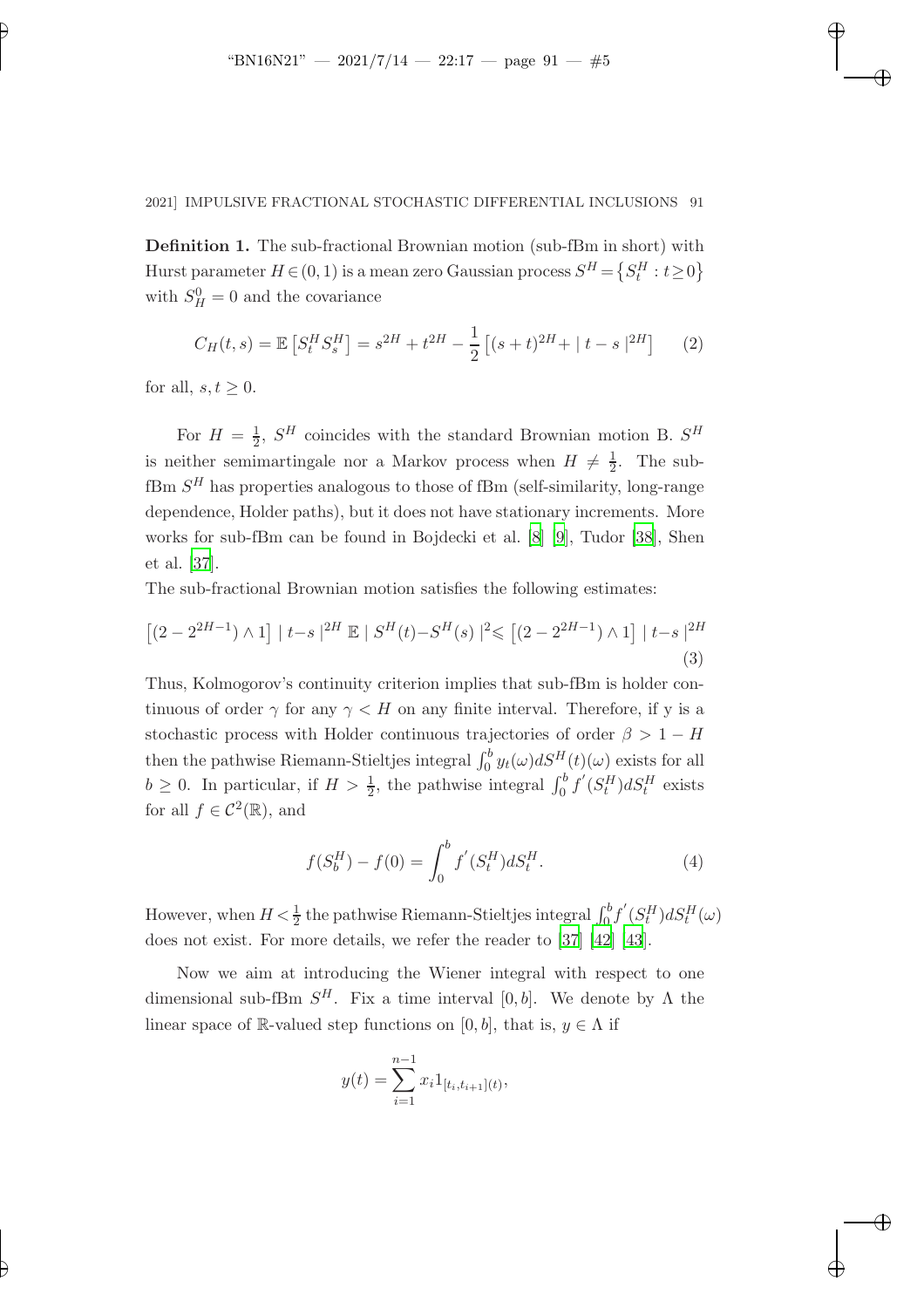✐

✐

✐

# 92 MERYEM CHAOUCHE AND TOUFIK GUENDOUZI [June

Where  $t \in [0, b]$ ,  $x_i \in \mathbb{R}$  and  $0 = t_1 < t_2 < \cdots < t_n = b$ . For  $y \in \Lambda$  we define its Wiener integral with respect to  $S<sup>H</sup>$  as

$$
\int_0^b y(s)dS_Q^H(s) = \sum_{i=1}^{n-1} x_i (S_{t_i+1}^H - S_{t_i}^H).
$$

Let  $\mathcal{H}_{\mathcal{S}^H}$  be the canonical Hilbert space associated to the sub-fBm  $S^H$ . That is  $\mathcal{H}_{\mathcal{S}^H}$  is the cloture of the linear span  $\Lambda$  with respect to the scalar product

<span id="page-5-0"></span>
$$
\left(1_{[0,t]},1_{[0,s]}\right)_{\mathcal{H}_{\mathcal{S}^H}}=C_H(t,s).
$$

We know that the covariance of sub-fBm can be written as

$$
\mathbb{E}\left[S_t^H S_s^H\right] = \int_0^t \int_0^s \eta_H(u, v) du dv = C_H(t, s) \tag{5}
$$

where  $\eta_H(u, v) = H(2H - 1) \left( |u - v|^{2H - 2} - (u + v)^{2H - 2} \right)$ . Equation [\(5\)](#page-5-0) implies that

<span id="page-5-2"></span>
$$
(y,z)_{\mathcal{H}_{\mathcal{S}^H}} = \int_0^t \int_0^s y_u z_v \eta_H(u,v) du dv \tag{6}
$$

for any pair step functions y and z on  $[0, b]$ . Consider the kernel

$$
K_H(t,s) = \frac{2^{1-H}\sqrt{\pi}}{\Gamma(H-\frac{1}{2})} s^{3/2-H} \left( \int_0^t (x^2 - s^2)^{H-3/2} ds \right) 1_{[0,t](s)} \tag{7}
$$

By Dzhaparidze and Van Zanten [\[15](#page-37-13)], we have

$$
C_H(t,s) = c_H^2 \int_0^{t \wedge s} K_H(t,u) K_H(s,u) du \tag{8}
$$

where

✐

✐

<span id="page-5-1"></span>
$$
c_H^2 = \frac{\Gamma(1+2H)sin(\pi H)}{\pi}.
$$

Then, [\(8\)](#page-5-1) implies that  $C_H(s, t)$  is non-negative definite. Consider the linear operator  $K_H^* : \Lambda \to L^2([0, b])$  defined by

$$
(K_H^*y)(s) = c_H \int_s^r y_r \frac{\partial K_H}{\partial r}(r,s) dr.
$$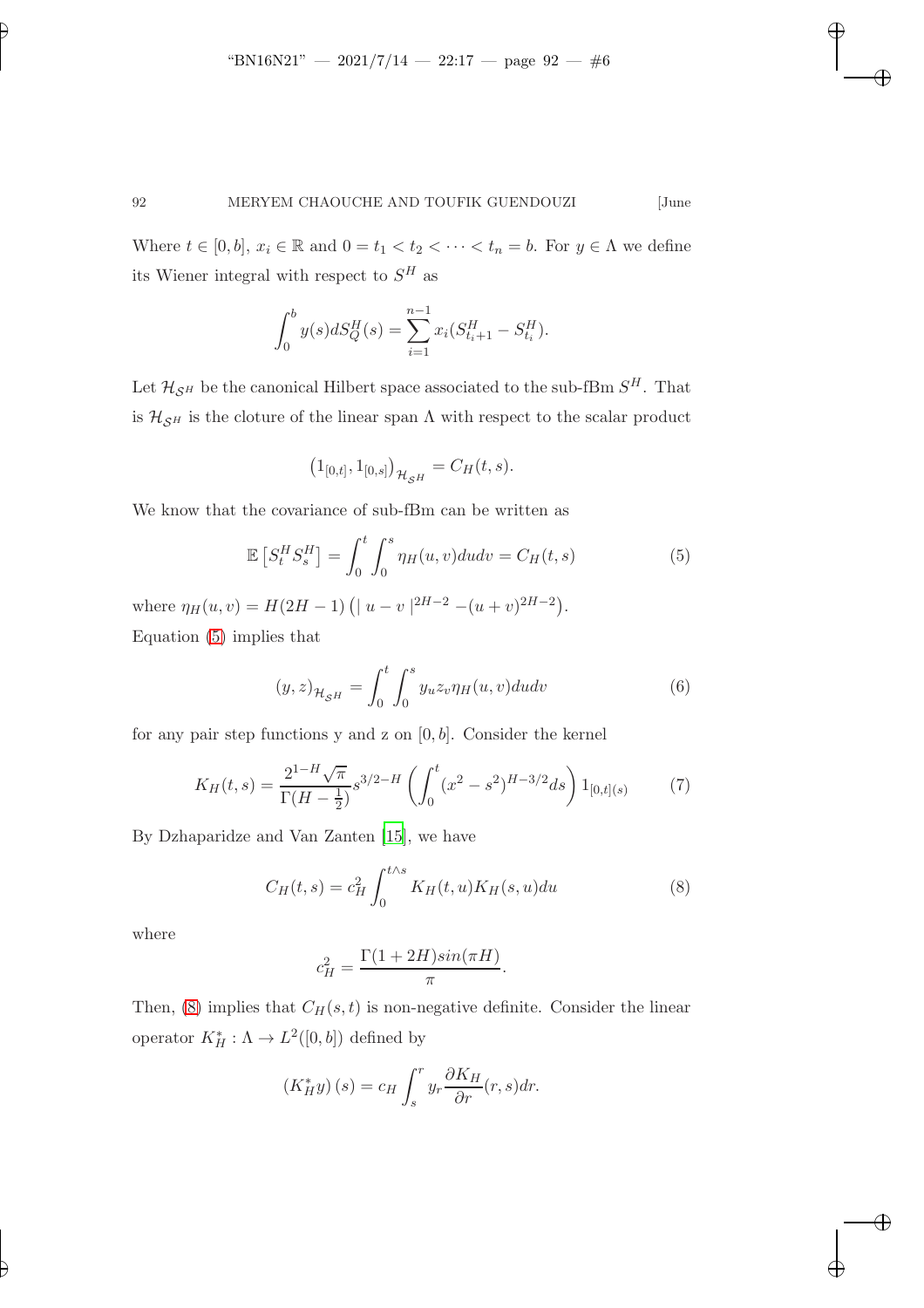✐

✐

✐

# 2021] IMPULSIVE FRACTIONAL STOCHASTIC DIFFERENTIAL INCLUSIONS 93

Using  $(6)$   $(8)$  we have

✐

✐

$$
(K_H^* y, K_H^* z)_{L^2([0,b])} = c_H^2 \int_0^b \left( \int_s^b y_r \frac{\partial K_H}{\partial r}(r, s) dr \right) \left( \int_s^b z_u \frac{\partial K_H}{\partial u}(u, s) du \right) ds
$$
  
\n
$$
= c_H^2 \int_0^b \int_0^b \left( \int_0^{r \wedge u} \frac{\partial K_H}{\partial r}(r, s) \frac{\partial K_H}{\partial u}(u, s) ds \right) y_r z_u dr du
$$
  
\n
$$
= c_H^2 \int_0^b \int_0^b \frac{\partial^2 K_H}{\partial r \partial u}(u, s) y_r z_u dr du
$$
  
\n
$$
= H(2H-1) \int_0^b \int_0^b (|u-r|^{2H-2} - (u+r)^{2H-2}) y_r z_u dr du
$$
  
\n
$$
= (y, z)_{\mathcal{H}_{SH}}.
$$
\n(9)

As a consequence, the operator  $K_H^*$  provides an isometry between the Hilbert space  $\mathcal{H}_{\mathcal{S}^H}$  and  $L^2([0, b])$ . Hence, the process W defined by  $W(t) :=$  $S^H((K_H^*)^{-1}(1_{[0,t]}))$  is a Wiener process, and  $S^H$  has the following Wiener integral representation:

<span id="page-6-0"></span>
$$
S^{H}(t) = c_{H} \int_{0}^{t} K_{H}(t, s)dW(s)
$$

because  $(K_H^*)(1_{[0,t]}) (s) = c_H K_H(t, s)$ . By [\[15](#page-37-13)], we have

$$
W(t) = \int_0^t Z_H(t, s) dS^H(s),
$$

where

$$
Z_H(t,s) = \frac{s^{H-1/2}}{\Gamma(3/2-H)} \left[ t^{H-3/2} (t^2 - s^2)^{1/2-H} - (H-3/2) \int_s^t (x^2 - s^2)^{1/2-H} x^{H-3/2} dx \right] (1_{[0,t]})(s).
$$

In addition, for any  $y \in \mathcal{H}_{\mathcal{S}^H}$ ,

$$
\int_0^b y(s) dS^H(s) = \int_0^b (K_H^* y)(t) dW(t)
$$

if and only if  $K_H^*y \in L^2([0, b]).$ Also, denoting  $L^2_{\mathcal{H}_{SH}}([0, b]) = \{y \in \mathcal{H}_{SH}, K_H^*y \in L^2([0, b])\}$ . Since  $H > \frac{1}{2}$ ,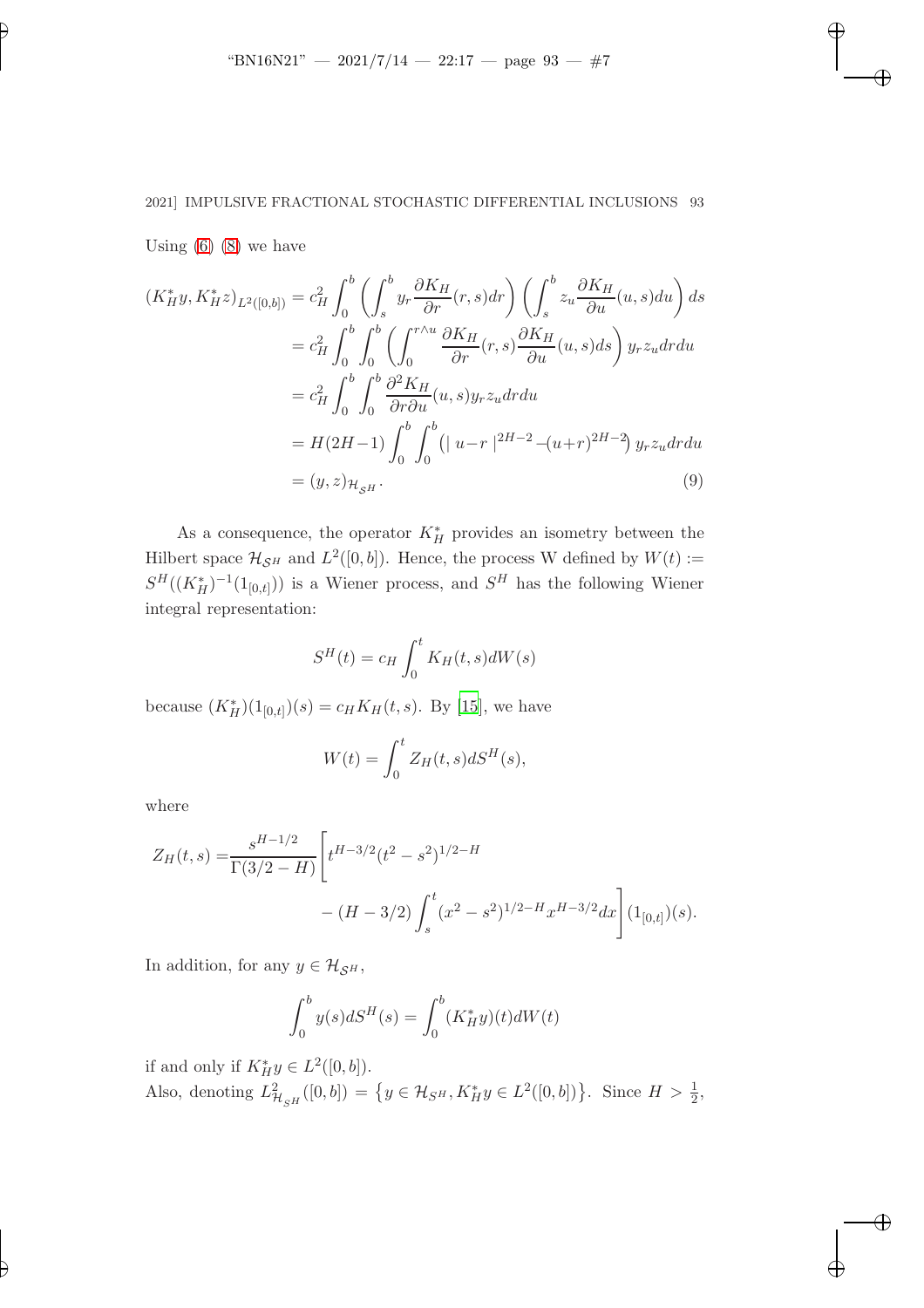we have by  $(9)$  and Lemma 2.1 of  $[26]$ ,

✐

✐

<span id="page-7-0"></span>
$$
L^{2}([0,b]) \subset L^{\frac{1}{H}}([0,b]) \subset L^{2}_{\mathcal{H}_{SH}([0,b])}.
$$
\n(10)

,

✐

✐

✐

✐

**Lemma 1** ([\[29](#page-38-12)]). For  $y \in L^{\frac{1}{H}}([0, b]),$ 

 $wh$ 

$$
H(2H - 1) \int_0^b \int_0^b |y_r| |y_u| |u - r|^{2H - 2} dr du \le C_H ||y||_{L^{\frac{1}{H}}([0,b])}
$$
  
ere  $C_H = \left(\frac{H(2H - 1)}{\beta(2 - 2H, H - \frac{1}{2})}\right)^{1/2}$ , with  $\beta$  denoting the beta function.

Next, we are interested in considering a sub-fBm with values in Hilbert space and giving the definition of the corresponding stochastic integral.

Let  $L(\mathcal{K}, \mathcal{H})$  denote the space of all bounded linear operators from K into H with the usual norm  $\|\cdot\|_{L(\mathcal{K},\mathcal{H})}$ . Let  $Q \in L(\mathcal{K},\mathcal{H})$  be a non-negative self-adjoint operator. Denote by  $L_Q^0(\mathcal{K}, \mathcal{H})$  the space of all  $\xi \in L(\mathcal{K}, \mathcal{H})$  such that  $\xi Q^{\frac{1}{2}}$  is a Hilbert-Schmidt operator. The norm is given by

$$
\|\xi\|_{L_Q^0(\mathcal{K},\mathcal{H})}^2 = \|\xi Q^{\frac{1}{2}}\|_{HS}^2 = tr(\xi Q \xi^*).
$$

Then  $\xi$  is called a Q-Hilbert-Schmidt operator from  $K$  to  $\mathcal{H}$ . Let  $\{S_n^H(t)\}_{n\in\mathbb{N}}$ be a sequence of one-dimensionnal standard sub-fractional Brownian motions mutually independent on  $(\Omega, \mathcal{F}, \mathbb{P})$ . When one considers the following series:

$$
\sum_{n=1}^{\infty} S_n^H(t)e_n, \qquad t \ge 0,
$$

where  $\{e_n\}_{n\in\mathbb{N}}$  is a complete orthonormal basis in K this series does not necessarily converge in the space  $K$ . Thus we consider a  $K$ -valued stochastic process  $S_Q^H(t)$  given formally by the following series:

$$
S_Q^H(t) = \sum_{n=1}^{\infty} S_n^H(t) Q^{\frac{1}{2}} e_n, \qquad t \ge 0.
$$

If Q is a non-negative self-adjoint trace class operator, then this series converge in the space K, that is, we have  $S_Q^H(t) \in L^2(\Omega, K)$ . Then above  $S_Q^H(t)$ is well-defined as a K-valued Q-cylindrical sub-fractional Brownian motion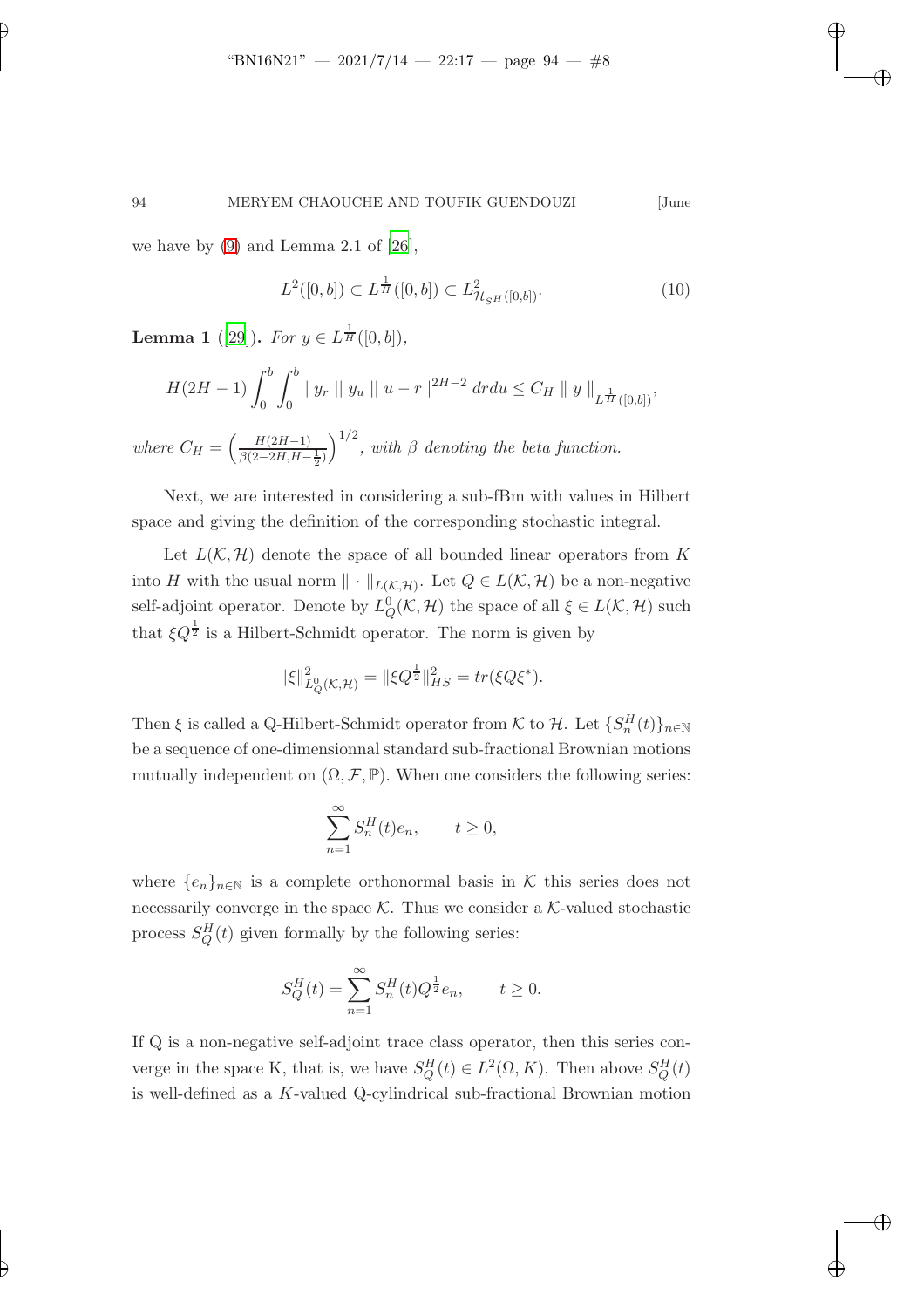# 2021] IMPULSIVE FRACTIONAL STOCHASTIC DIFFERENTIAL INCLUSIONS 95

with covariance operator Q. Let  $y: [0, b] \longrightarrow L_Q^0(K, H)$  such that

$$
\sum_{n=1}^{\infty} \|K_H^*(yQ^{\frac{1}{2}}e_n)\|_{L^2([0,b];H)} < \infty. \tag{11}
$$

<span id="page-8-0"></span>✐

✐

✐

✐

**Theorem 1.** Let  $y : [0,b] \longrightarrow L_Q^0(K,H)$  satisfy [\(11\)](#page-8-0). Then its stochastic integral with respect to the sub-fBm  $S_Q^H$  is defined, for  $t \geq 0$ , as follows

$$
\int_0^t y(s) dS_Q^H(s) := \sum_{n=1}^\infty \int_0^t y(s) Q^{\frac{1}{2}} e_n dS_n^H(s) = \sum_{n=1}^\infty \int_0^t (K^*(y Q^{\frac{1}{2}} e_n)) dW(s).
$$

Notice that if

✐

$$
\sum_{n=1}^{\infty} \|y(s)Q^{\frac{1}{2}}e_n\|_{L^{\frac{1}{H}}([0,b];H)} < \infty,
$$
\n(12)

<span id="page-8-2"></span>then in particular [\(11\)](#page-8-0) holds, which follows immediately form [\(10\)](#page-7-0).

**Lemma 2** ([\[29](#page-38-12)]). For any  $y : [0, b] \longrightarrow L_Q^0(K, H)$  such that (12) holds, and for any  $u, v \in [0, b]$  with  $u > v$ ,

$$
\mathbb{E} \big\| \int_v^u y(s) dS_Q^H(s) \big\|_H^2 \le C_H (u - v)^{2H-1} \sum_{n=1}^\infty \int_v^u \|y(s) Q^{\frac{1}{2}} e_n\|_H^2 ds.
$$

If, in addition,

$$
\sum_{n=1}^{\infty} ||y(s)Q^{\frac{1}{2}}e_n||_H^2 \quad is \text{ uniformly convergent for } t \in [0, b],
$$

then

✐

$$
\mathbb{E} \big\| \int_v^u y(s) dS_Q^H(s) \big\|_H^2 \le C_H (u-v)^{2H-1} \int_v^u \|y(s)\|_{L_Q^0(K,H)}^2 ds.
$$

<span id="page-8-1"></span>In this paper, we suppose that  $\mathcal{F}_t = \sigma\{S_Q^H; 0 \leq s \leq t\}$  is the  $\sigma$ -algebra generated by the K-valued Q-cylindrical sub-fractional Brownian motion,  $\mathcal{F}_b = \mathcal{F}$ and  $L^2(\Omega, \mathcal{F}_t, \mathcal{H})$  be the Hilbert spaces of all  $\mathcal{F}_t$ -adapted measurable square integrable random variables with values in  $H$ . The notation  $L_2^{\mathcal{F}}([0, b]; \mathcal{H})$ stands for the Hilbert space of all square integrable and  $\mathcal{F}_t$ -measurable processes with the values in H.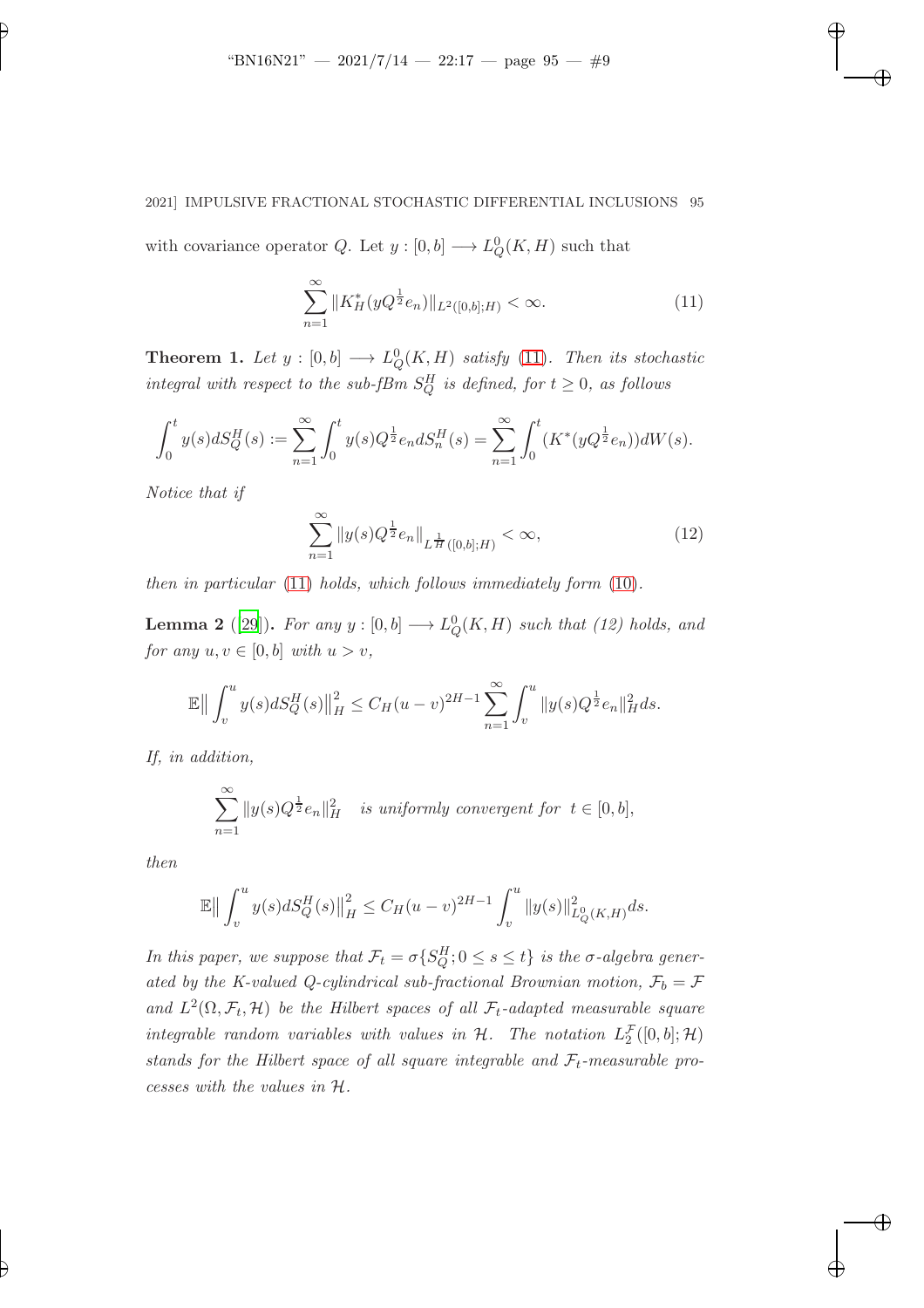✐

✐

✐

### 96 MERYEM CHAOUCHE AND TOUFIK GUENDOUZI [June

**Definition 2.** The fractional integral of order  $\alpha$  with the lower limit zero for a function  $f$  is defined as

$$
I^{\alpha}f(t) = \frac{1}{\Gamma(\alpha)} \int_0^t \frac{f(s)}{(t-s)^{1-\alpha}} ds, \quad t > 0, \alpha > 0,
$$

provided the right-hand side is pointwise defined on  $[0, \infty)$ , where  $\Gamma(\cdot)$  is the gamma function, which is defined by  $\Gamma(\alpha) = \int_0^\infty t^{\alpha-1} e^{-t} dt$ .

<span id="page-9-0"></span>**Definition 3.** The Riemann-Liouville fractional derivative of order  $\alpha > 0$  $n-1 < \alpha < n, n \in \mathbb{N}$ , is defined as

$$
^{(R-L)}D_{0+}^{\alpha}f(t) = \frac{1}{\Gamma(n-\alpha)} \left(\frac{d}{dt}\right)^n \int_0^t (t-s)^{n-1-\alpha} f(s)ds,
$$

where the function  $f(t)$  has absolutely continuous derivative up to order  $(n - 1)$ .

**Definition 4.** The Caputo derivative of order  $\alpha > 0$  for a function f:  $[0,\infty) \longrightarrow \mathbb{R}$  can be written as

$$
D^{\alpha} f(t) = D^{\alpha} \left( f(t) - \sum_{k=1}^{n-1} \frac{t^k}{k!} f^k(0) \right), \quad t > 0, n - 1 < \alpha < n.
$$

Remark 1.

✐

✐

i. If  $f(t) \in C^n[0,\infty)$ , then

$$
^cD^\alpha f(t)\!=\!\frac{1}{\Gamma(n-\alpha)}\int_0^t\frac{f^{(n)(s)}}{(t-s)^{\alpha+1-n}}ds=I^{n-\alpha}f^n(t),\ t\!>\!0,n\!-\!1\!<\!\alpha\!<\!n.
$$

- ii. The Caputo derivative of a constant is equal to zero.
- iii. If f is an abstract function with values in  $H$ , then integrals which appear in Definitions [2](#page-8-1) and [3](#page-9-0) are taken in Bochners sense.

We assume that the phase space  $(\mathcal{B}, \|\cdot\|_{\mathcal{B}})$  is a seminoremed linear space of  $\mathcal{F}_0$ -measurable function mapping  $(-\infty, 0]$  into  $\mathcal{H}$ , and satisfying the following fundamental axioms due to Hale and Kato [\[21](#page-37-14)].

i. If  $x: (-\infty, b) \rightarrow \mathcal{H}, b > 0$ , is continuous on  $(0, b]$  and  $x_0$  in  $\mathcal{B}$ , then for every  $t \in [0, a)$  the following conditions hold: (a)  $x_t$  is in  $\mathcal{B}$ ;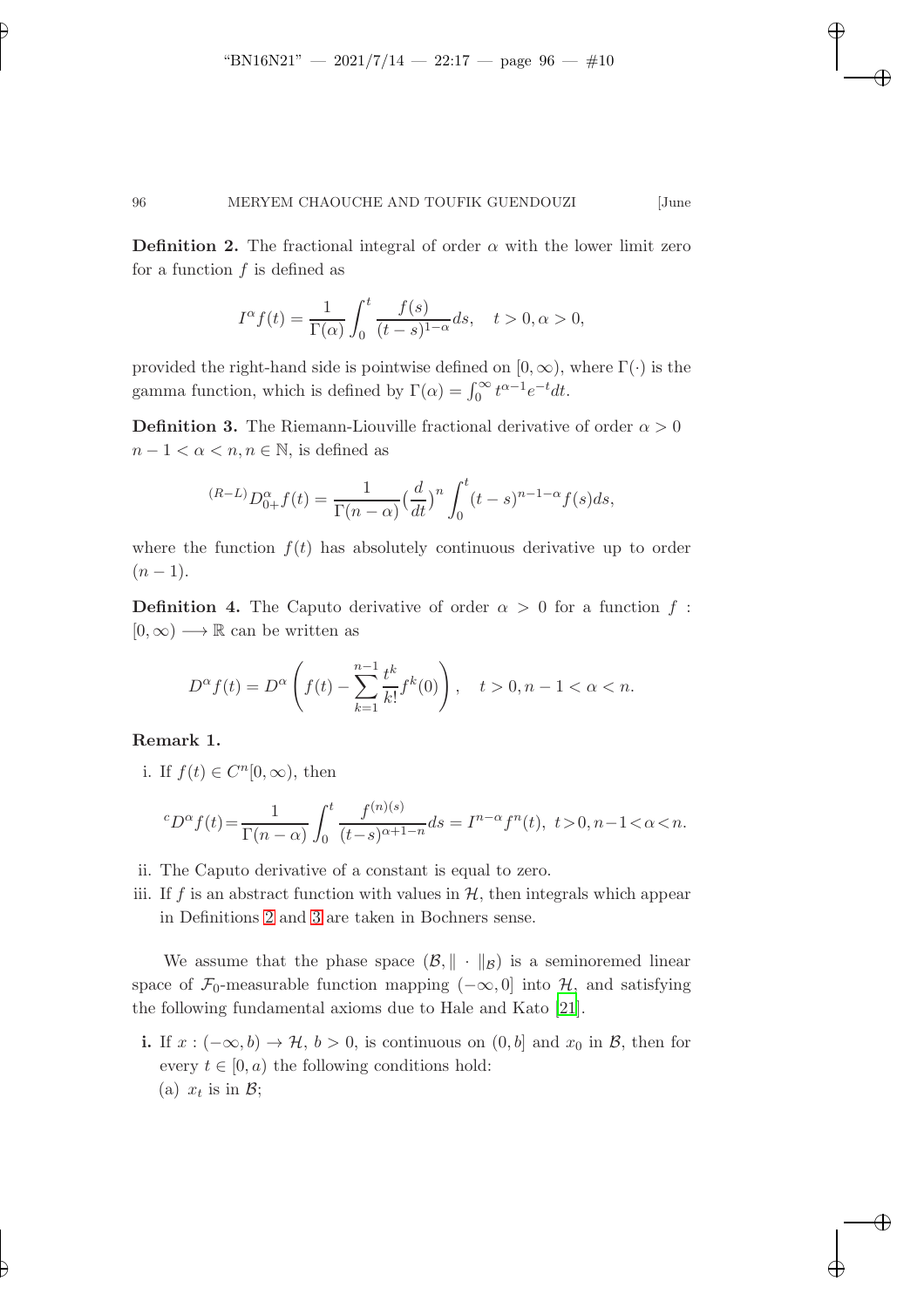✐

✐

✐

### 2021] IMPULSIVE FRACTIONAL STOCHASTIC DIFFERENTIAL INCLUSIONS 97

(b)  $|| x(t) ||_{\beta} \leq \tilde{H} || x_t ||_{\beta};$ 

✐

✐

- (c)  $\| x_t \|_{\mathcal{B}} \leq K(t) \sup\{\| x(s) \|_{\beta}: 0 \leq s \leq t\} + M(t) \| x_0 \|_{\mathcal{B}}$ , where  $\tilde{H} \geq 0$  is a constant;  $K, M : [0, \infty) \to [0, \infty)$ , K is continuous, M is locally bounded, and  $\tilde{H}$ , K, M are independent of  $x(\cdot)$ .
- ii. For the function  $x(\cdot)$  in i.,  $x_t$  is a  $\mathcal{B}\text{-valued function } [0, a)$ .
- iii. The space  $\beta$  is complete.

The following result is a consequence of the phase space axioms.

**Lemma 3** ([\[40](#page-38-13)]). Let  $x : (-\infty, b] \to \mathcal{H}$  be an  $\mathcal{F}_t$ -adapted measurable process such that the  $\mathcal{F}_0$ -adapted process  $x_0 = \varphi(t) \in L_2^0(\Omega, \mathcal{B})$  and the restriction  $x: J \to L_2^{\mathcal{F}}(\Omega, \mathcal{B})$  is continuous, then

$$
\| x_s \|_{\mathcal{B}} \leq M_b \mathbb{E} \| \varphi \|_{\mathcal{B}} + K_b \sup_{0 \leq s \leq b} \mathbb{E} \| x(s) \|_{\mathcal{B}},
$$

where  $K_b = \sup\{K(t) : t \in J\}$  and  $M_b = \sup\{M(t) : t \in J\}.$ 

We introduce the space  $\mathcal{PC}$  formed by all  $\mathcal{F}_t$ -adapted measurable square integrable H-valued stochastic processes  $\{x(t): t \in [0, b]\}$  such that x is continuous at  $t \neq t_i$ ,  $x(t_t) = x(t_t^{-})$  $t_t$ ) and  $x(t_t^+)$  exist for all  $i = 1, ..., N$ . In this paper, we always assume that  $PC$  is endowed with the norm

$$
\| x \|_{\mathcal{PC}} = \left( \sup_{0 \le t \le b} \mathbb{E} \left\| x(t) \right\|^2 \right)^{\frac{1}{2}}.
$$

Then  $(\mathcal{PC}, \|\cdot\|_{\mathcal{PC}})$  is a Banach space.

Throughout this paper, we use the notation  $\mathcal{P}(\mathcal{H})$  for the family of all nonempty subsets of  $H$ . Let use introduce the following notations:  $\mathcal{P}_{cl}(\mathcal{H}) = \{ \mathcal{Y} \in \mathcal{P}(\mathcal{H}) : \mathcal{Y} \text{ is closed} \}, \ \mathcal{P}_{bd}(\mathcal{H}) = \{ \mathcal{Y} \in \mathcal{P}(\mathcal{H}) : \mathcal{Y} \text{ is bounded} \},\$  $\mathcal{P}_{cv}(\mathcal{H}) = \{\mathcal{Y} \in \mathcal{P}(\mathcal{H}) : \mathcal{Y} \text{ is convex}\}, \ \mathcal{P}_{cp}(\mathcal{H}) = \{\mathcal{Y} \in \mathcal{P}(\mathcal{H}) : \mathcal{Y} \text{ is compact}\},\$  $conv(\mathcal{Y})$  (respectively  $\overline{conv}(\mathcal{Y})$ ) be the convex hull (respectively, convex closed hull in  $H$ ) of a subset  $\mathcal Y$  in  $H$ .

A multi-valued map  $\mathcal{G} \to \mathcal{P}(\mathcal{H})$  is convex (closed) valued if  $\mathcal{G}(\mathcal{H})$  is convex (closed) for all  $x \in \mathcal{H}$ . G is bounded on bounded sets if  $\mathcal{G}(B)$  =  $\bigcup_{n=0}^{\infty} G(x)$  is bounded in H for any bounded set B of H, that is, sup {sup  $||y||_{\mathcal{H}}$ : x∈B  $x\in \overline{B}$  $y \in \mathcal{G}(x)\}<\infty.$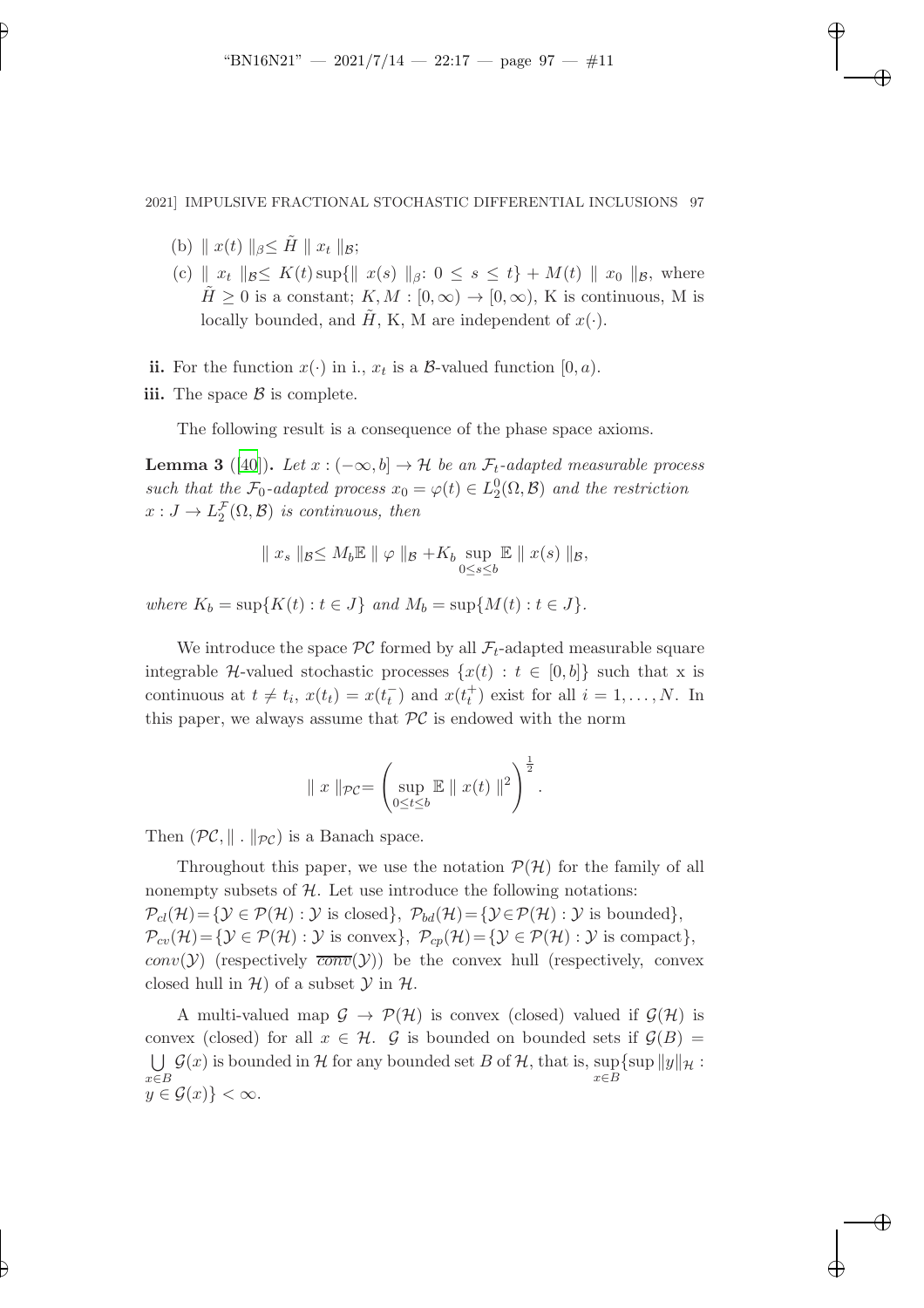✐

✐

✐

### 98 MERYEM CHAOUCHE AND TOUFIK GUENDOUZI [June

G is called upper semicountinuous (u.s.c) on H if, for each  $x \in \mathcal{H}$ , the set  $\mathcal{G}(x)$  is nonempty closed subset of H and if, for each open set V of H containing  $\mathcal{G}(x)$ , there exists an open neighborhood N of x such that  $\mathcal{G}(N) \subseteq V$ .

 $\mathcal G$  is said to be completely continuous if  $\mathcal G(B)$  is relatively compact, for every bounded subset B of H. If the multi-valued map  $\mathcal G$  is completely countinuous with nonempty compact values, then  $G$  is u.s.c, if and only if  $G$ has closed graph i.e.  $x_n \to x_*, y_n \to y_*, y_n \in \mathcal{G}(x_n)$  imply  $y_* \in \mathcal{G}(x_*)$ .

A multi-valued map  $\mathcal{G}: J \to \mathcal{P}_{bd, cl, cv}(\mathcal{H})$  is measurable if for each  $x \in \mathcal{H}$ , the function  $t \to D(x, \mathcal{G}(t))$  is measurable function on J. If G is a normed space, then the set  $G_G^1 = \{f \in L^1([0,b], \mathcal{H}) : f(t) \in$ 

<span id="page-11-2"></span> $\mathcal{G}(t)$ , for a.e.t  $\in [0, b]$  is called the set of selections of  $\mathcal{G}$ . **Definition 5** ([\[5\]](#page-36-8)). Let  $\{\mathcal{Y}_n\}_{n\in\mathbb{N}>1}$  be a sequence of subsets of H. Suppose there is a compact and convex subset  $\mathcal{Y} \subset \mathcal{H}$  such that for any neighbor-

hood N of Y there is an n so that for any  $m \geq n$ :  $\mathcal{Y}_m \subset N$ . Then ⋂  $N>0$  $\overline{conv}(\ \bigcup$  $\bigcup_{n\geq N} \mathcal{Y}_n$ )  $\subset \mathcal{Y}$ .

<span id="page-11-0"></span>**Lemma 4** ([\[5](#page-36-8)]). Every semicompact sequence in  $L^1([0,b], \mathcal{H})$  is weakly compact in  $L^1([0,b], \mathcal{H})$ .

Now, we introduce the Hausdorff measure of noncompactness  $\chi_Z(\cdot)$  defined by

 $\chi_Z(B) = \inf\{\varepsilon > 0 : B \text{ admits a finite cover by balls of radius } \leq \varepsilon \text{ in } \mathcal{Z}\}\$ 

for any Hilbert space  $\mathcal{Z}$ .

✐

✐

<span id="page-11-1"></span>Some basic properties of  $\chi_{\mathcal{Z}}(\cdot)$  are given in the following lemma.

**Lemma 5.** Let  $Z$  be a real Hilbert space and  $B$  be a bounded set in  $Z$ . Then, the following properties are satisfied:

- i. B is pre-compact if and only if  $\chi_Z(B) = 0$ ;
- ii.  $\chi_Z(B) = \chi_Z(\overline{B}) = \chi_Z(convB)$ , where  $\overline{B}$  and convB are the closure and the convex hull of B, respectively;

iii.  $\chi_Z(B) \leq \chi_Z(C)$  when  $B \subseteq C$ ;

- iv.  $\chi_Z(B+C) \leq \chi_Z(B) + \chi_Z(C)$  where  $B+C = \{x+y : x \in B, y \in C\}$ ;
- $v. \ \chi_Z(B \cup C) = max\{\chi_Z(B), \chi_Z(C)\};$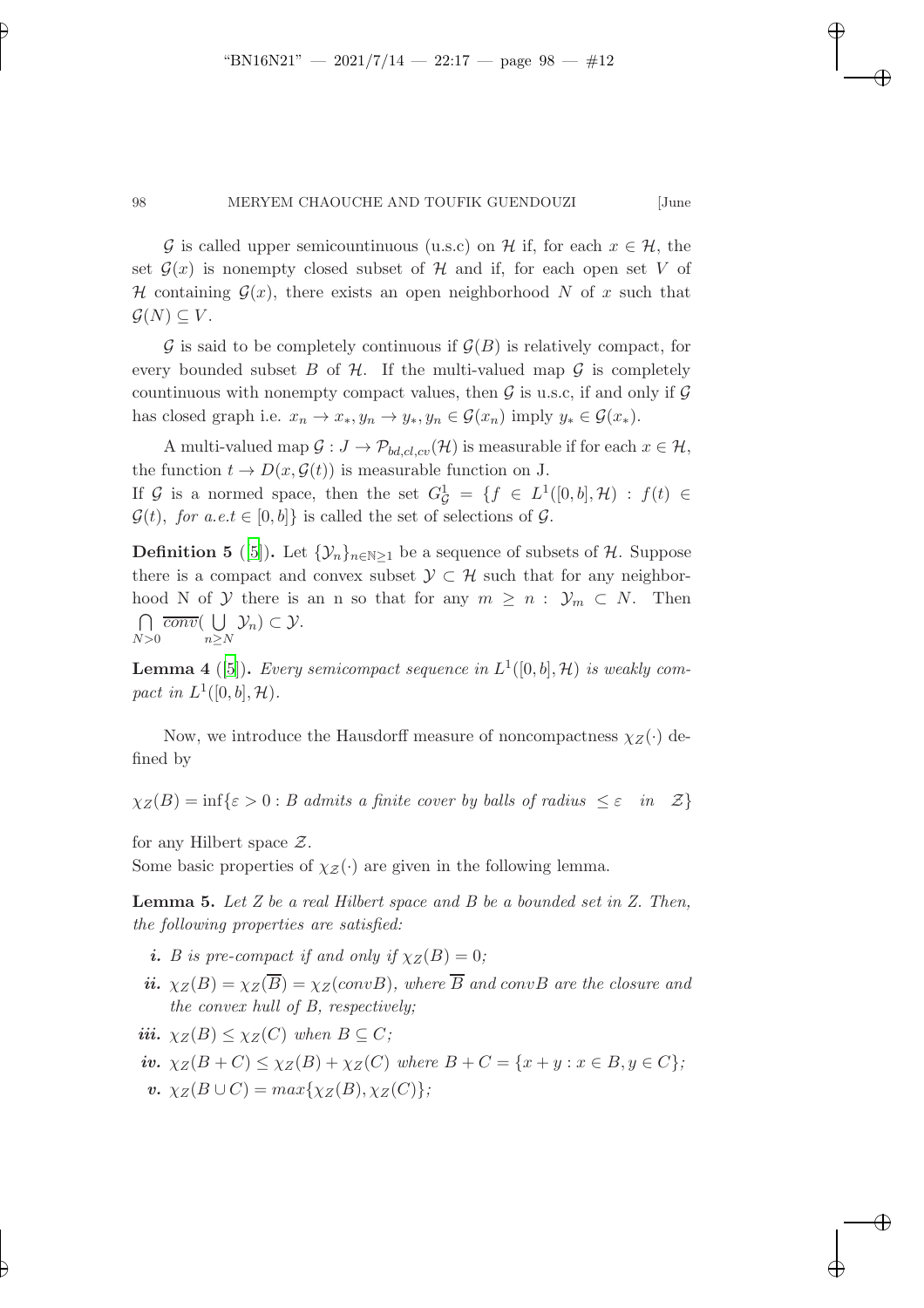✐

✐

✐

2021] IMPULSIVE FRACTIONAL STOCHASTIC DIFFERENTIAL INCLUSIONS 99

vi.  $\chi_Z(\lambda B) \leq |\lambda| \chi_Z(B)$  for any  $\lambda \in \mathbb{R}$ ;

✐

✐

- **vii.** If the map  $\phi: D(\phi) \subseteq \mathcal{Z} \to \mathcal{Z}'$  is Lipschitz continuous with constant k then  $\chi_Z(\phi B) \leq k \chi_Z(B)$  for any bounded subset  $B \subseteq D(\phi)$ , where  $\mathcal{Z}'$  is another real Hilbert space;
- **viii.** If  ${V_n}_{n=1}^{\infty}$  is a decreasing sequence of bounded closed nonempty subset of Z and  $\lim_{n\to\infty} \chi_Z(V_n) = 0$ , then  $\bigcap_{n=1}^{\infty}$  $\bigcap_{n=1} V_n$  is nonempty and compact in  $\mathcal{Z}$ .

<span id="page-12-3"></span>**Lemma 6.** Let  $W$  be a closed convex subset of a Banach space  $X$  and  $R$ :  $W \to P_{ck}(X)$  be a closed multifunction which is X-condensing where X is a non singular measure of noncompactness defined on subsets of W, then R has a fixed point.

<span id="page-12-0"></span>**Lemma 7.** Let W be a closed subset of a Banach space X and  $R: W \rightarrow$  $P_k(X)$  be a closed multifunction which is X-condensing on every bounded subset of W, where  $\mathcal X$  is a monotone measure of noncompactness defined on X. if the set of fixed points for R is a bounded subset of X then it is compact.

**Lemma 8.** Let  $(X,d)$  be a complete metric space. If  $R: X \to P_{clb}(X)$  is contraction, then R has a fixed point.

<span id="page-12-1"></span>**Lemma 9.** Let B be a bounded set in Z. Then for every  $\varepsilon > 0$  there is a sequence  $(x_n)_{n\geq 1}$  in B such that

$$
\chi(B) \le 2\chi\{x_n : n \ge 1\} + \varepsilon.
$$

**Lemma 10.** Let  $\chi_{C(J,H)}$  be the Hausdorff measure of noncompactness on  $C(J, \mathcal{H})$ . If  $W \subseteq C(J, \mathcal{H})$  is bounded, then for every  $t \in J$ ,

$$
\chi(W(t)) \leq \chi_{C(J,\mathcal{H})}(W)
$$

where  $W(t) = \{x(t) : x \in W\}$ . Furthermore, if W is equicontinuous on J, Then the map  $t \to \chi\{x(t): x \in W\}$  is continuous on J and

$$
\chi_{C(J,\mathcal{H})}(W) = \sup_{t \in J} \chi\{x(t) : x \in W\}.
$$

<span id="page-12-2"></span>**Lemma 11.** Let  $\{f_n : n \in \mathbb{N}\} \subset L^p(J, \mathcal{H}), p \geq 1$  be an integrable bounded sequence such that  $\chi\{f_n : n \geq 1\} \leq \gamma(t)$ , a.e.t  $\in J$ , where  $\gamma \in L^1(J, \mathbb{R}^+)$ . Then for each  $\varepsilon > 0$  there exists a compact  $K_{\varepsilon} \subseteq E$ , a measurable set  $J_{\varepsilon} \subset J$ , with measure less than  $\varepsilon$ , and a sequence of functions  $\{g_n^{\varepsilon}\}\subseteq L^p(J,\mathcal{H}), t\in J$ and  $|| f_n(t) - g_n^{\varepsilon}(t) || < 2\gamma(t) + \varepsilon$ , for every  $n \geq 1$  and every  $t \in J - J_{\varepsilon}$ .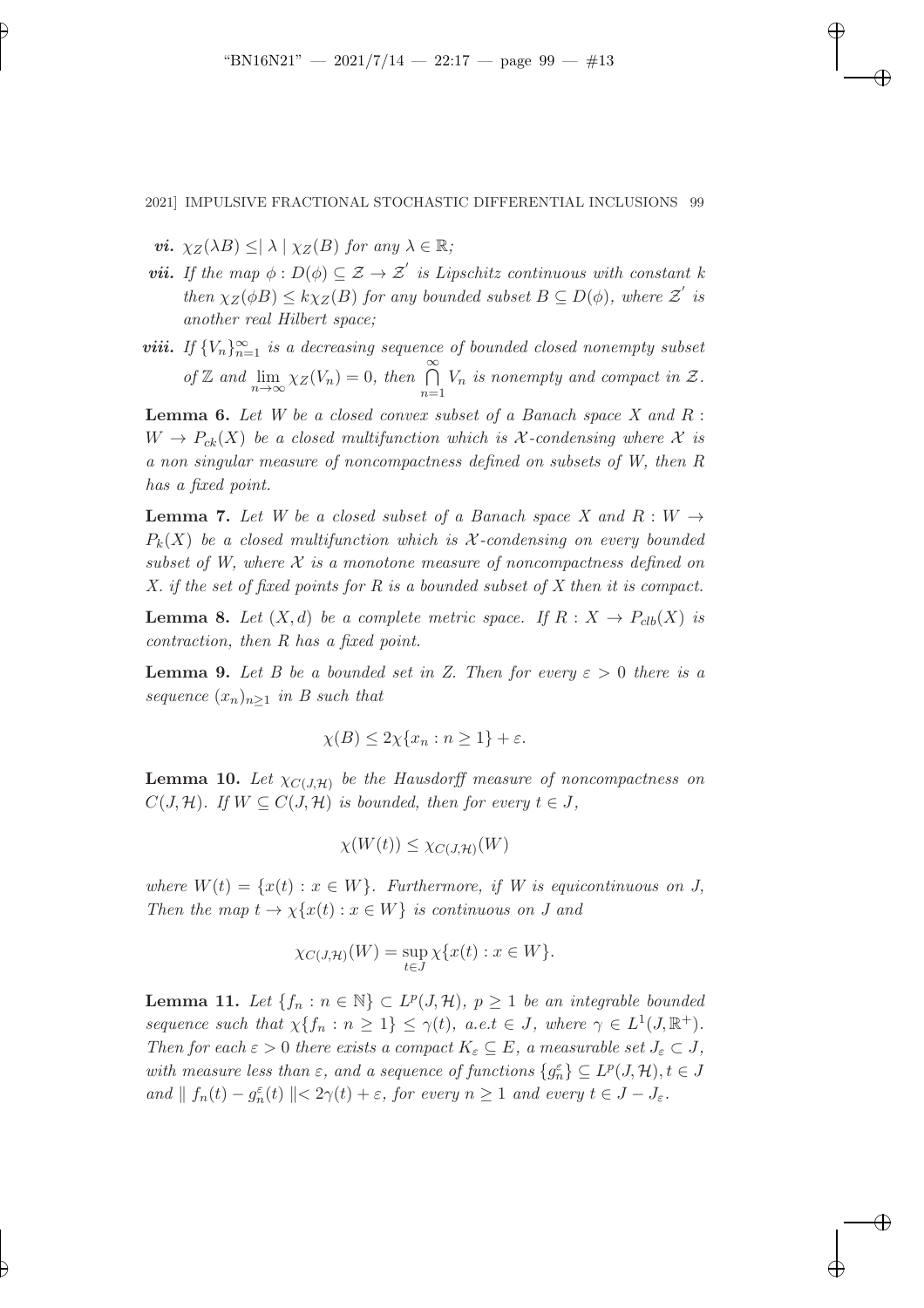Next, we are ready to recall some facts of fractional Cauchy problem. Bajlekova [\[46\]](#page-39-5) studied the following linear fractional Cauchy problem

$$
\begin{cases}\nD_{\alpha}^{c}x(t) = Ax(t) \\
x(0) = x_0 \in \mathcal{H}\n\end{cases}
$$
\n(13)

✐

✐

✐

<span id="page-13-0"></span>✐

where A is linear closed and  $D(A)$  is dense.

**Definition 6.** A family  $\{S_{\alpha}(t): t \geq 0\} \subset L(\mathcal{H})$  is called a solution operator for [\(13\)](#page-13-0) if the following conditions are satisfied:

- (a)  $S_{\alpha}(t)$  is strongly continuous for  $t \geq 0$  and  $S_{\alpha}(t) = I$ ;
- (b)  $S_{\alpha}(t)D(A) \subset D(A)$  and  $AS_{\alpha}(t)x = S_{\alpha}(t)Ax$  for  $x \in D(a)$  and  $t \geq 0$ ;
- (c)  $S_{\alpha}(t)x$  is a solution of [\(13\)](#page-13-0) for all  $x \in D(A)$  and  $t \geq 0$ .

**Definition 7.** An operator A is said to be belong to  $e^{\alpha}(M,\omega)$  if the solution operator  $S_{\alpha}(\cdot)$  of [\(13\)](#page-13-0) satisfies

$$
\parallel S_{\alpha}(t) \parallel_{L(\mathcal{H})} \leq Me^{\omega t}, t \geq 0
$$

for some constants  $M \geq 1$  and  $\omega \geq 0$ .

**Definition 8.** A solution operator  $S_{\alpha}(t)$  of [\(13\)](#page-13-0) is called analytic if it admits an analytic extension to a sector  $\Sigma_{\theta_0} = {\lambda \in \mathbb{C} - \{0\} : ||arg \lambda|| < \theta_0}$  for some  $\theta_0 \in (0, \frac{\pi}{2})$  $\frac{\pi}{2}$ . An analytic solution operator is said to be of analyticity type  $(\theta_0, \omega_0)$  if for each  $\theta < \theta_0$  and  $\omega > \omega_0$  there is an  $M = M(\theta, \omega)$  such that

$$
\| S_{\alpha}(t) \|_{L(\mathcal{H})} \le M e^{\omega \mathfrak{R}t}, \, t \in \Sigma_{\theta}.
$$

Set

✐

✐

$$
e^{\alpha}(\omega) := \bigcup \{ e^{\alpha}(M, \omega) : M \ge 1 \} \text{ and } e^{\alpha} := \bigcup \{ e^{\alpha}(\omega) : \omega \ge 0 \},
$$

 $A^{\alpha}(\theta_0, \omega_0) = \{ A \in e^{\alpha} : A$  generates an analytic solution operator  $S_{\alpha}$  of type  $(\theta_0, \omega_0)$ .

**Lemma 12.** If  $A \in A^{\alpha}(\theta_0, \omega_0)$  then

 $\|S_{\alpha}(t)\|_{L(\mathcal{H})} \leq Me^{\omega t}$  and  $\|T_{\alpha}(t)\|_{L(\mathcal{H})} \leq Ce^{\omega t}(1+t^{\alpha-1})$ for every  $t > 0$ ,  $\omega > \omega_0$ . So putting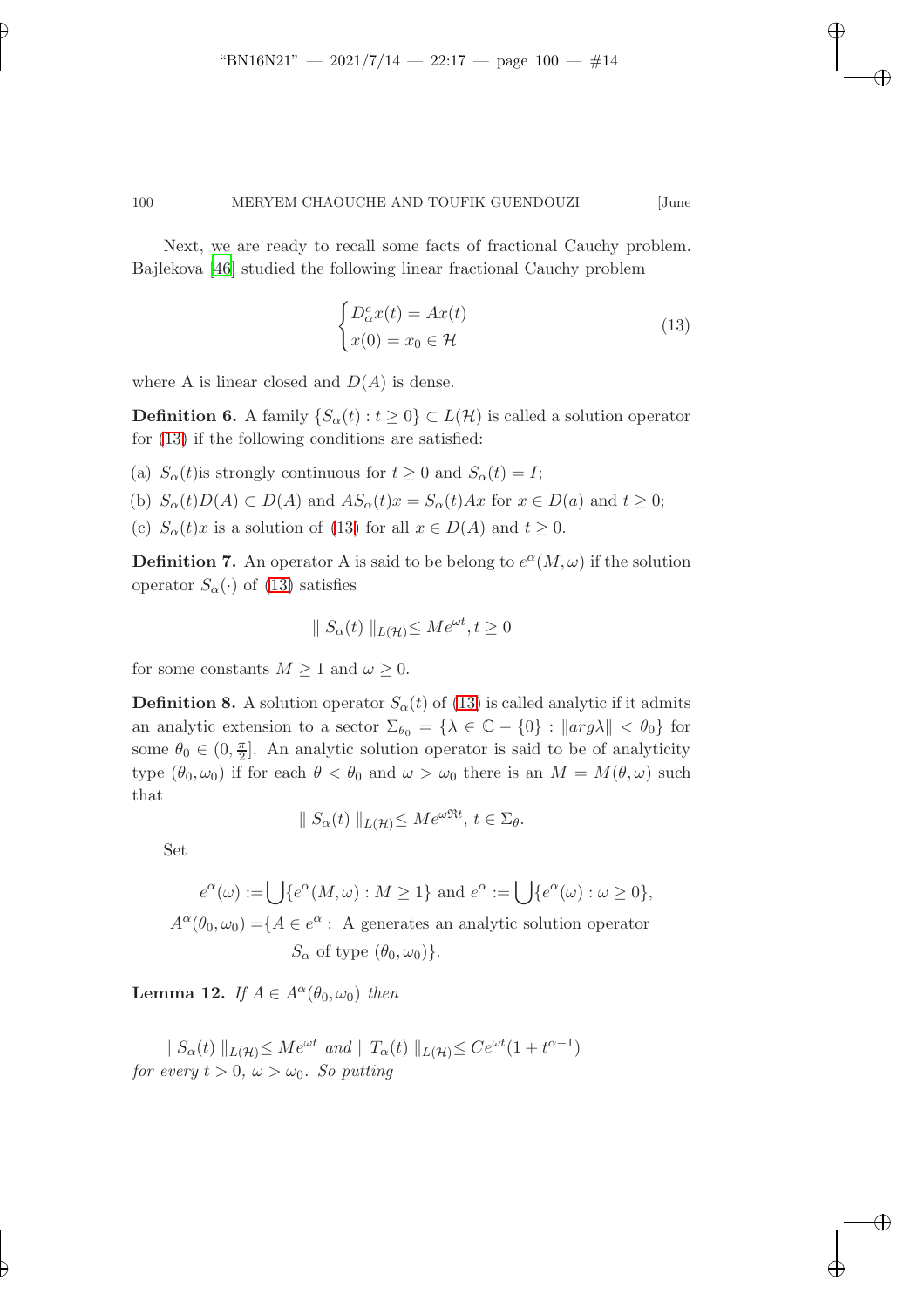2021] IMPULSIVE FRACTIONAL STOCHASTIC DIFFERENTIAL INCLUSIONS 101

$$
\overline{M_s} := \sup_{0 \le t \le b} \| S_\alpha(t) \|_{L(\mathcal{H})}, \overline{M_T} := \sup_{0 \le t \le b} C e^{\omega t} (1 + t^{1-\alpha}).
$$
  
We get

<span id="page-14-0"></span> $\boldsymbol{W}$ 

✐

✐

$$
\| S_{\alpha}(t) \|_{L(\mathcal{H})} \le \overline{M_s}, \| T_{\alpha}(t) \|_{L(\mathcal{H})} \le t^{\alpha - 1} \overline{M_T}
$$
 (14)

✐

✐

✐

✐

**Definition 9.** Let  $A \in A^{\alpha}(\theta_0, \omega_0)$  with  $\theta_0 \in (0, \frac{\pi}{2})$  $\frac{\pi}{2}$  and  $\omega_0 \in \mathbb{R}$ . A function x is called a mild solution of [\(1\)](#page-2-0) if

$$
x(t) = \begin{cases} S_{\alpha}(t)x_{0} + \int_{0}^{t} T_{\alpha}(t-s)f(s)ds + \int_{0}^{t} T_{\alpha}(t-s)g(s)dS_{Q}^{H}(s), t \in J_{0} \\ S_{\alpha}(t)x_{0} + S_{\alpha}(t-t_{1})I_{1}(t_{1}^{-}) + \int_{0}^{t} T_{\alpha}(t-s)f(s)ds \\ + \int_{0}^{t} T_{\alpha}(t-s)g(s)dS_{Q}^{H}(s), t \in J_{1} \\ \vdots \\ S_{\alpha}(t)x_{0} + \sum_{i=1}^{N} S_{\alpha}(t-t_{i})I_{i}(x(t_{i}^{-})) + \int_{0}^{t} T_{\alpha}(t-s)f(s)ds \\ + \int_{0}^{t} T_{\alpha}(t-s)g(s)dS_{Q}^{H}(s), t \in J_{N} \end{cases}
$$
(15)

where  $f \in S_{F(\cdot,x(\cdot))}$ .

 $S_{F(\cdot,x(\cdot))}$  is the set of the measurable selections of the multivalued map such that  $S_{F(\cdot,x(\cdot))} = \{ f \in L^2(J,\mathcal{H}) : f(t) \in F(t,x(t)) \}.$ 

# 3. Existence of Mild Solution

**Theorem 2.** Let  $A \in A^{\alpha}(\theta_0, \omega_0)$  with  $\theta \in (0, \frac{\pi}{2})$  $\frac{\pi}{2}$  and  $w_0 \in \mathbb{R}$ ,  $F: J \times \mathcal{H} \to$  $\mathcal{P}_{cv,cp}(\mathcal{H})$  a multifunction,  $g: J \to L^0_Q(\mathcal{K}, \mathcal{H})$  and  $I_i \in C([t_i, s_i] \times \mathcal{B}, \mathcal{H})$ . We assume the following conditions:

- (H1) For any  $x \in \mathcal{H}$ , the multifunction  $t \to F(t, x)$  is measurable and for all  $t \in J$ ,  $x \to F(t, x)$  is upper semicontinuous.
- (H2) There exists a function  $\varphi \in L^{\frac{1}{q}}(J,\mathbb{R}^{+})$ ,  $q \in (0,\alpha)$  and a nondecreasing continuous function  $\Theta : \mathbb{R}^+ \to \mathbb{R}^+$  such that for any  $x \in \mathcal{H}$  $\Vert F(t, x) \Vert \leq \varphi(t) \Theta \Vert x \Vert$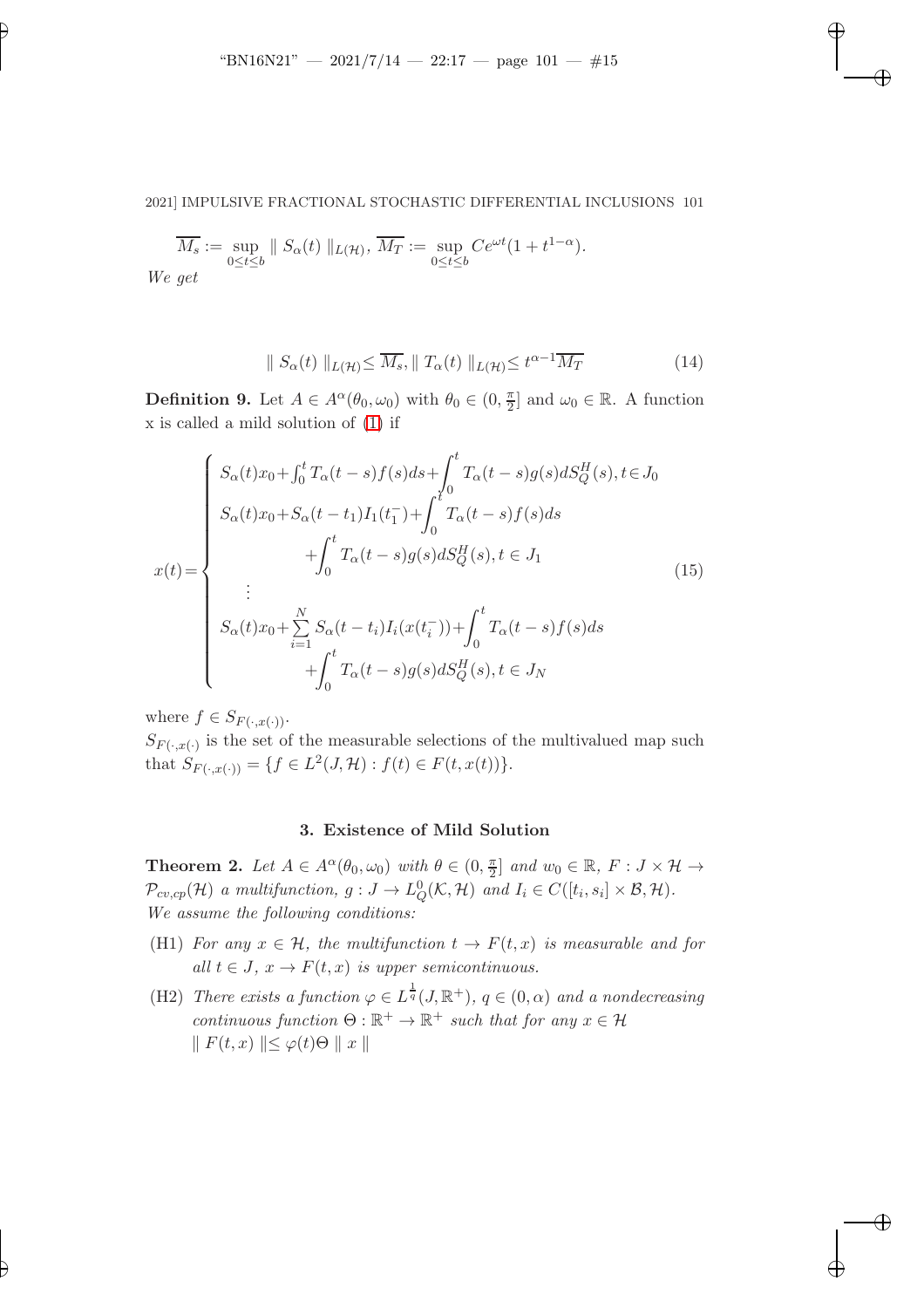<span id="page-15-1"></span>

✐

<span id="page-15-0"></span>✐

✐

✐

(H3)

✐

✐

i) There exist a function  $\beta \in L^{\frac{1}{q}}(J,\mathbb{R}^{+}), q \in (0,\alpha)$  satisfying

$$
4\eta \overline{M_T} \parallel \beta \parallel_{L^{\frac{1}{q}}(J,\mathbb{R}^+)} < 1,
$$
\n(16)

where  $\eta = \frac{b^{\alpha-q}}{\overline{w}^{1-q}}$  and  $\overline{w} = \frac{\alpha-q}{1-q}$  $\frac{\alpha-q}{1-q}$ .

- ii) For every bounded subset  $Z \subseteq \mathcal{H}$  $\mathcal{X}(F(t, Z)) \leq \beta(t)\mathcal{X}(Z)$ , for a.e.  $t \in J$ , where X is the Hausdorff measure of noncompactness in H.
- (H4) For  $g: [0, b] \to L^0_Q(K, \mathcal{H})$  we assume the following conditions: for the complete orthonormal basis  $\{e_n\}_{n\in\mathbb{N}}$  in K, we have:

$$
\sum_{n=1}^{\infty} \| gQ^{\frac{1}{2}} e_n \|_{L^2([0,b],\mathcal{H})} < \infty
$$

$$
\sum_{n=1}^{\infty} \parallel g(t)Q^{\frac{1}{2}}e_n \parallel_{\mathcal{H}} \text{ converges uniformly for } t \in [0, b].
$$

(H5) The function  $g: J \to L^0_Q(K, \mathcal{H})$  satisfies

$$
\int_0^b \| g(s) \|_{L_Q^0}^2 ds = \Lambda < \infty.
$$

(H6) For any  $i = 1, 2, ..., N$ ,  $I_i$  is continuous and there exists a positive  $constant$   $h_i$  such that

$$
\| I_i(t, x) \|^2 \le h_i \| x \|^2, x \in \mathcal{H}
$$

Then the problem [\(1\)](#page-2-0) has a mild solution provided that there is  $r > 0$ such that

$$
3\overline{M_s}^2 e^{2\omega R b} E \parallel x_0 \parallel^2 + \frac{3}{\alpha} \overline{M_T}^2 b^{\alpha} \int_0^b (b-s)^{\frac{\alpha-1}{2}} E \parallel f(s) \parallel^2 ds
$$
  
+  $3c_H b^{2H-1} \sum_{n=1}^{\infty} \int_0^t \parallel T_\alpha (b-s) Q^{\frac{1}{2}e_n} \parallel^2_{\mathcal{H}} ds \le r.$  (17)

**Proof.** We transform the problem  $(1)$  into a fixed point problem, we define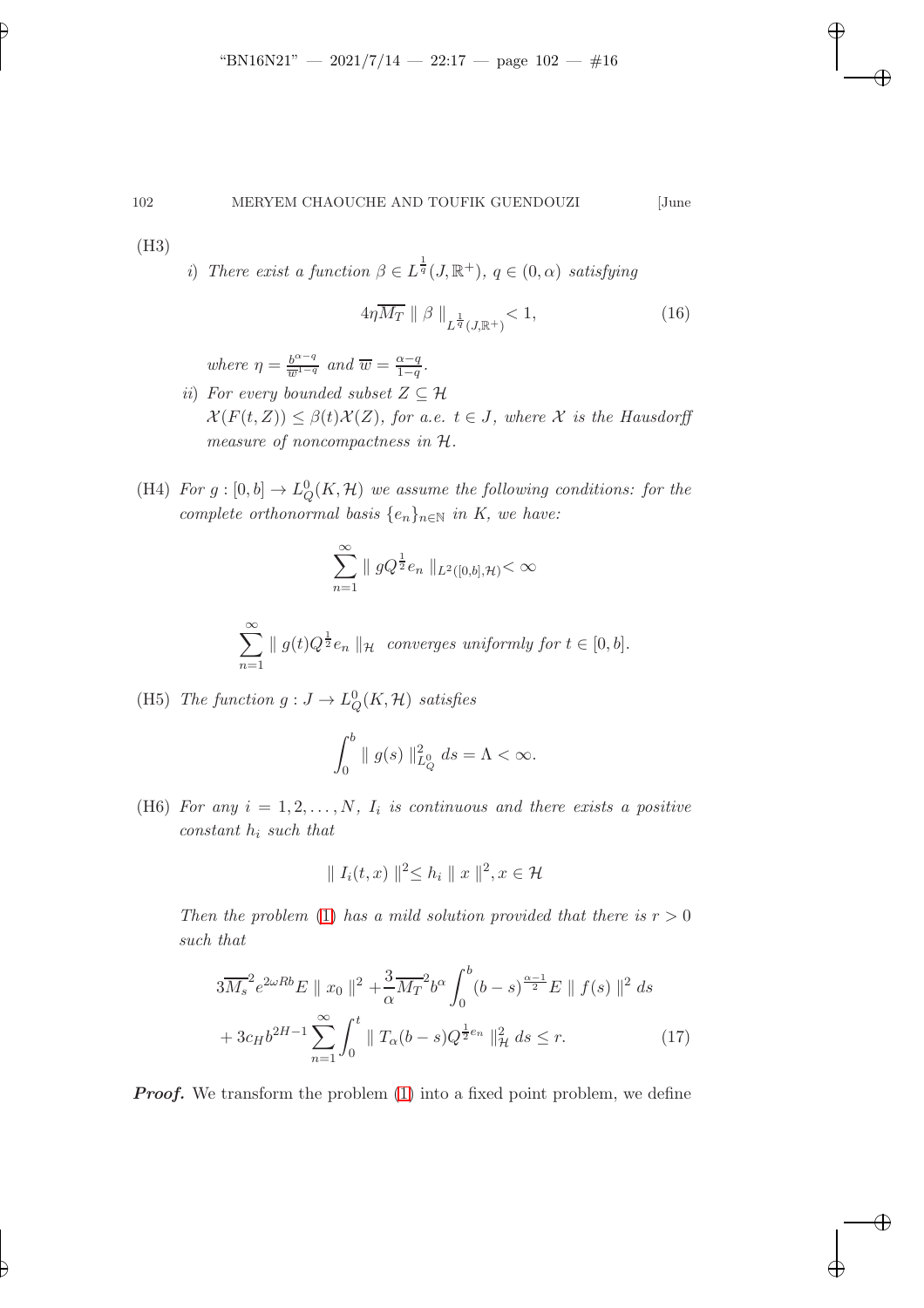✐

✐

✐

✐

✐

# 2021] IMPULSIVE FRACTIONAL STOCHASTIC DIFFERENTIAL INCLUSIONS 103

a multifunction  $R: PC(J, \mathcal{H}) \to 2^{PC(J, \mathcal{H})}$  as follows: For  $x \in PC(J, \mathcal{H})$ ,  $R(x)$  is the set of all functions  $y \in R(x)$  such that

$$
y(t) = \begin{cases} S_{\alpha}(t)x_{0} + \int_{0}^{t} T_{\alpha}(t-s)f(s)ds + \int_{0}^{t} T_{\alpha}(t-s)g(s)dS_{Q}^{H}(s), t \in J_{0} \\ S_{\alpha}(t)x_{0} + S_{\alpha}(t-t_{1})I_{1}(t_{1}^{-}) + \int_{0}^{t} T_{\alpha}(t-s)f(s)ds \\ + \int_{0}^{t} T_{\alpha}(t-s)g(s)dS_{Q}^{H}(s), t \in J_{1} \\ \vdots \\ S_{\alpha}(t)x_{0} + \sum_{i=1}^{N} S_{\alpha}(t-t_{i})I_{i}(x(t_{i}^{-})) + \int_{0}^{t} T_{\alpha}(t-s)f(s)ds \\ + \int_{0}^{t} T_{\alpha}(t-s)g(s)dS_{Q}^{H}(s), t \in J_{N} \end{cases}
$$
(18)

where  $f \in S^1_{F(\cdot,x(\cdot))}$ . By the hypothesis (H1) the values of R are nonempty. It is clear that any fixed point for R is a mild solution for [\(1\)](#page-2-0). so our aim is to show, by using Lemma [7,](#page-12-0) that R has a fixed point. The proof will be given in the following steps.

Step 1. We proof that the values of R are closed.

Let  $x \in PC(J, \mathcal{H})$  and  $\{y_n : n \geq 1\}$  be a sequence in  $R(x)$  which is convergent to y in  $PC(J, H)$ . Then according to the definition of R, there is a sequence  $\{f_n : n \geq 1\}$  in  $S^1_{F(\cdot,x(\cdot))}$  such that for any  $t \in J_i$ ,  $i = 0, 1, ..., N$ , we have

<span id="page-16-0"></span>
$$
y_n(t) = \begin{cases} S_{\alpha}(t)x_0 + \int_0^t T_{\alpha}(t-s)f_n(s)ds + \int_0^t T_{\alpha}(t-s)g(s) dS_Q^H(s), t \in J_0 \\ S_{\alpha}(t)x_0 + S_{\alpha}(t-t_1)I_1(t_1^-) + \int_0^t T_{\alpha}(t-s)f_n(s) ds \\ + \int_0^t T_{\alpha}(t-s)g(s) dS_Q^H(s), t \in J_1 \\ \vdots \\ S_{\alpha}(t)x_0 + \sum_{i=1}^N S_{\alpha}(t-t_i)I_i(x(t_i^-)) + \int_0^t T_{\alpha}(t-s)f_n(s) ds \\ + \int_0^t T_{\alpha}(t-s)g(s) dS_Q^H(s), t \in J_N \end{cases} \tag{19}
$$

By the assumption (H2) for every  $n \geq 1$ , and for a.e.  $t \in J$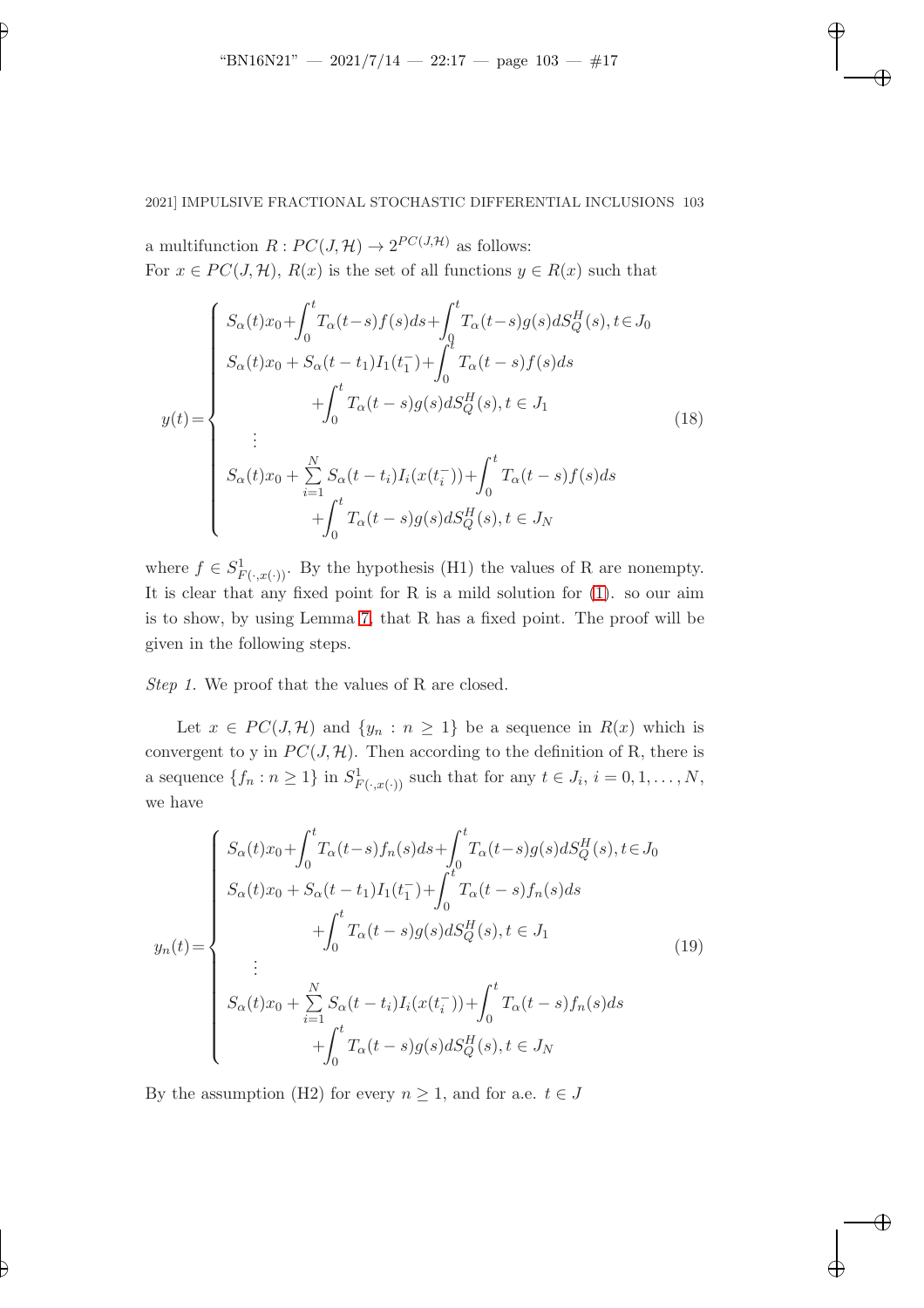✐

### 104 MERYEM CHAOUCHE AND TOUFIK GUENDOUZI [June

✐

✐

✐

✐

$$
\| f_n(t) \| \leq \varphi(t) \Theta(\| x \|) \leq \varphi(t) \Theta(\| x \|_{PC(J,\mathcal{H})})
$$

This show that the set  $\{f_n : n \geq 1\}$  is integrally bounded. Therefore for a.e.  $t \in J \{f_n : n \geq 1\} \subset F(t, x(t))$ , the set  $\{f_n : n \geq 1\}$  is relatively compact in H for a.e.t  $\in J$ . Moreover, the set  $\{f_n : n \geq 1\}$  is semicompact and then by Lemma [4](#page-11-0) it is weakly compact in  $L^1(J, \mathcal{H})$ . So, without loss of generality we can assume that  $f_n$  converges weakly to a function  $f \in L^1(J, \mathcal{H})$ . From Mazur's lemma, for any  $j \in \mathbb{N}$  there exist a natural number  $k_0(j) > j$ and a sequence of nonnegative real numbers  $\lambda_{j,k}, k = j, \ldots, k_0(j)$  such that  $\sum_{i=1}^{k_0(j)}$  $k = j$  $\lambda_{j,k} = 1$  and the sequence of convex combinations  $z_j =$  $\sum_{i=1}^{k_0(j)}$  $k = j$  $\lambda_{j,k}f_k,$  $j \geq 1$  converges strongly to f in  $L^1(J, \mathcal{H})$  as  $j \to \infty$ . so we can suppose that  $z_i(t) \to f(t)$  for a.e.  $t \in J$ . Since F takes convex and closed values, we obtain for a.e.  $t \in J$ 

$$
f(t) \in \bigcap_{j\geq 1} \{z_k(t) : k \geq j\} \subseteq \bigcap_{j\geq 1} \overline{conv} \{f_k : k \geq j\} \subset F(t, x(t)).
$$

Noting that, by [\(14\)](#page-14-0) for every  $t, s \in J$ ,  $s \in [0, t]$  and  $n \ge 1$ 

<span id="page-17-0"></span>
$$
\|T_{\alpha}(t-s)z_{n}(s)\| \leq (t-s)^{\alpha-1}\overline{M_{T}}\varphi(s)\Theta \|x\|_{PC(J,\mathcal{H})}.
$$

Next taking  $\tilde{y}_n(t) =$ k  $\sum$  $(j)$  $k = j$  $\lambda_{jk}y_k$ , [\(19\)](#page-16-0) implies

$$
\tilde{y}_n(t) = \begin{cases}\nS_{\alpha}(t)x_0 + \int_0^t T_{\alpha}(t-s)z_n(s)ds + \int_0^t T_{\alpha}(t-s)g(s)ds \frac{H}{Q}(s), t \in J_0 \\
S_{\alpha}(t)x_0 + S_{\alpha}(t-t_1)I_1(t_1^-) + \int_0^t T_{\alpha}(t-s)z_n(s)ds \\
+ \int_0^t T_{\alpha}(t-s)g(s)ds \frac{H}{Q}(s), t \in J_1 \\
\vdots \\
S_{\alpha}(t)x_0 + \sum_{i=1}^N S_{\alpha}(t-t_i)I_i(x(t_i^-)) + \int_0^t T_{\alpha}(t-s)z_n(s)ds \\
+ \int_0^t T_{\alpha}(t-s)g(s)ds \frac{H}{Q}(s), t \in J_N\n\end{cases} \tag{20}
$$

But  $\tilde{y}_n(t) \to y(t)$  and  $\tilde{z}_n(t) \to f(t)$  for a.e.  $t \in J$ , therefore, by tending n to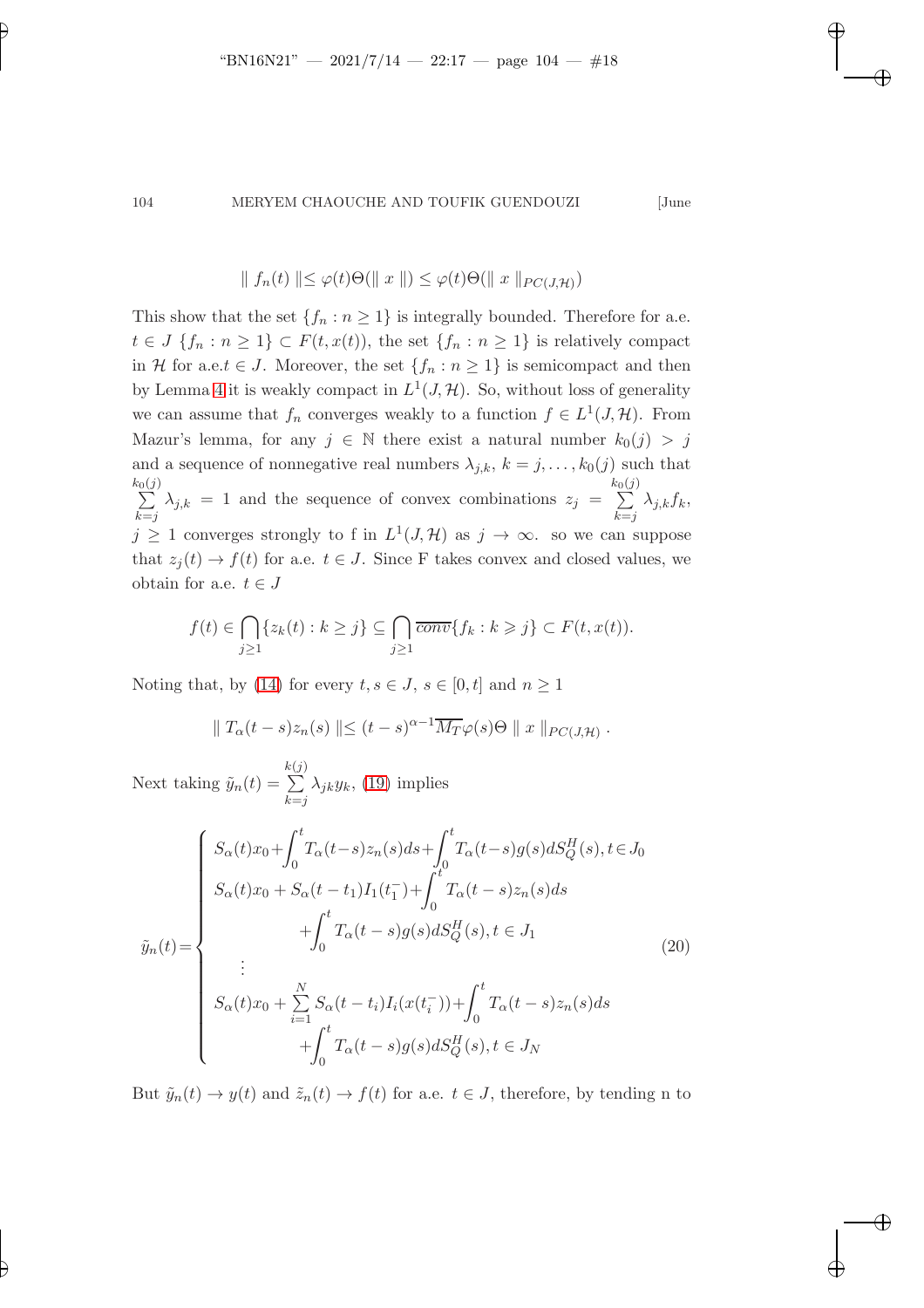✐

✐

✐

# 2021] IMPULSIVE FRACTIONAL STOCHASTIC DIFFERENTIAL INCLUSIONS 105

 $\infty$  in [\(20\)](#page-17-0), we get from the Lebesgue dominated convergence theorem that for every  $i = 0, 1, \ldots, N$ .

$$
y(t) = \begin{cases} S_{\alpha}(t)x_{0} + \int_{0}^{t} T_{\alpha}(t-s)f(s)ds + \int_{0}^{t} T_{\alpha}(t-s)g(s)dS_{Q}^{H}(s), t \in J_{0} \\ S_{\alpha}(t)x_{0} + S_{\alpha}(t-t_{1})I_{1}(t_{1}^{-}) + \int_{0}^{t} T_{\alpha}(t-s)f(s)ds \\ + \int_{0}^{t} T_{\alpha}(t-s)g(s)dS_{Q}^{H}(s), t \in J_{1} \\ \vdots \\ S_{\alpha}(t)x_{0} + \sum_{i=1}^{N} S_{\alpha}(t-t_{i})I_{i}(x(t_{i}^{-})) + \int_{0}^{t} T_{\alpha}(t-s)f(s)ds \\ + \int_{0}^{t} T_{\alpha}(t-s)g(s)dS_{Q}^{H}(s), t \in J_{N} .\end{cases}
$$
(21)

This proves that  $R(x)$  is closed.

✐

✐

Step 2. Set  $B_0 = \{x \in PC(J, \mathcal{H}) : || x ||_{PC} \leq r\}$ . Obviously,  $B_0$  is a bounded, closed and convex subset of  $PC(J, H)$ . We want to prove that  $R(B_0) \subseteq B_0$ . to show that, let  $x \in B_0$  and  $y \in R(x)$ . By using [\(14\)](#page-14-0), [\(17\)](#page-15-0), [\(20\)](#page-17-0); (H2) and Holder's inequality, we get for  $t \in J_0$ 

$$
E ||y(t)||^2 = E \left\| S_{\alpha}(t)x_0 + \int_0^t T_{\alpha}(t-s)f(s)ds + \int_0^t T_{\alpha}(t-s)g(s) dS_Q^H(s) \right\|^2
$$
  
\n
$$
\leq 3E ||S_{\alpha}(t)x_0||^2 + 3E \left\| \int_0^t T_{\alpha}(t-s)f(s)ds \right\|^2
$$
  
\n
$$
+ 3E \left\| \int_0^t T_{\alpha}(t-s)g(s) dS_Q^H(s) \right\|^2
$$
  
\n
$$
\leq 3\overline{M}_s^2 e^{2\omega R t} E ||x_0||^2 + 3\overline{M}_T^2 \frac{t^{\alpha}}{\alpha} \int_0^t (t-s)^{\frac{\alpha-1}{2}} E ||f(s)||^2 ds
$$
  
\n
$$
+ 3c_H t^{2H-1} \sum_{n=1}^\infty \int_0^t ||T_{\alpha}(t-s)Q^{\frac{1}{2}} e_n||^2 ds.
$$

We get for every  $t \in J_i, i = 1, 2, \ldots, N$ 

$$
\|y(t)\|_{PC}^2 \le r < \infty.
$$

Therefore  $R(B_0) \subseteq B_0$ .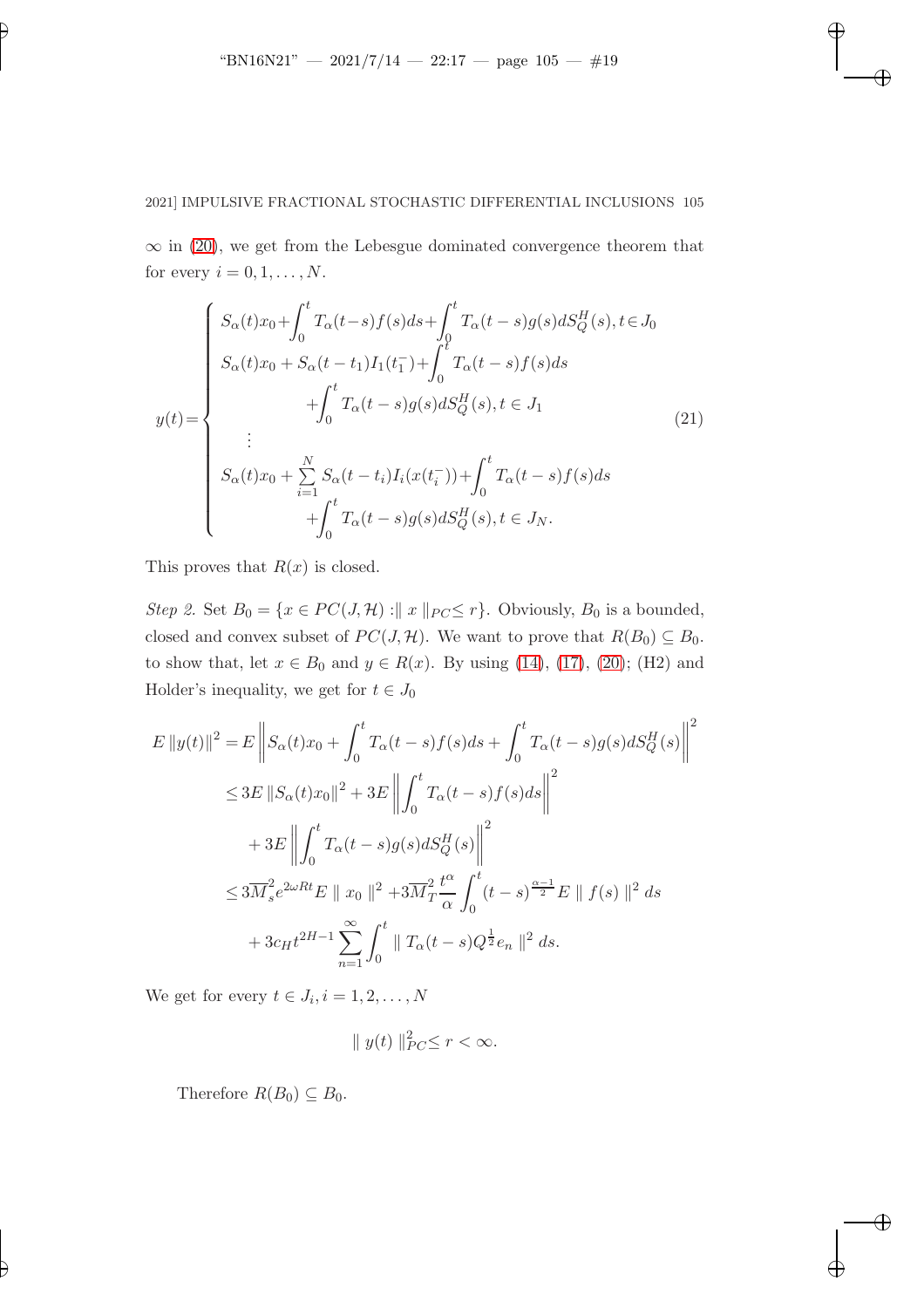✐

✐

✐

106 MERYEM CHAOUCHE AND TOUFIK GUENDOUZI [June

**Step 3.** Let  $Z = R(B_0)$ . In this step we will show that the set defined as follows

$$
Z_{\overline{J}_i} = \{ y^* \in C(\overline{J}_i, \mathcal{H}) : y^*(t) = y(t), t \in J_i, y^*(t_i) = y(t_i^+)y \in Z \}
$$

is equicontinuous for every  $i = 1, 2, \ldots, N$ .

✐

✐

Let  $y \in Z$ . Then there is  $x \in B_0$  with  $y \in R(x)$ . According to the definition of R, there is  $f \in S^1_{F(\cdot,x(\cdot))}$  such that

$$
y(t) = \begin{cases} S_{\alpha}(t)x_{0} + \int_{0}^{t} T_{\alpha}(t-s)f(s)ds + \int_{0}^{t} T_{\alpha}(t-s)g(s)dS_{Q}^{H}(s), t \in J_{0} \\ S_{\alpha}(t)x_{0} + S_{\alpha}(t-t_{1})I_{1}(t_{1}^{-}) + \int_{0}^{t} T_{\alpha}(t-s)f(s)ds \\ + \int_{0}^{t} T_{\alpha}(t-s)g(s)dS_{Q}^{H}(s), t \in J_{1} \\ \vdots \\ S_{\alpha}(t)x_{0} + \sum_{i=1}^{N} S_{\alpha}(t-t_{i})I_{i}(x(t_{i}^{-})) + \int_{0}^{t} T_{\alpha}(t-s)f(s)ds \\ + \int_{0}^{t} T_{\alpha}(t-s)g(s)dS_{Q}^{H}(s), t \in J_{N} . \end{cases} (22)
$$

We consider the following cases:

Case 1. When  $i = 0$ , we consider two points t and  $t + \delta$  be two points in  $\overline{J}_0$ , then:

$$
||y^*(t + \delta) - y^*(t)||
$$
  
\n=
$$
||S_{\alpha}(t + \delta)x_0 + \int_0^{t+\delta} T_{\alpha}(t+\delta-s)f(s)ds + \int_0^{t+\delta} T_{\alpha}(t+\delta-s)g(s)dS_Q^H(s)
$$
  
\n
$$
-S_{\alpha}(t)x_0 - \int_0^t T_{\alpha}(t-s)f(s)ds - \int_0^t T_{\alpha}(t-s)g(s)dS_Q^H(s)||
$$
  
\n=
$$
||(S_{\alpha}(t+\delta)-S_{\alpha}(t))x_0 + \int_0^{t+\delta} T_{\alpha}(t+\delta-s)f(s)ds - \int_0^t T_{\alpha}(t-s)f(s)ds
$$
  
\n
$$
+ \int_0^{t+\delta} T_{\alpha}(t+\delta-s)g(s)dB_Q^H(s) - \int_0^t T_{\alpha}(t-s)g(s)dB_Q^H(s)||
$$
  
\n=
$$
||(S_{\alpha}(t+\delta)-S_{\alpha}(t))x_0 + \int_0^t (T_{\alpha}(t+\delta-s)-T_{\alpha}(t-s))f(s)ds
$$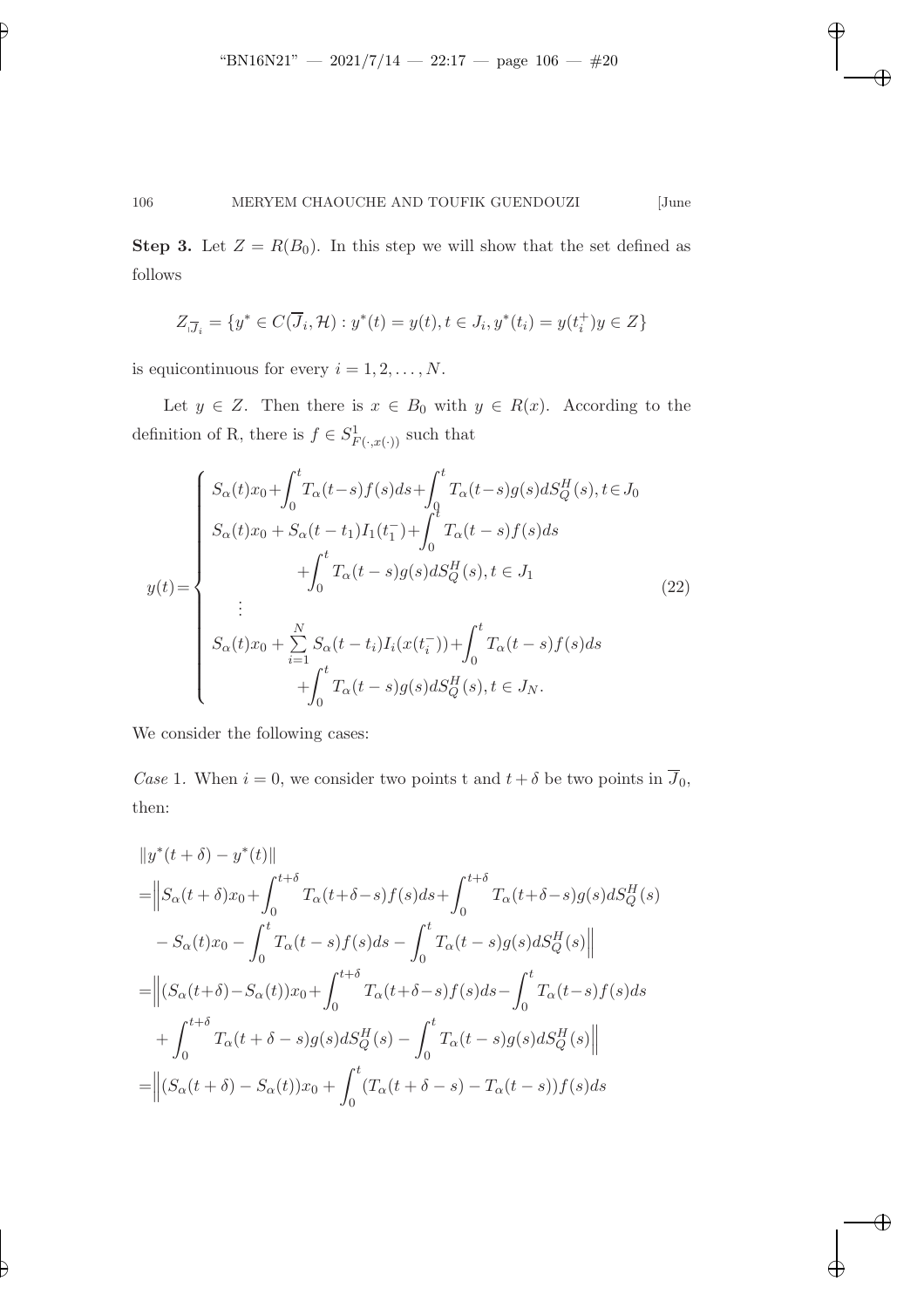<span id="page-20-0"></span> $\bigoplus$ 

✐

✐

 $\bigoplus$ 

2021] IMPULSIVE FRACTIONAL STOCHASTIC DIFFERENTIAL INCLUSIONS 107

$$
+\int_{t}^{t+\delta} T_{\alpha}(t+\delta-s)f(s)ds + \int_{0}^{t} (T_{\alpha}(t+\delta-s) - T_{\alpha}(t-s))g(s) dS_{Q}^{H}(s)
$$
  
+ 
$$
\int_{t}^{t+\delta} T_{\alpha}(t+\delta-s)g(s) dS_{Q}^{H}(s) \parallel
$$
  

$$
\leq \left\| (S_{\alpha}(t+\delta) - S_{\alpha}(t))x_{0} \right\| + \left\| \int_{0}^{t} (T_{\alpha}(t+\delta-s) - T_{\alpha}(t-s))f(s) ds \right\|
$$
  
+ 
$$
\left\| \int_{t}^{t+\delta} T_{\alpha}(t+\delta-s) f(s) ds \right\|
$$
  
+ 
$$
\left\| \int_{0}^{t} (T_{\alpha}(t+\delta-s) - T_{\alpha}(t-s))g(s) dS_{Q}^{H}(s) \right\|
$$
  
+ 
$$
\left\| \int_{t}^{t+\delta} T_{\alpha}(t+\delta-s)g(s) dS_{Q}^{H}(s) \right\|,
$$
  

$$
E \parallel y^{*}(t+\delta) - y^{*}(t) \parallel^{2}
$$
  

$$
\leq 3E \parallel (S_{\alpha}(t+\delta) - S_{\alpha}(t))x_{0} \parallel^{2} + 3E \parallel \int_{0}^{t} (T_{\alpha}(t+\delta-s) - T_{\alpha}(t-s))f(s) ds \parallel^{2}
$$

$$
+3E\Big\|\int_{t}^{t+\delta}T_{\alpha}(t+\delta-s)f(s)ds\Big\|^2
$$
  
+3E\Big\|\int\_{0}^{t}(T\_{\alpha}(t+\delta-s)-T\_{\alpha}(t-s))g(s)ds\_{Q}^H(s)\Big\|^2  
+3E\Big\|\int\_{t}^{t+\delta}T\_{\alpha}(t+\delta-s)g(s)dS\_{Q}^H(s)\Big\|^2:=3(G\_1+G\_2+G\_3+G\_4+G\_5).

Where

✐

✐

$$
G_1 = E || (S_{\alpha}(t + \delta) - S_{\alpha}(t))x_0 ||^2,
$$
  
\n
$$
G_2 = E || \int_0^t (T_{\alpha}(t + \delta - s) - T_{\alpha}(t - s))f(s)ds ||^2,
$$
  
\n
$$
G_3 = E || \int_0^t (T_{\alpha}(t + \delta - s) - T_{\alpha}(t - s))g(s) dS_Q^H(s) ||^2,
$$
  
\n
$$
G_4 = E || \int_t^{t + \delta} T_{\alpha}(t + \delta - s)f(s) ds ||^2,
$$
  
\n
$$
G_5 = E || \int_t^{t + \delta} T_{\alpha}(t + \delta - s)g(s) dS_Q^H(s) ||^2.
$$

We only need to check  $G_i \to 0$  as  $\delta \to 0$  for every  $i = 1, 2, 3, 4, 5$ .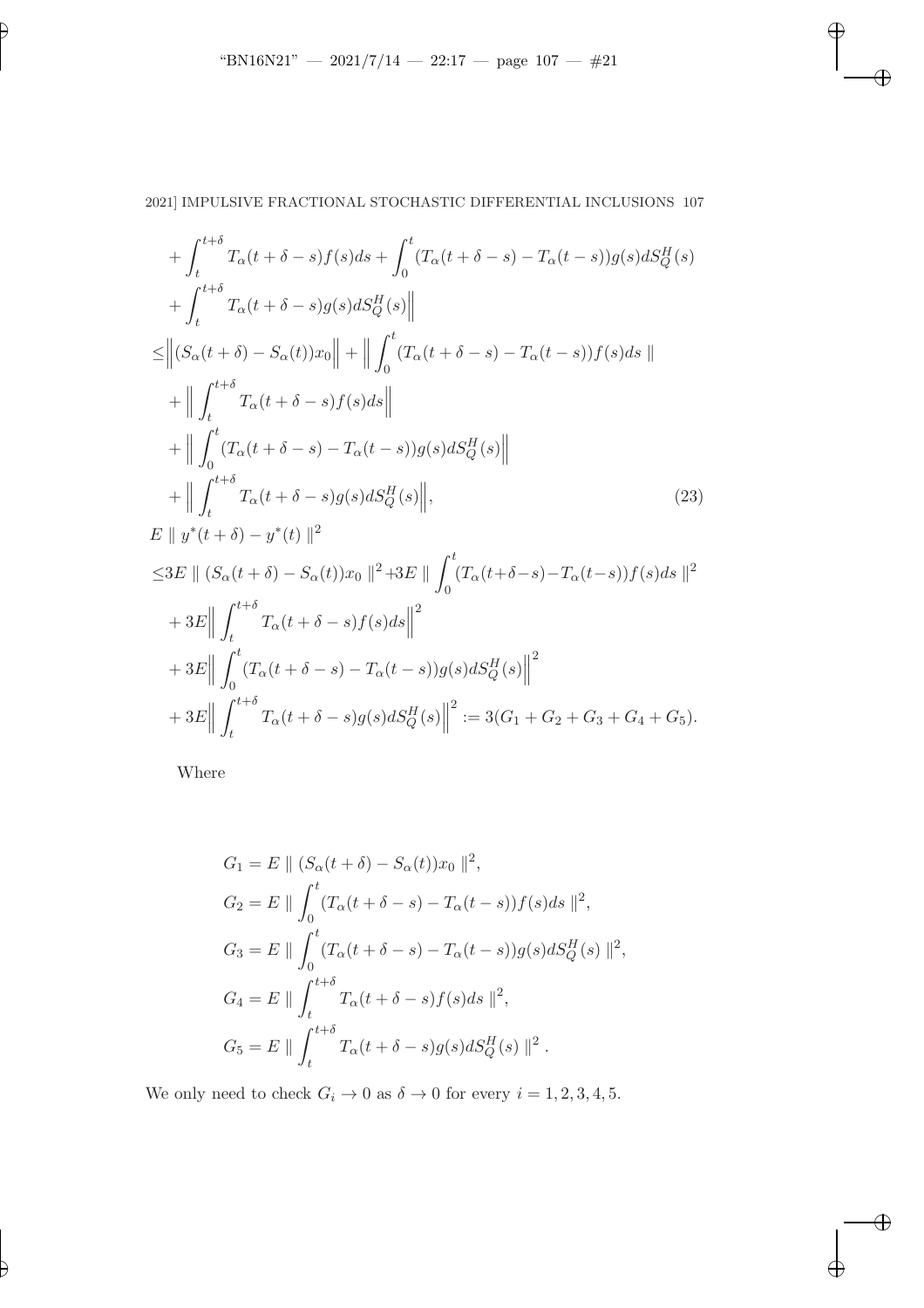$\overline{\oplus}$ 

✐

✐

✐

For  $G_1$  we have

✐

✐

$$
G_1 = E \| S_{\alpha}(t + \delta) - S_{\alpha}(t))x_0 \|^2
$$
  
\n
$$
\leq \| S_{\alpha}(t + \delta) - S_{\alpha}(t) \|^2 E \| x_0 \|^2
$$
  
\n
$$
\leq \| S_{\alpha}(t + \delta) - S_{\alpha}(t) \|^2 r^{\frac{1}{2}}.
$$
  
\n
$$
\sup_{0 \leq t \leq b} E \| S_{\alpha}(t + \delta) - S_{\alpha}(t))x_0 \|^2 \leq \sup_{0 \leq t \leq b} \| S_{\alpha}(t + \delta) - S_{\alpha}(t) \|^2 r^{\frac{1}{2}}
$$
  
\n
$$
\| (S_{\alpha}(t + \delta) - S_{\alpha}(t))x_0 \|^2_{PC} \leq \sup_{0 \leq t \leq b} \| S_{\alpha}(t + \delta) - S_{\alpha}(t) \|^r r^{\frac{1}{2}}
$$

$$
\lim_{\delta \to 0} \| (S_{\alpha}(t + \delta) - S_{\alpha}(t))x_0 \|_{PC}^2 \le \lim_{\delta \to 0} \sup_{0 \le t \le b} \| S_{\alpha}(t + \delta) - S_{\alpha}(t) \| r^{\frac{1}{2}} = 0.
$$

uniformly for  $x \in B_0$ .

For  $G_2$ , we apply the Lebesgue dominated convergence theorem to get

$$
G_2 = E \|\int_0^t (T_\alpha(t + \delta - s) - T_\alpha(t - s))f(s)ds\|^2
$$
  
\n
$$
\leq E \left(\int_0^t \|(T_\alpha(t + \delta - s) - T_\alpha(t - s))\| \|f(s)\| ds\right)^2
$$
  
\n
$$
\sup_{0 \leq t \leq b} G_2 \leq \sup_{0 \leq t \leq b} E \left(\int_0^t \|(T_\alpha(t + \delta - s) - T_\alpha(t - s))\| \|f(s)\| ds\right)^2
$$
  
\n
$$
\lim_{\delta \to 0} \sup_{0 \leq t \leq b} G_2 \leq \lim_{\delta \to 0} \sup_{0 \leq t \leq b} E \left(\int_0^t \|(T_\alpha(t + \delta - s) - T_\alpha(t - s))\| \|f(s)\| ds\right)^2 = 0.
$$

For  $\mathcal{G}_3$  we use holder's inequality we obtain

$$
\begin{aligned}\n&\left\|\int_{0}^{t} (T_{\alpha}(t+\delta-s)-T_{\alpha}(t-s))g(s) dS_{Q}^{H}(s)\right\| \\
&= \left\|\int_{0}^{t} T_{\alpha}(t+\delta-s)g(s) dS_{Q}^{H}(s)-\int_{0}^{t} T_{\alpha}(t-s)g(s) dS_{Q}^{H}(s)\right\| \\
&\leq & \left\|\int_{0}^{t} T_{\alpha}(t+\delta-s)g(s) dS_{Q}^{H}(s)\right\|+\left\|\int_{0}^{t} T_{\alpha}(t-s)g(s) dS_{Q}^{H}(s)\right\| \\
&\leq \sup_{0\leq t\leq b} T_{\alpha}(t+\delta-s)\left\|\int_{0}^{t} g(s) dS_{Q}^{H}(s)\right\|+\sup_{0\leq t\leq b} T_{\alpha}(t-s)\left\|\int_{0}^{t} g(s) dS_{Q}^{H}(s)\right\| \\
&\leq (t+\delta-s)^{\alpha-1}\overline{M}_{T}\left\|\int_{0}^{t} g(s) dS_{Q}^{H}(s)\right\|+\overline{M}^{T}(t-s)^{\alpha-1}\left\|\int_{0}^{t} g(s) dS_{Q}^{H}(s)\right\|\n\end{aligned}
$$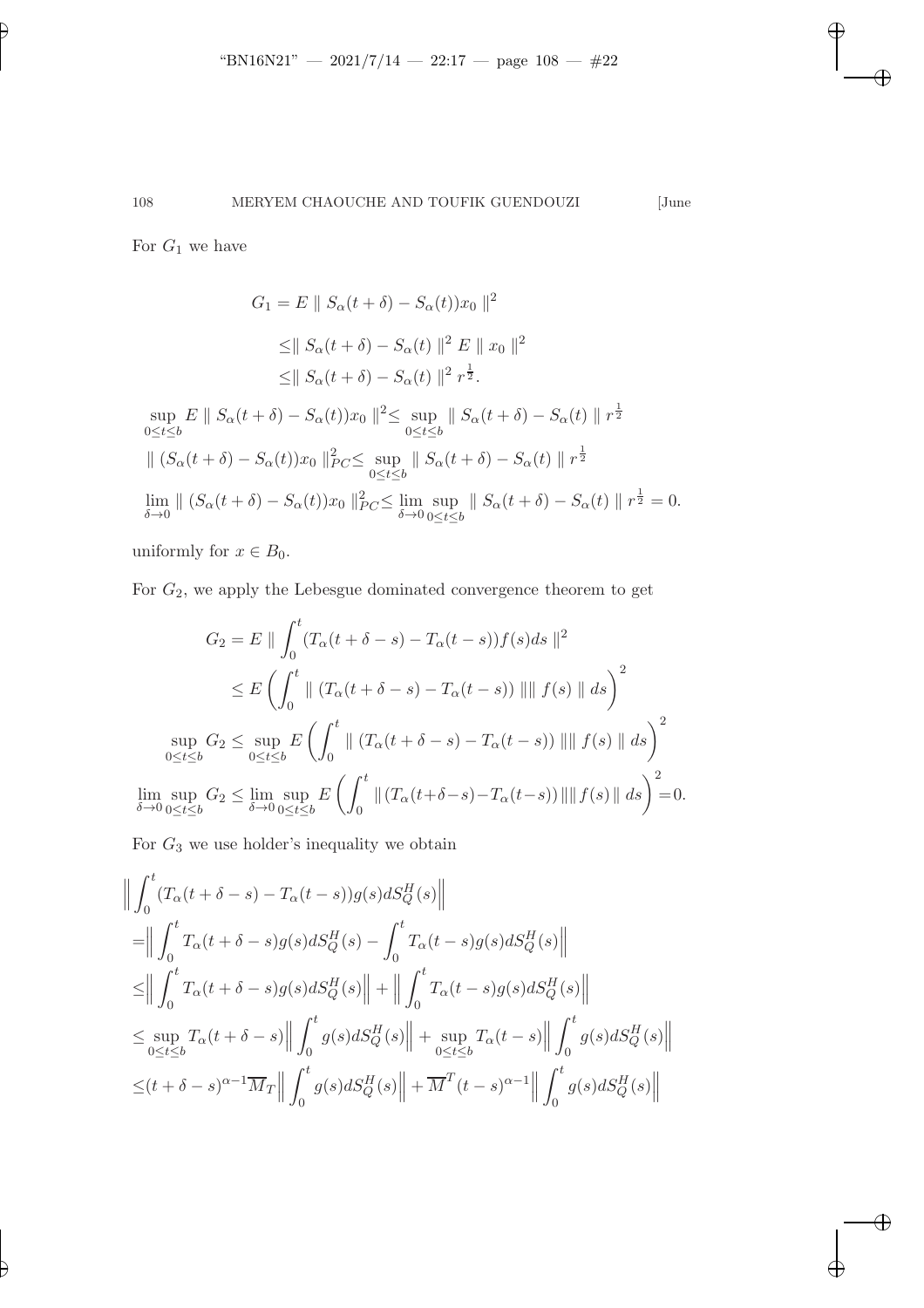$\bigoplus$ 

 $\bigoplus$ 

✐

 $\bigoplus$ 

✐

$$
\begin{split} &\Big\|\int_{0}^{t}(T_{\alpha}(t+\delta-s)-T_{\alpha}(t-s))g(s) dS_{Q}^{H}(s)\Big\|^{2}\\ \leq&2(t+\delta-s)^{2(\alpha-1)}\overline{M}_{T}^{2}\Big\|\int_{0}^{t}g(s) dS_{Q}^{H}(s)\Big\|^{2}+2\overline{M}_{T}^{2}(t-s)^{2(\alpha-1)}\Big\|\int_{0}^{t}g(s) dS_{Q}^{H}(s)\Big\|^{2}\\ &\leq&1(t+\delta-s)-T_{\alpha}(t-s))g(s) dS_{Q}^{H}(s)\Big\|^{2}\\ \leq&2(t+\delta-s)^{2(\alpha-1)}\overline{M}_{T}^{2}E\Big\|\int_{0}^{t}g(s) dS_{Q}^{H}(s)\Big\|^{2}\\ &+2\overline{M}_{T}^{2}(t-s)^{2(\alpha-1)}E\Big\|\int_{0}^{t}g(s) dS_{Q}^{H}(s)\Big\|^{2}\\ \leq&2(t+\delta-s)^{2(\alpha-1)}\overline{M}_{T}^{2}c_{H}t^{2H-1}\int_{0}^{t}\Big\|g(s)\Big\|^{2}_{L_{Q}^{0}(K,\mathcal{H})}ds\\ &+2\overline{M}_{T}^{2}(t-s)^{2(\alpha-1)}c_{H}t^{2H-1}\int_{0}^{t}\Big\|g(s)\Big\|^{2}_{L_{Q}^{0}(K,\mathcal{H})}ds\\ &\sup_{0\leq t\leq b}\Big\|\int_{0}^{t}(T_{\alpha}(t+\delta-s)-T_{\alpha}(t-s))g(s) dS_{Q}^{H}(s)\Big\|^{2}\\ \leq&\sup_{0\leq t\leq b}\Big[2(t+\delta-s)^{2(\alpha-1)}\overline{M}_{T}^{2}c_{H}t^{2H-1}\int_{0}^{t}\Big\|g(s)\Big\|^{2}_{L_{Q}^{0}(K,\mathcal{H})}ds\\ &+2\overline{M}_{T}^{2}(t-s)^{2(\alpha-1)}c_{H}\int_{0}^{t}\Big\|g(s)\Big\|^{2}_{L_{Q}^{0}(K,\mathcal{H})}ds\\ &+2\overline{M}_{T}^{2}(t-s)^{2(\alpha-1)}\overline{M}_{T}^{2}c_{H}t^{2H-1}\int_{0}^{t}\Big\|g(s)\Big\|^{2}_{L_{Q}^{0}(K,\mathcal{H})}ds\\ &
$$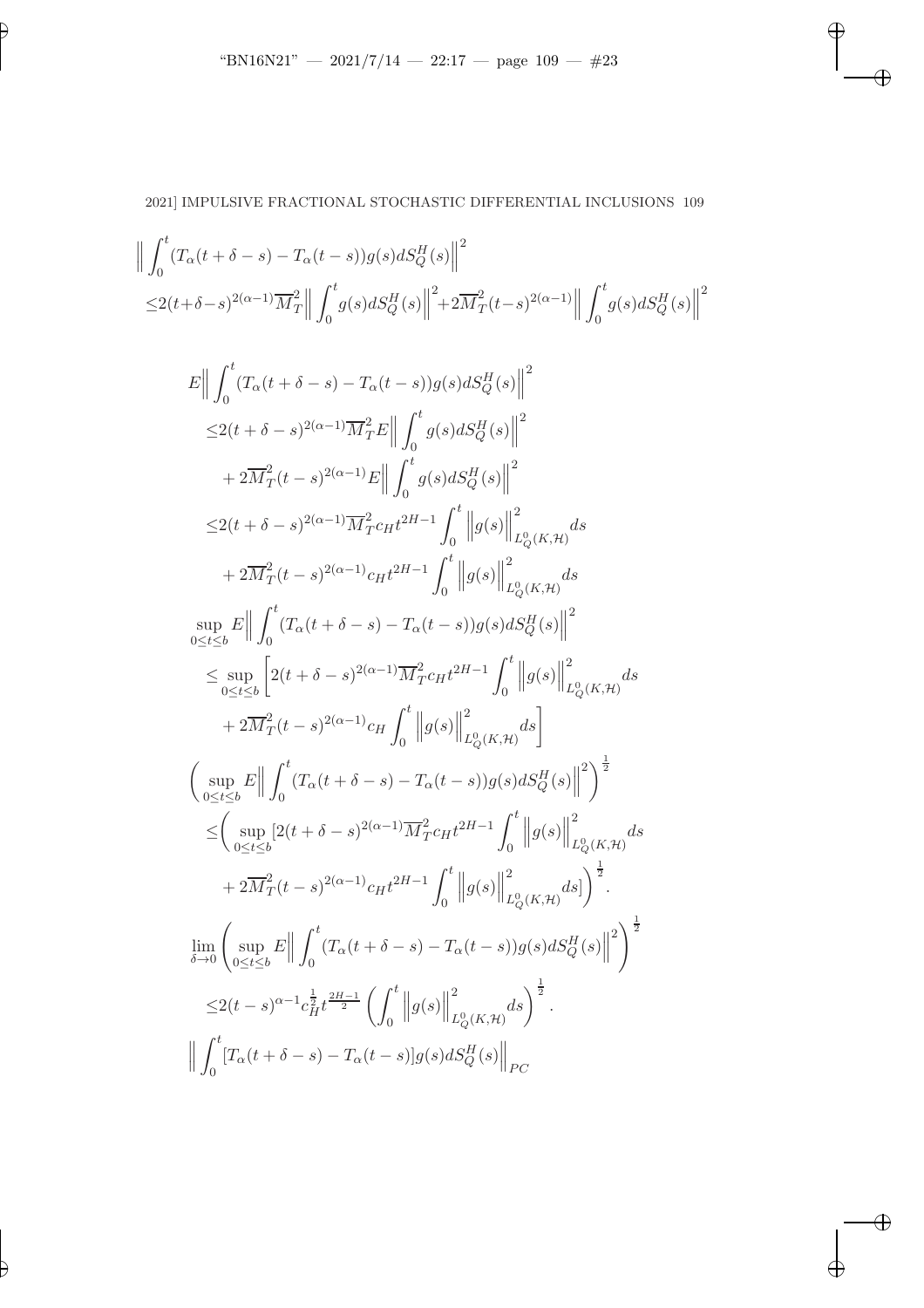$\overline{\oplus}$ 

✐

✐

 $\bigoplus$ 

$$
\leq 2(t-s)^{\alpha-1}c_H^{\frac{1}{2}}t^{\frac{2H-1}{2}}\left(\int_0^t\left\|g(s)\right\|_{L_Q^0(K,\mathcal{H})}^2ds\right)^{\frac{1}{2}}.
$$

For  $G_4$ , by the Holder's inequality we have

$$
\| \int_{t}^{t+\delta} T_{\alpha}(t+\delta-s)f(s)ds \|
$$
\n
$$
\leq \int_{t}^{t+\delta} \|T_{\alpha}(t+\delta-s)\| \|f(s)\| ds
$$
\n
$$
\leq \int_{t}^{t+\delta} (t+\delta-s)^{\alpha-1} \overline{M}_{T} \|f(s)\| ds
$$
\n
$$
\leq \overline{M}_{T} \int_{t}^{t+\delta} (t+\delta-s)^{\alpha-1} \|f(s)\| ds
$$
\n
$$
\leq \overline{M}_{T} \left( \int_{t}^{t+\delta} (t+\delta-s)^{(\alpha-1)p} ds \right)^{\frac{1}{p}} \left( \int_{t}^{t+\delta} \|f(s)\|^{q} ds \right)^{\frac{1}{q}}
$$
\n
$$
\leq \overline{M}_{T} \left( \int_{t}^{t+\delta} (t+\delta-s)^{\frac{(\alpha-1)q}{q-1}} ds \right)^{\frac{q-1}{q}} \left( \int_{t}^{t+\delta} \|\varphi^{q}(s)\| \Theta^{p} \|x\| ds \right)^{\frac{1}{p}}
$$
\n
$$
\leq \overline{M}_{T} \left( \int_{t}^{t+\delta} (t+\delta-s)^{\frac{\alpha-1}{q-1}} ds \right)^{q-1} \Theta \|x\| \left( \int_{t}^{t+\delta} \|\varphi^{q}(s)\| ds \right)^{\frac{1}{q}}
$$
\n
$$
\leq \overline{M}_{T} \left( \frac{\delta^{\omega}}{\omega} \right)^{q-1} \Theta \|x\| \|\varphi\|_{L^{\frac{1}{q}}(J,\mathbb{R}^{+})}.
$$

Where 
$$
\omega = \left(\frac{\alpha-1}{q-1}\right)q+1
$$
  
\n
$$
\left\|\int_{t}^{t+\delta} T_{\alpha}(t+\delta-s)f(s)ds\right\| \leq \overline{M}_{T}\left(\frac{\delta^{\omega}}{\omega}\right)^{q-1}\Theta\|x\| \|\varphi\|_{L^{\frac{1}{q}}(J,\mathbb{R}^{+})}
$$
\n
$$
\left\|\int_{t}^{t+\delta} T_{\alpha}(t+\delta-s)f(s)ds\right\|^{2} \leq \overline{M}_{T}^{2}\left(\frac{\delta^{\omega}}{\omega}\right)^{2(q-1)}\Theta^{2}\|x\| \|\varphi\|_{L^{\frac{1}{q}}(J,\mathbb{R}^{+})}^{2}
$$
\n
$$
E\| \int_{t}^{t+\delta} T_{\alpha}(t+\delta-s)f(s)ds\|^{2} \leq \overline{M}_{T}^{2}\left(\frac{\delta^{\omega}}{\omega}\right)^{2(q-1)}E\left(\Theta^{2}\|x\|\|\varphi\|_{L^{\frac{1}{q}}(J,\mathbb{R}^{+})}^{2}\right)
$$
\n
$$
\sup_{0\leq t\leq b} E\| \int_{t}^{t+\delta} T_{\alpha}(t+\delta-s)f(s)ds\|^{2}
$$
\n
$$
\leq \sup_{0\leq t\leq b} \overline{M}_{T}^{2}\left(\frac{\delta^{\omega}}{\omega}\right)^{2(q-1)}E\left(\Theta^{2}\|x\|\|\varphi\|_{L^{\frac{1}{q}}(J,\mathbb{R}^{+})}^{2}\right)
$$

✐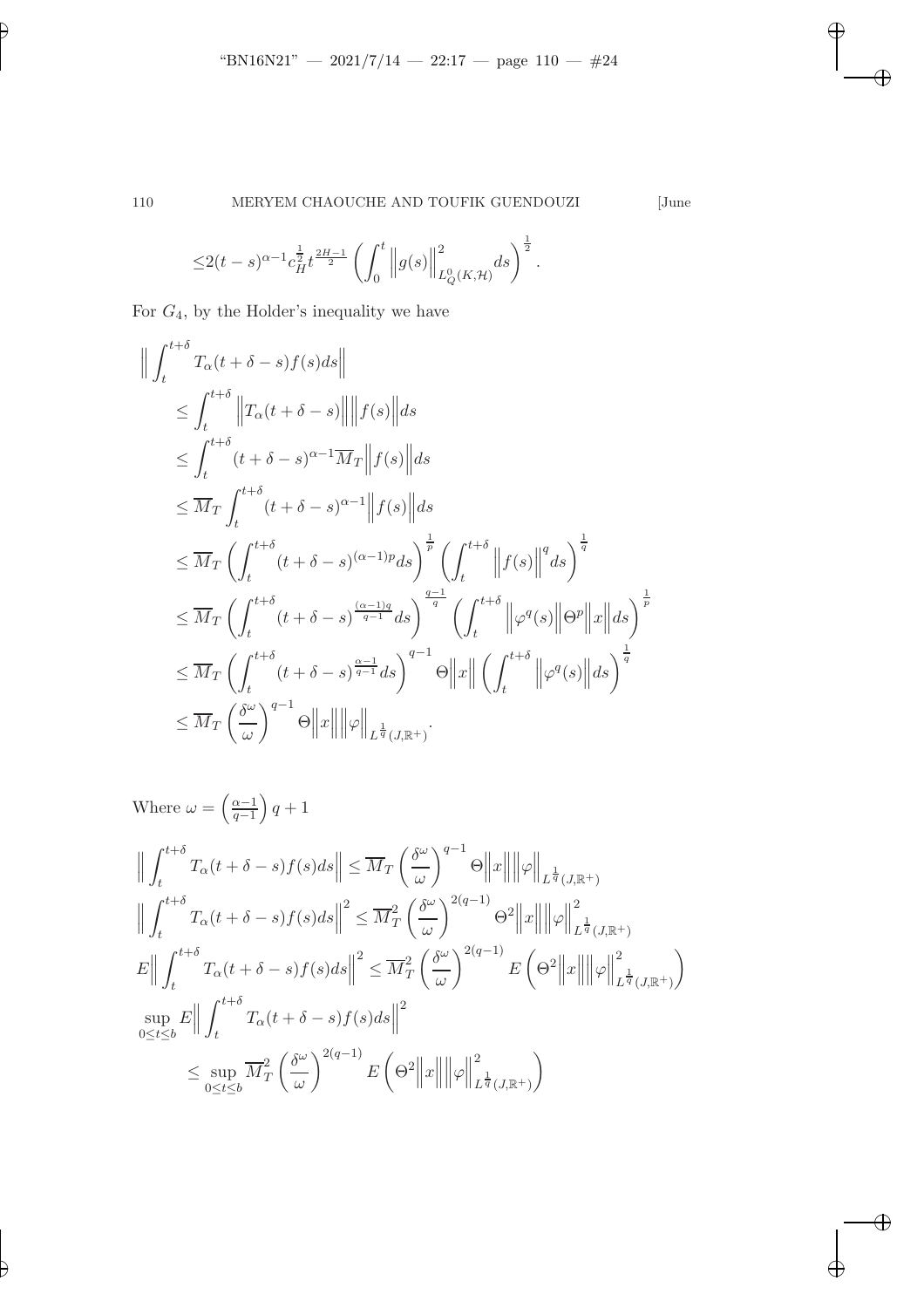$\overline{\oplus}$ 

 $\oplus$ 

✐

 $\bigoplus$ 

# 2021] IMPULSIVE FRACTIONAL STOCHASTIC DIFFERENTIAL INCLUSIONS 111

$$
\left(\sup_{0\leq t\leq b} E\left\|\int_{t}^{t+\delta} T_{\alpha}(t+\delta-s)f(s)ds\right\|^{2}\right)^{\frac{1}{2}}
$$
\n
$$
\leq \left(\sup_{0\leq t\leq b} \overline{M}_{T}^{2}\right)^{\frac{1}{2}} \left(\frac{\delta^{\omega}}{\omega}\right)^{q-1} E^{\frac{1}{2}}\left(\Theta^{2}\left\|x\right\|\left\|\varphi\right\|_{L^{\frac{1}{q}}(J,\mathbb{R}^{+})}^{2}\right)
$$
\n
$$
\lim_{\delta \to 0} \left(\sup_{0\leq t\leq b} E\left\|\int_{t}^{t+\delta} T_{\alpha}(t+\delta-s)f(s)ds\right\|^{2}\right)^{\frac{1}{2}} \leq 0.
$$

For  $G_5$  we have

✐

$$
\left\| \int_{t}^{t+\delta} T_{\alpha}(t+\delta-s)g(s) dS_{Q}^{H}(s) \right\| \leq \sup_{0 \leq t \leq b} T_{\alpha}(t+\delta-s) \left\| \int_{t}^{t+\delta} g(s) dS_{Q}^{H}(s) \right\|
$$
\n
$$
\left\| \int_{t}^{t+\delta} T_{\alpha}(t+\delta-s)g(s) dS_{Q}^{H}(s) \right\| \leq \sup_{0 \leq t \leq b} T_{\alpha}(t+\delta-s) \left\| \int_{t}^{t+\delta} g(s) dS_{Q}^{H}(s) \right\|
$$
\n
$$
\left\| \int_{t}^{t+\delta} T_{\alpha}(t+\delta-s)g(s) dS_{Q}^{H}(s) \right\|^{2}
$$
\n
$$
\leq \left( \sup_{0 \leq t \leq b} T_{\alpha}(t+\delta-s) \right)^{2} \left\| \int_{t}^{t+\delta} g(s) dS_{Q}^{H}(s) \right\|^{2}
$$
\n
$$
\leq \left( \sup_{0 \leq t \leq b} T_{\alpha}(t+\delta-s) g(s) dS_{Q}^{H}(s) \right\|^{2}
$$
\n
$$
\leq \left( \sup_{0 \leq t \leq b} T_{\alpha}(t+\delta-s) \right)^{2} E \left\| \int_{t}^{t+\delta} g(s) dS_{Q}^{H}(s) \right\|^{2}
$$
\n
$$
\leq M^{2} 2H(t+\delta-s)^{2H-1} \int_{t}^{t+\delta} \| g(s) \|_{L_{Q}^{0}(K,\mathcal{H})}^{2} ds.
$$
\n
$$
\sup_{0 \leq t \leq b} E \left\| \int_{t}^{t+\delta} T_{\alpha}(t+\delta-s)g(s) dS_{Q}^{H}(s) \right\|^{2}
$$
\n
$$
\leq M^{2} 2H \delta^{2H-1} \int_{t}^{t+\delta} \| g(s) \|_{L_{Q}^{0}(K,\mathcal{H})}^{2} ds
$$
\n
$$
\left( \sup_{0 \leq t \leq b} E \left\| \int_{t}^{t+\delta} T_{\alpha}(t+\delta-s)g(s) dS_{Q}^{H}(s) \right\|^{2} \right)^{\frac{1}{2}}
$$
\n
$$
\leq M\sqrt{2H}
$$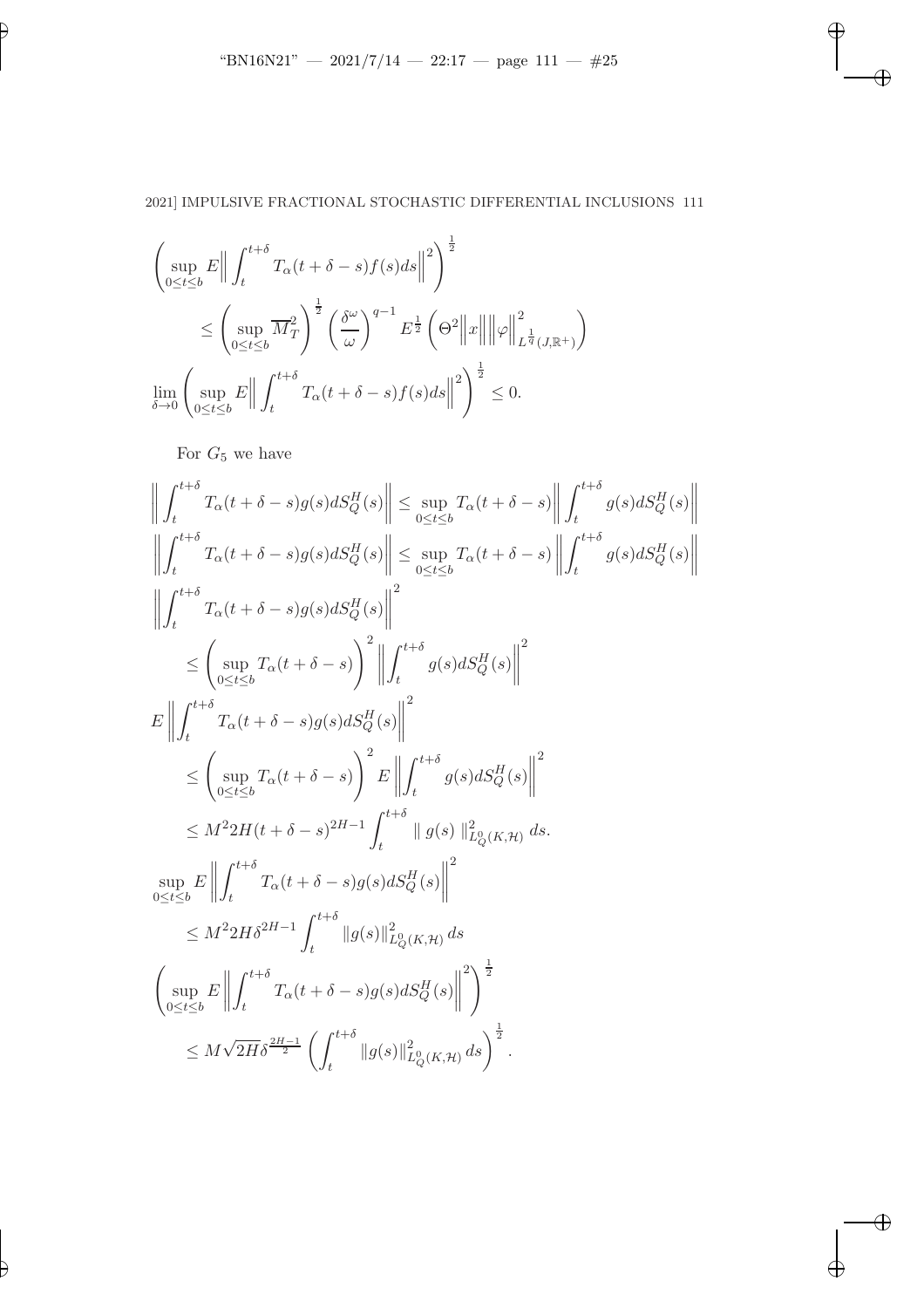$$
\lim_{\delta \to 0} \left( \sup_{0 \le t \le b} E \left\| \int_t^{t+\delta} T_\alpha(t + \delta - s) g(s) dS_Q^H(s) \right\|^2 \right)^{\frac{1}{2}} \le 0.
$$

Case 2. For  $i \in \{1, 2, ..., N\}$ , let  $t, t + \delta$  be two points in  $J_i$ . According to the definition of R, we have

$$
\|y^*(t+\delta) - y^*(t)\| = \|y(t+\delta) - y(t)\|.
$$
  

$$
\|y(t+\delta) - y(t)\| = \|S_{\alpha}(t+\delta)x_0 + \sum_{i=1}^N S_{\alpha}(t+\delta - t_i)I_i(x(t_i^-))
$$
  

$$
+ \int_0^{t+\delta} T_{\alpha}(t+\delta - s)f(s)ds + \int_0^{t+\delta} T_{\alpha}(t+\delta - s)g(s)ds_d^H(s)
$$
  

$$
- S_{\alpha}(t)x_0 - \sum_{i=1}^N S_{\alpha}(t-t_i)I_i(x(t_i^-))
$$
  

$$
- \int_0^t T_{\alpha}(t-s)f(s)ds - \int_0^t T_{\alpha}(t-s)g(s)ds_d^H(s) \Big\|.
$$
  

$$
\|y(t+\delta) - y(t)\| \leq \| (S_{\alpha}(t+\delta) - S_{\alpha}(t))x_0 \|
$$
  

$$
+ \sum_{k=1}^i \|S_{\alpha}(t+\delta - t_k)I_k(x(t_k^-)) - S_{\alpha}(t-t_k)I_k(x(t_k^-))\|
$$
  

$$
+ \left\| \int_0^{t+\delta} T_{\alpha}(t+\delta - s)f(s)ds - \int_0^t T_{\alpha}(t-s)f(s)ds \right\|
$$
  

$$
+ \left\| \int_0^{t+\delta} T_{\alpha}(t+\delta - s)g(s)ds_d^H(s) - \int_0^t T_{\alpha}(t-s)g(s)ds_d^H(s) \right\|
$$
  

$$
+ 3 \sum_{k=1}^i \|S_{\alpha}(t+\delta - t_k)I_k(x(t_k^-)) - S_{\alpha}(t-t_k)I_k(x(t_k^-))\|^2
$$
  

$$
+ 3 \left\| \int_0^{t+\delta} T_{\alpha}(t+\delta - s)f(s)ds - \int_0^t T_{\alpha}(t-s)f(s)ds \right\|^2
$$
  

$$
+ 3 \left\| \int_0^{t+\delta} T_{\alpha}(t+\delta - s)g(s)ds_d^H(s) - \int_0^t T_{\alpha}(t-s)f(s)ds \right\|^2
$$
  

$$
+ 3 \left\| \int_0^{t+\delta} T_{\alpha}(t+\delta - s)g(s)ds_d^H(s) - \int_0^t T_{\alpha}(t-s)g(s)ds_d^H(s) \right
$$

✐

✐

✐

✐

✐

.

 $\bigoplus$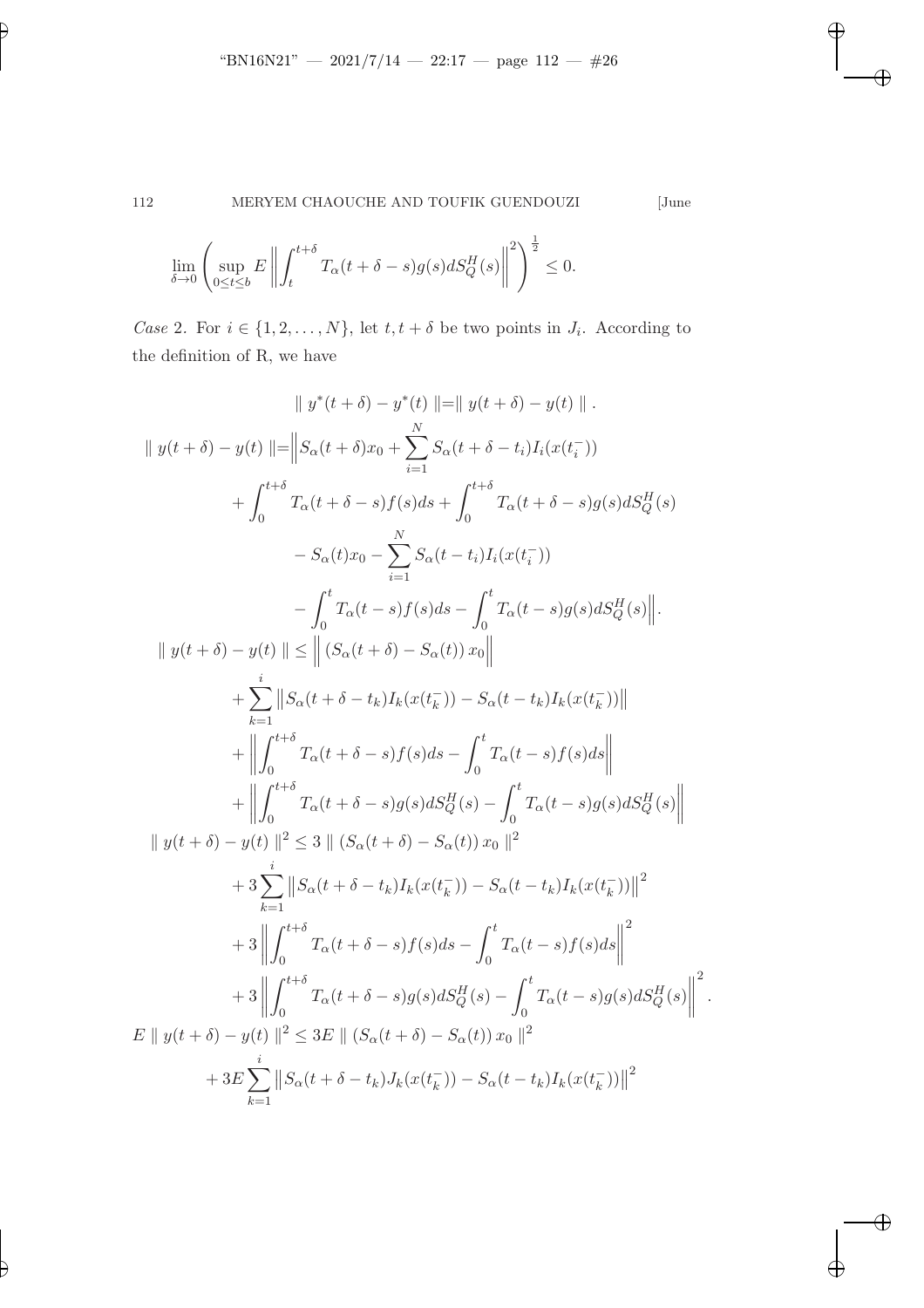# 2021] IMPULSIVE FRACTIONAL STOCHASTIC DIFFERENTIAL INCLUSIONS 113

$$
+3E\left\|\int_{0}^{t+\delta}T_{\alpha}(t+\delta-s)f(s)ds-\int_{0}^{t}T_{\alpha}(t-s)f(s)ds\right\|^{2}+3E\left\|\int_{0}^{t+\delta}T_{\alpha}(t+\delta-s)g(s)dS_{Q}^{H}(s)-\int_{0}^{t}T_{\alpha}(t-s)g(s)dS_{Q}^{H}(s)\right\|^{2}.
$$

✐

✐

✐

✐

$$
\sup_{0 \le t \le b} E \|y(t + \delta) - y(t)\|^2
$$
  
\n
$$
\le 3 \sup_{0 \le t \le b} E \| (S_{\alpha}(t + \delta) - S_{\alpha}(t)) x_0 \|^2
$$
  
\n
$$
+ 3 \sup_{0 \le t \le b} E \sum_{k=1}^i \| S_{\alpha}(t + \delta - t_k) J_k(x(t_k^-)) - S_{\alpha}(t - t_k) I_k(x(t_k^-)) \|^2
$$
  
\n
$$
+ 3 \sup_{0 \le t \le b} E \left\| \int_0^{t + \delta} T_{\alpha}(t + \delta - s) f(s) ds - \int_0^t T_{\alpha}(t - s) f(s) ds \right\|^2
$$
  
\n
$$
+ 3 \sup_{0 \le t \le b} E \left\| \int_0^{t + \delta} T_{\alpha}(t + \delta - s) g(s) dS_Q^H(s) - \int_0^t T_{\alpha}(t - s) g(s) dS_Q^H(s) \right\|^2.
$$

As in the first case we get

✐

✐

$$
\lim_{\delta \to 0} \| y(t + \delta) - y(t) \|_{PC} = 0.
$$

Case 3. When  $t = t_i$ ,  $i = 1, 2, ..., N$ , let  $\lambda > 0$  be such that  $t_i + \lambda \in J_i$  and  $\sigma > 0$  such that  $t_i < \sigma < t_i + \delta \leq t_{i+1}$ , then we have

$$
\| y^*(t_i + \delta) - y^*(t_i) \|_{PC} = \lim_{\sigma \to t_i^+} \| y(t_i + \delta) - y(\sigma) \|_{PC}.
$$

According to the definition of R we get

$$
\|y(t_i + \delta) - y(\sigma)\| = \left\|S_{\alpha}(t_i + \delta)x_0 + \sum_{k=1}^N S_{\alpha}(t_i + \delta - t_k)I_k(x(t_k^-))\right\|
$$
  
+ 
$$
\int_0^{t_i + \delta} T_{\alpha}(t_i + \delta - s)f(s)ds + \int_0^{t_i + \delta} T_{\alpha}(t_i + \delta - s)g(s)dS_Q^H(s)
$$
  
- 
$$
S_{\alpha}(\sigma)x_0 - \sum_{k=1}^N S_{\alpha}(\sigma - t_k)I_k(x(t_k^-)) - \int_0^{\sigma} T_{\alpha}(\sigma - s)f(s)ds
$$
  
- 
$$
\int_0^t T_{\alpha}(\sigma - s)g(s)dS_Q^H(s)\|.
$$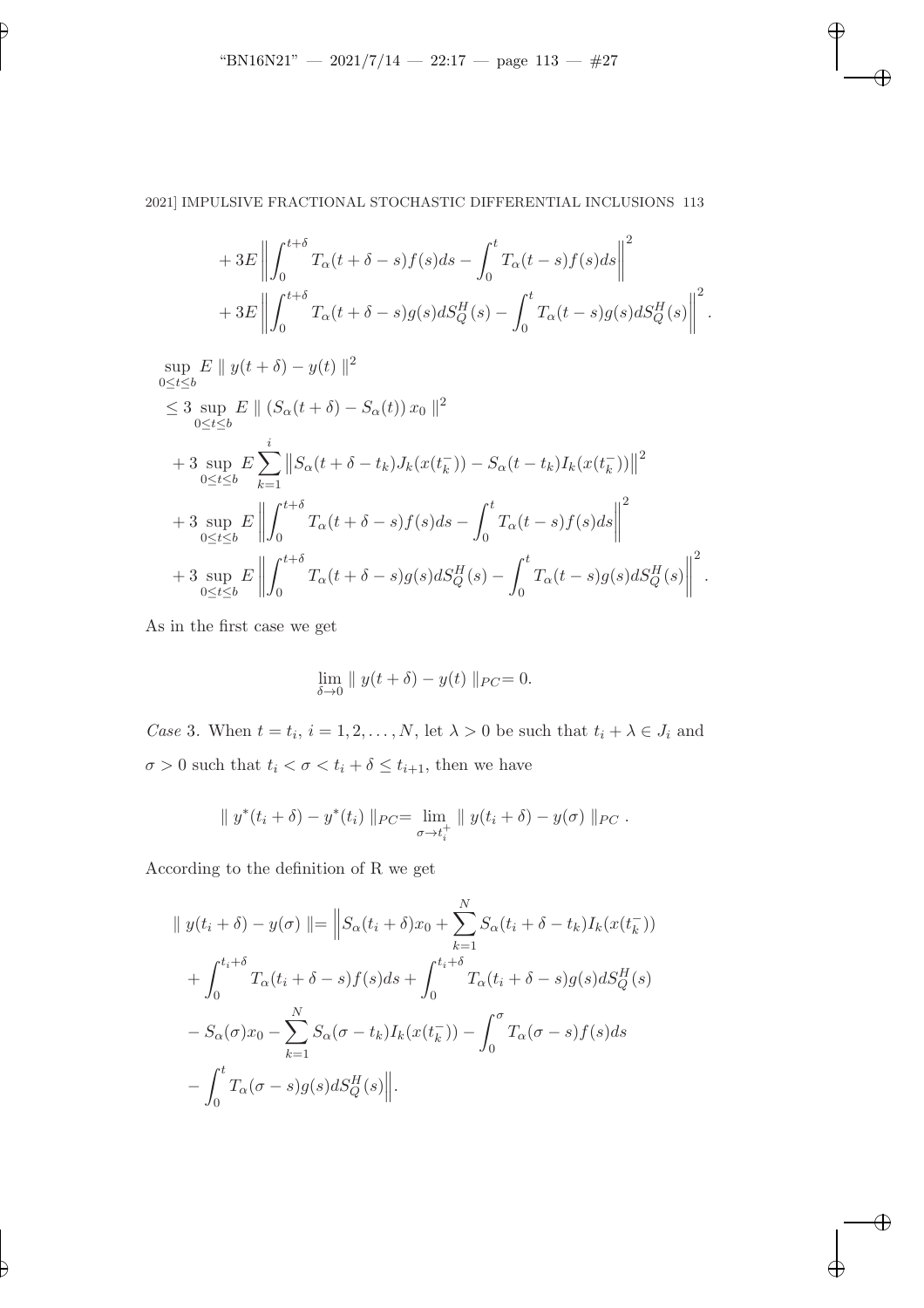✐

### 114 MERYEM CHAOUCHE AND TOUFIK GUENDOUZI [June

✐

✐

✐

✐

$$
\|y(t_i + \delta) - y(\sigma)\| \leq \| (S_{\alpha}(t_i + \delta) - S_{\alpha}(\sigma)) x_0 \| + \left\| \sum_{k=1}^N (S_{\alpha}(t_i + \delta - t_k) - S_{\alpha}(\sigma - t_k)) I_k(x(t_k^-)) \right\| + \left\| \int_0^{t_i + \delta} T_{\alpha}(t_i + \delta - s) f(s) ds - \int_0^{\sigma} T_{\alpha}(\sigma - s) f(s) ds \right\| + \left\| \int_0^{t_i + \delta} T_{\alpha}(t_i + \delta - s) g(s) dS_Q^H(s) - \int_0^{\sigma} T_{\alpha}(\sigma - s) g(s) dS_Q^H(s) \right\|.
$$

Arguing as in the first case we can see that

<span id="page-27-0"></span>
$$
\lim_{\delta \to 0, \sigma \to t_i^+} \| y(t_i + \delta) - y(\sigma) \| = 0 \tag{24}
$$

From the inequalities  $(23)-(24)$  $(23)-(24)$  we conclude that  $Z_{\overline{J}_i}$  is equicontinuous for every  $i = 1, 2, \ldots, m$ .

Now for every  $n \geq 1$ , the set  $B_n = \overline{conv}R(B_{n-1})$ . From step 1,  $B_n$ is a nonempty, closed and convex subset of  $\mathcal{PC}(J, H)$ . Moreover  $B_1 =$  $\overline{conv}R(B_0) \subseteq B_0$ . Also  $B_2 = \overline{conv}R(B_1) \subseteq \overline{conv}R(B_0) \subseteq B_1$  by induction the sequence  $(B_n)$ ,  $n \geq 1$  is decreasing sequence of nonempty, closed and bounded subsets of  $\mathcal{PC}(J,H)$ .

We need only to show that the subset  $B = \bigcap^{\infty}$  $n=1$  $B_n$  is nonempty and compact in  $\mathcal{PC}(J, H)$ . by Lemma [5,](#page-11-1) it is enough to show that

<span id="page-27-1"></span>
$$
\lim_{n \to \infty} \chi_{PC}(B_n) = 0. \tag{25}
$$

where  $\chi_{PC}$  is the Hausdorff measure of noncompactness on  $PC(J, H)$  defined in Section 2. In the next step we prove the equation [\(25\)](#page-27-1).

Step 4. Let  $n \geq 1$  be a fixed natural number and  $\varepsilon > 0$ . In view of Lemma [9,](#page-12-1) there exists a sequence  $(y_k)_{k\geq 1}$  in  $R(B_{n-1})$  such that

$$
\chi_{PC}(B_n) = \chi_{PC}R(B_{n-1}) \le 2\chi_k \{y_k : k \ge 1\} + \varepsilon.
$$

From the definition of  $\chi_{PC}$ , the above inequality becomes

<span id="page-27-2"></span>
$$
\chi_{PC}(B_n) \le 2 \max_{i=0,1,\dots,N} \chi_i(S_{\overline{J}_i}) + \varepsilon
$$
\n(26)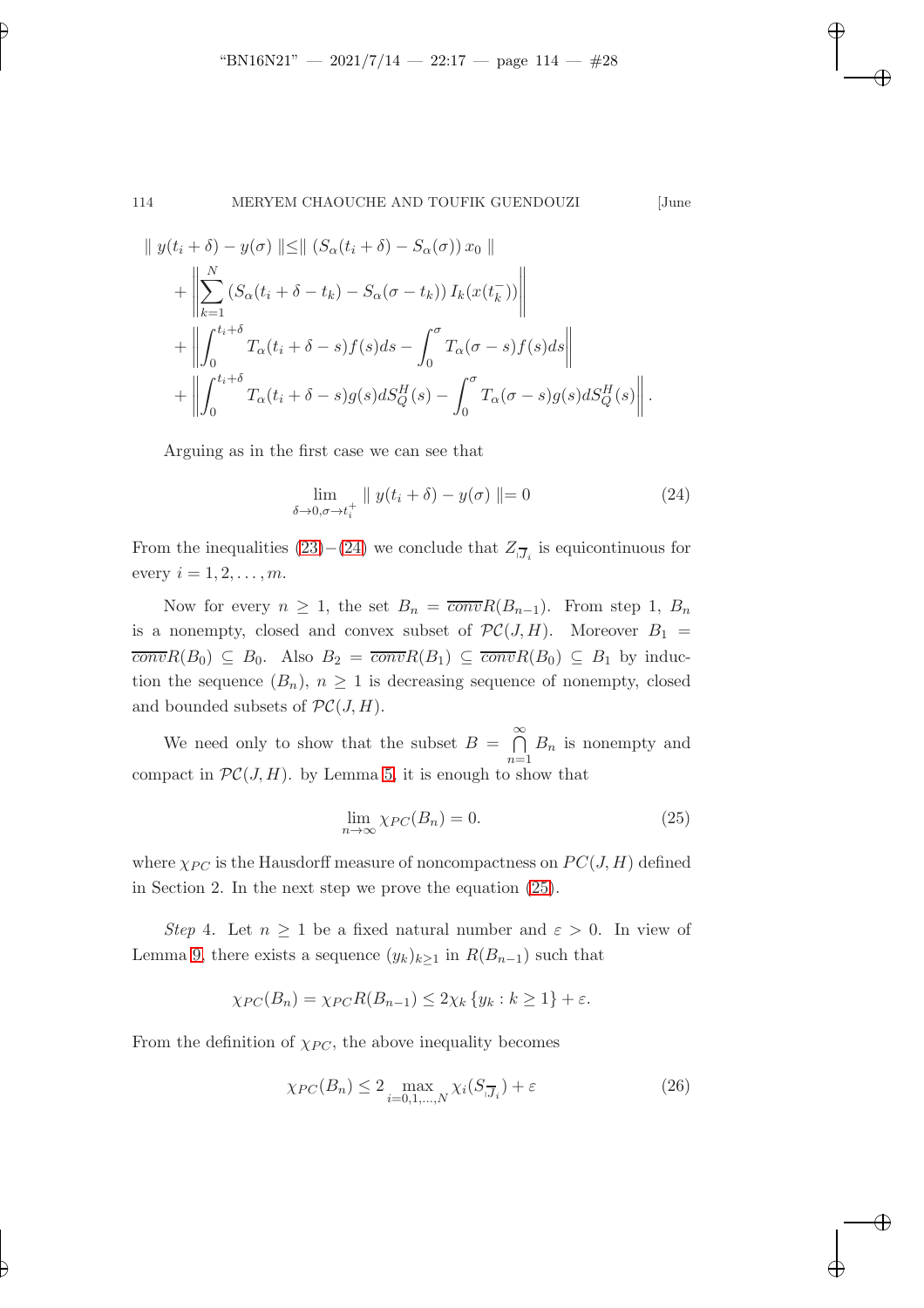✐

✐

✐

✐

✐

# 2021] IMPULSIVE FRACTIONAL STOCHASTIC DIFFERENTIAL INCLUSIONS 115

Where  $S = \{y_k : k \ge 1\}$  and  $\chi_i$  is the Hausdorff measure of noncompactness on  $C(J_i, H)$ . As we have done in the previous step, we can show that  $B_{n_1,\overline{J}_i}$ ,  $i = 0, 1, \ldots, N$  is equicontinuous. Then, by applying Lemma [11](#page-12-2) we get:

<span id="page-28-0"></span>
$$
\chi_i(S_{\overline{J}_i}) = \sup_{t \in \overline{J}_i} \chi(S(t)),
$$

where  $\chi$  is the Hausdorff measure of noncompactness on Z. Therefore, by using the nonsingularity of  $\chi$ , the inequality [\(26\)](#page-27-2) becomes

$$
\chi_{PC}(B_n) \le 2 \max_{i=0,1,\dots,N} \left[ \sup_{t \in \overline{J}_i} \chi(S(t)) \right] + \varepsilon = 2 \sup_{t \in J} \chi(S(t))
$$

$$
= 2 \sup_{t \in J} \chi \{ y_k(t) : k \ge 1 \} + \varepsilon. \tag{27}
$$

Now, since  $y_k \in R(B_{n-1}), k \ge 1$  there exists  $x_k \in B_{n-1}$  such that  $y_k \in$  $R(x_k)$ ,  $k \geq 1$ . By recalling the definition of R for every  $k \geq 1$  there is  $f_k \in S^1_{F(\cdot, x_k(\cdot))}$  such that for every  $t \in J$ 

$$
\chi \{y_k(t) : k \ge 1\} \le \begin{cases}\n\chi \{S_\alpha(t)x_0\} + \chi \left\{\int_0^t T_\alpha(t-s)f_k(s)ds : k \ge 1\right\} \\
+ \chi \left\{\int_0^t T_\alpha(t-s)g_k(s) dS_Q^H(s) : k \ge 1\right\}, t \in J_0 \\
\vdots \\
\chi \{S_\alpha(t)x_0\} + \sum_{p=1}^N \chi \left\{S_\alpha(t-t_p)I_p(x(t_p^-)) : k \ge 1\right\} \\
+ \chi \left\{\int_0^t T_\alpha(t-s)f_k(s)ds : k \ge 1\right\} \\
+ \chi \left\{\int_0^t T_\alpha(t-s)g_k(s) dS_Q^H(s) : k \ge 1\right\}, t \in J_N\n\end{cases}
$$
\n(28)

Hence, for every  $t \in J$  we have

$$
\chi\{S_{\alpha}(t)x_0 : k \ge 1\} = 0. \tag{29}
$$

Moreover for every  $p = 1, 2, ..., N$  and every  $t \in J$ 

$$
\chi\{S_{\alpha}(t - t_p)(I_p(x_k(t_p^-))) : k \ge 1\} = 0.
$$
\n(30)

In order to be able to estimate

$$
\chi \Big\{ \int_0^t T_\alpha(t-s) f_k(s) ds : k \ge 1 \Big\}.
$$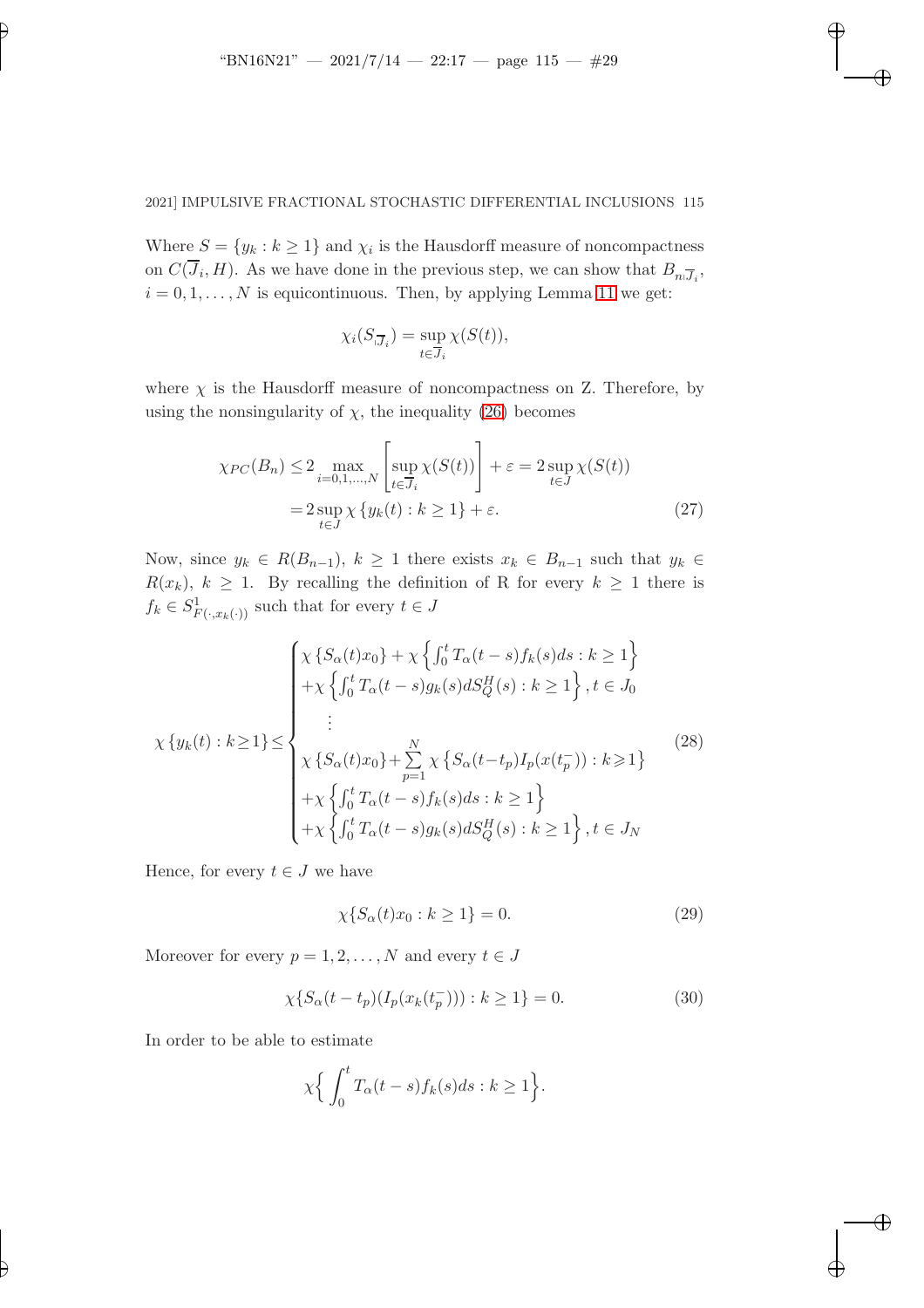✐

✐

✐

✐

We can see that from (H3) it holds that for a.e.  $t \in J$ 

✐

$$
\chi\{f_k(t) : k \ge 1\} \le \chi\{F(t, x_k(t)) : k \ge 1\}
$$
  
\n
$$
\le \beta(t)\chi\{x_k(t) : k \ge 1\}
$$
  
\n
$$
\le \beta(t)\chi(B_{n-1}(t))
$$
  
\n
$$
\le \beta(t)\chi_{PC}(B_{n-1}(t)) = \gamma(t).
$$

Furthermore, for any  $k \geq 1$ , by (H2), for almost  $t \in J$ , we have  $|| f_k(t) || \leq$  $\varphi(t)\Theta(r)$ . Consequently,  $f_k \in L^{\frac{1}{q}}(J,H)$ ,  $k \geq 1$ . Note that  $\gamma \in L^{\frac{1}{q}}(J,\mathbb{R}^+)$ . Then from Lemma [11,](#page-12-2) there exists a compact set  $K_{\varepsilon} \subseteq H$  and a measurable set  $J_{\varepsilon} \subset J$ . With a measure less than  $\varepsilon$ , and a sequence of functions  $\{g_k^{\varepsilon}\}\subset$  $L^{\frac{1}{q}}(J,H)$  such that for every  $s \in J$ ,  $\{g_k^{\varepsilon}(s): k \geq 1\} \subseteq K_{\varepsilon}$ , and  $|| f_k(s)$  $g_k^{\varepsilon}(s) \parallel \leq 2\gamma(s) + \varepsilon$ , for every  $k \geq 1$  and every  $s \in J_{\varepsilon}' = J - J_{\varepsilon}$ , then using Minkowski's inequality, we get

$$
\left\| \int_{J'_{\varepsilon}} T_{\alpha}(t-s)(f_{k}(s)-g_{k}^{\varepsilon}(s))ds \right\| \leq \overline{M}_{T}\eta \left[ \int_{J'_{\varepsilon}} (2\gamma(s)+\varepsilon)^{\frac{1}{q}} ds \right]^{q}
$$
  
\n
$$
\leq \overline{M}_{T}\eta \left[ \| 2\gamma(s) + \varepsilon \|_{L^{\frac{1}{q}}(J,\mathbb{R}^{+})} + \| \varepsilon \|_{L^{\frac{1}{q}}(J,\mathbb{R}^{+})} \right]
$$
  
\n
$$
\leq \overline{M}_{T}\eta \left[ \| 2\gamma(s) \|_{L^{\frac{1}{q}}(J,\mathbb{R}^{+})} + \| \varepsilon \|_{L^{\frac{1}{q}}(J,\mathbb{R}^{+})} \right]
$$
  
\n
$$
\leq 2\overline{M}_{T}\eta \left[ \| \gamma(s) \|_{L^{\frac{1}{q}}(J,\mathbb{R}^{+})} + \left( \int_{J} \varepsilon^{\frac{1}{q}} ds \right)^{q} \right]
$$
  
\n
$$
\leq 2\overline{M}_{T}\eta \left[ \| \gamma(s) \|_{L^{\frac{1}{q}}(J,\mathbb{R}^{+})} + \varepsilon b^{q} \right]
$$
  
\n
$$
\leq 2\overline{M}_{T}\eta \left[ \| \beta\chi_{PC}(B_{n-1}) \|_{L^{\frac{1}{q}}(J,\mathbb{R}^{+})} + \varepsilon b^{q} \right]
$$
  
\n
$$
\leq 2\overline{M}_{T}\eta \left[ \| \beta\chi_{PC}(B_{n-1}) \| \beta \|_{L^{\frac{1}{q}}(J,\mathbb{R}^{+})} + \varepsilon b^{q} \right].
$$

<span id="page-29-0"></span>Finally we get:

$$
\left\| \int_{J'_\varepsilon} T_\alpha(t-s)(f_k(s) - g_k^\varepsilon(s))ds \right\| \le 2\overline{M}_T \eta \left[ \chi_{PC}(B_{n-1}) \parallel \beta \parallel_{L^{\frac{1}{q}}(J,\mathbb{R}^+)} + \varepsilon b^q \right] \tag{31}
$$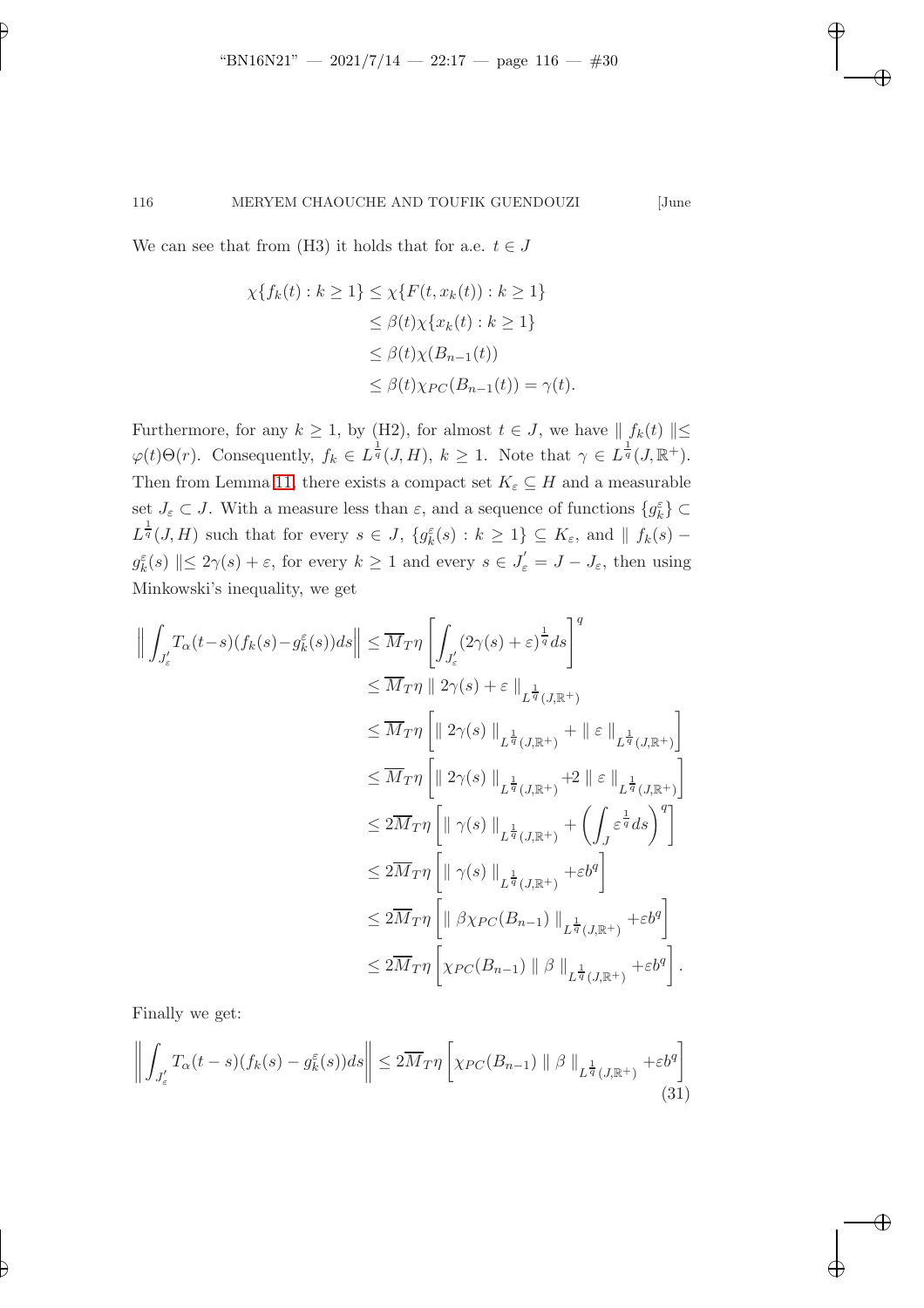$\overline{\oplus}$ 

✐

✐

 $\bigoplus$ 

# 2021] IMPULSIVE FRACTIONAL STOCHASTIC DIFFERENTIAL INCLUSIONS 117

By Holder's inequality, we have:

✐

✐

$$
\left\| \int_{J_{\varepsilon}} T_{\alpha}(t-s) f_{k}(s) ds \right\| \leq \int_{J_{\varepsilon}} \| T_{\alpha}(t-s) \| \| f_{k}(s) \| ds
$$
  
\n
$$
\leq \left( \int_{J_{\varepsilon}} \| T_{\alpha}(t-s) \|_{p}^{\frac{1}{p}} ds \right)^{p} \left( \int_{J_{\varepsilon}} \| f_{k}(s) \|_{q}^{\frac{1}{q}} ds \right)^{q}
$$
  
\n
$$
\leq \left( (t-s)^{\frac{\alpha}{p}} \right)^{p} \left( \overline{M}_{T}^{\frac{1}{p}} \right)^{p} \left( \int_{J_{\varepsilon}} ds \right)^{p} \left( \int_{J_{\varepsilon}} \| f_{k}(s) \|_{q}^{\frac{1}{q}} ds \right)^{q}
$$
  
\n
$$
\leq \eta \overline{M}_{T} \left( \int_{J_{\varepsilon}} (\Theta(r)\varphi(s))^{\frac{1}{q}} ds \right)^{q}
$$
  
\n
$$
\leq \eta \overline{M}_{T} \Theta(r) \left( \int_{J_{\varepsilon}} \varphi^{\frac{1}{q}}(s) ds \right)^{q}.
$$

Consequently we get

<span id="page-30-0"></span>
$$
\left\| \int_{J_{\varepsilon}} T_{\alpha}(t-s) f_{k}(s) ds \right\| \leq \eta \overline{M}_{T} \Theta(r) \left( \int_{J_{\varepsilon}} \varphi^{\frac{1}{q}}(s) ds \right)^{q} \tag{32}
$$

So by [\(31\)](#page-29-0) [\(32\)](#page-30-0), we derive

$$
\chi \left\{ \int_0^t T_\alpha(t-s) f_k(s) ds : k \ge 1 \right\}
$$
  
\n
$$
\le \chi \left\{ \int_{J'_\varepsilon} T_\alpha(t-s) f_k(s) ds : k \ge 1 \right\} + \chi \left\{ \int_{J_\varepsilon} T_\alpha(t-s) f_k(s) ds : k \ge 1 \right\}
$$
  
\n
$$
\le \chi \left\{ \int_{J'_\varepsilon} T_\alpha(t-s) \left( f_k(s) - g_k^\varepsilon(s) \right) ds : k \ge 1 \right\}
$$
  
\n
$$
+ \chi \left\{ \int_{J'_\varepsilon} T_\alpha(t-s) g_k^\varepsilon(s) ds : k \ge 1 \right\} + \chi \left\{ \int_{J_\varepsilon} T_\alpha(t-s) f_k(s) ds : k \ge 1 \right\}
$$
  
\n
$$
\le 2 \overline{M}_T \eta \left[ \chi_{PC}(B_{n-1}) \parallel \beta \parallel_{L^{\frac{1}{q}}(J,\mathbb{R}^+)} + \varepsilon b^q \right] + \eta \overline{M}_T \Theta(r) \left( \int_{J_\varepsilon} \varphi^{\frac{1}{q}}(s) ds \right)^q.
$$

By taking into account that  $\varepsilon$  is arbitrary, we get for all  $t \in J$ 

$$
\chi\left\{\int_0^t T_\alpha(t-s)f_k(s)ds : k\geq 1\right\} \leq 2\overline{M}_T \eta \chi_{PC}(B_{n-1}) \parallel \beta \parallel_{L^{\frac{1}{q}}(J,\mathbb{R}^+)}.
$$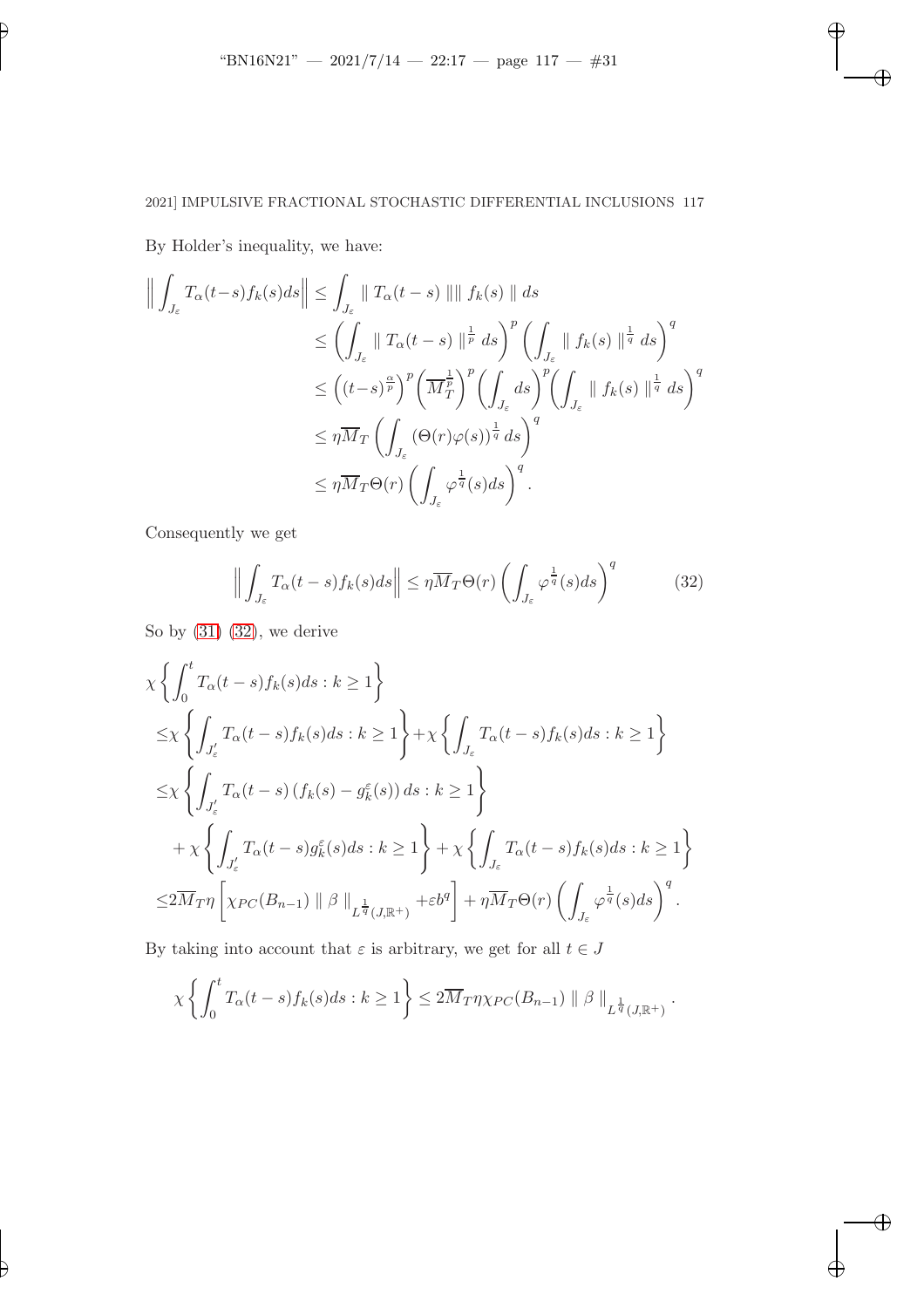$\overline{\oplus}$ 

 $\overline{\oplus}$ 

✐

 $\bigoplus$ 

In order to estimate

✐

$$
\chi \left\{ \int_0^t T_\alpha(t-s) g_k(s) dS_Q^H : k \ge 1 \right\}.
$$

We use Lemma [2](#page-8-2) in order to calculate the following majoration:

$$
E\Big\|\int_{0}^{t} T_{\alpha}(t-s)g_{k}(s) dS_{Q}^{H}(s)\Big\|_{H}^{2} \leq c_{H} t^{2H-1} \sum_{n=1}^{\infty} \int_{0}^{t} \|T_{\alpha}(t-s)g_{k}(s)Q^{\frac{1}{2}}e_{n}\|_{H}^{2} ds
$$
  
\n
$$
\sup_{0\leq t\leq b} E\Big\|\int_{0}^{t} T_{\alpha}(t-s)g_{k}(s) dS_{Q}^{H}(s)\Big\|_{H}^{2}
$$
  
\n
$$
\leq c_{H} t^{2H-1} \sum_{n=1}^{\infty} \int_{0}^{b} \|T_{\alpha}(t-s)g_{k}(s)Q^{\frac{1}{2}}e_{n}\|_{H}^{2} ds
$$
  
\n
$$
\Big\|\int_{0}^{t} T_{\alpha}(t-s)g_{k}(s) dS_{Q}^{H}(s)\Big\|_{PC}^{2} \leq c_{H} t^{2H-1} \sum_{n=1}^{\infty} \int_{0}^{b} \|T_{\alpha}(t-s)g_{k}(s)Q^{\frac{1}{2}}e_{n}\|_{H}^{2} ds.
$$

In an other hand we have:

$$
\sum_{n=1}^{\infty} \int_{0}^{b} \| T_{\alpha}(t-s) g_{k}(s) Q^{\frac{1}{2}} e_{n} \|_{H}^{2} ds \le \sum_{n=1}^{\infty} \int_{0}^{b} \| T_{\alpha}(t-s) \|^{2} \| g_{k}(s) Q^{\frac{1}{2}} e_{n} \|_{H}^{2} ds
$$
  

$$
\le \sum_{n=1}^{\infty} \| g_{k}(s) Q^{\frac{1}{2}} e_{n} \|_{H}^{2} \int_{0}^{b} \| T_{\alpha}(t-s) \|^{2} ds
$$
  

$$
\le \overline{M}_{T}^{2} \frac{b^{2\alpha-1}}{2\alpha-1} \sum_{n=1}^{\infty} \| g_{k}(s) Q^{\frac{1}{2}} e_{n} \|_{H}^{2},
$$

and we know that

$$
\sum_{n=1}^{\infty} \| g_k(s) Q^{\frac{1}{2}} e_n \|_{H}^{2} < \infty
$$

So we have

$$
\| \int_0^t T_\alpha(t-s) g_k(s) dS_Q^H(s) \|_{PC} \leq c_H \frac{b^{2H+2\alpha-2}}{2\alpha-1} \overline{M}_T^2 K.
$$

where

$$
K = \sum_{n=1}^{\infty} \| g_k(s) Q^{\frac{1}{2}} e_n \|_{H}^{2} < \infty
$$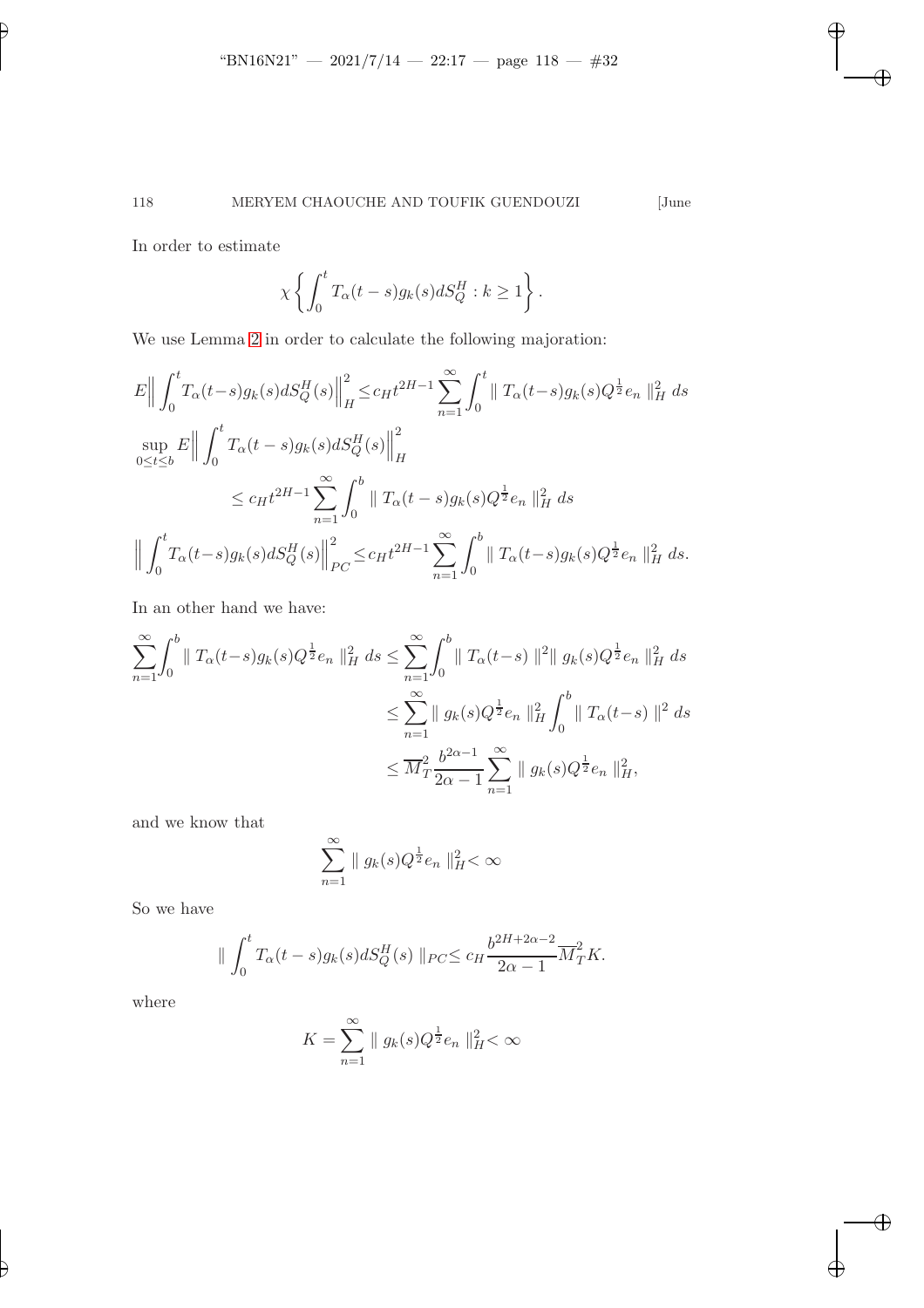✐

✐

✐

# 2021] IMPULSIVE FRACTIONAL STOCHASTIC DIFFERENTIAL INCLUSIONS 119

Then for every  $t \in J$ 

✐

✐

$$
\chi \left\{ \int_0^b T_\alpha(t-s)g(s)dS_Q^H(s) : k \ge 1 \right\} \le 0,
$$
  

$$
\chi \left\{ y_k(t) : k \ge 1 \right\} \le 2\overline{M}_T \eta \chi_{PC}(B_{n-1}) \parallel \beta \parallel_{L^{\frac{1}{q}}(J,\mathbb{R}^+)}.
$$

The inequality [\(27\)](#page-28-0) and the fact that  $\varepsilon$  is arbitrary, imply

$$
\chi_{PC}(B_n) \leq 2 \left[ 2 \overline{M}_T \eta \chi_{PC}(B_{n-1}) \parallel \beta \parallel_{L^{\frac{1}{q}}(J,\mathbb{R}^+)} \right].
$$

By the previous steps  $(1,2,3,4)$  we find that:

$$
0 \leq \chi_{PC}(B_n) \leq \left( 4\overline{M}_T \eta \parallel \beta \parallel_{L^{\frac{1}{q}}(J,\mathbb{R}^+)} \right)^{n-1} \chi_{PC}(B_1)
$$

Since this inequality is true for every  $n \in \mathbb{N}$ , by [\(16\)](#page-15-1) and by tending  $n \to \infty$ , we obtain

$$
\lim_{n \to \infty} \chi_{PC}(B_n) = 0.
$$

Step 5. In this step, we will apply Lemma [5.](#page-11-1) The goal is to prove that the set  $B = \bigcap^{\infty}$  $\bigcap_{n=1} B_n$  is a nonempty and compact subset of  $PC(J, H)$ . Moreover for every  $B_n$  being bounded, closed and convex, B is also bounded closed and convex. Let us check that  $R(B) \subseteq B$ . Indeed,  $R(B) \subseteq R(B_n) \subseteq$  $\overline{conv}R(B_n) = B_{n+1}.$ 

For every  $n \geq 1$ , therefore  $R(B) \subset \bigcap_{n=1}^{\infty}$  $\bigcap_{n=2} B_n$ . On the other hand  $B_n \subset B_1$  for every  $n \geq 1$ . So,

$$
R(B) \subset \bigcap_{n=2}^{\infty} B_n = \bigcap_{n=1}^{\infty} B_n = B
$$

Step 6. In this step we show that the graph of the multi-valued function  $R_{\beta}: B \to 2^B$  is closed. We consider a sequence  $\{x_n\}_{n\geq 1}$  in H with  $x_n \to x$ in H and let  $y_n \in R(x_n)$  with  $y_n \to y$  in  $PC(J, \mathcal{H})$ . we will show that  $y \in R(x)$ . By recalling the definition of R, there is  $f_n \in S^1_{F(\cdot,x_n(\cdot))}$  for any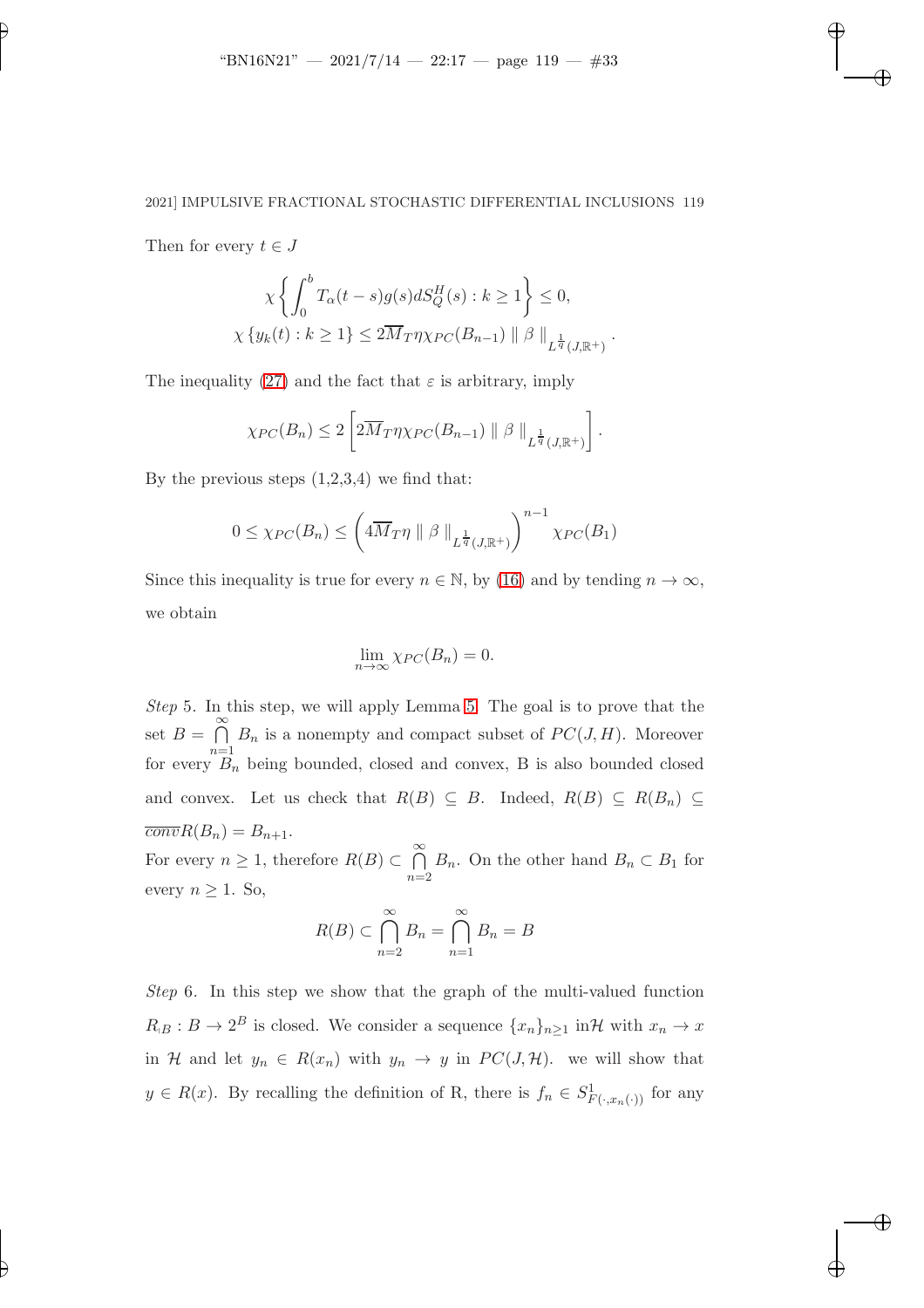✐

✐

✐

✐

 $n \geq 1$ , such that

<span id="page-33-0"></span>
$$
y_n(t) = \begin{cases} S_{\alpha}(t)x_0 + \int_0^t T_{\alpha}(t-s)f_n(s)ds + \int_0^t T_{\alpha}(t-s)g(s)dS_Q^H(s), & t \in J_0 \\ S_{\alpha}(t)x_0 + S_{\alpha}(t-t_1)I_1(t_1^-) + \int_0^t T_{\alpha}(t-s)f(s)ds \\ + \int_0^t T_{\alpha}(t-s)g(s)dS_Q^H(s), & t \in J_1 \\ \vdots \\ S_{\alpha}(t)x_0 + \sum_{k=0}^i S_{\alpha}(t-t_k)I_k(x(t_k^-)) + \int_0^t T_{\alpha}(t-s)f_n(s)ds \\ + \int_0^t T_{\alpha}(t-s)g(s)dS_Q^H(s), & t \in J_i, 1 \le i \le N \end{cases}
$$
(33)

Observe that for every  $n \geq 1$  and for a.e.  $t \in J$ 

$$
\parallel f_n(t) \parallel \leq \varphi(t)\Theta(\parallel x_n(t) \parallel) \leq \varphi(t)\Theta(r)
$$

This show that the set  $\{\{f_n : n \geq 1\}$  is integrably bounded. In addition, the set  $\{f_n(t) : n \geq 1\}$  is relatively compact for a.e.  $t \in J$  by the assumption (H3) and the convergence of  $\{x_n\}_{n\geq 1}$ , imply that

$$
\chi\{f_n(t) : n \ge 1\} \le \chi\{F(t, x_n) : n \ge 1\} \le \beta(t)\chi\{x_n(t) : n \ge 1\},\
$$

then  $\chi\{f_n(t) : n \geq 1\} = 0$ .

So the sequence  $\{f_n\}_{n\geq 1}\}$  is semi-compact, hence by Lemma [4](#page-11-0) it is weakly compact in  $L^1(J, \mathcal{H})$ . So without loss of generality we can assume that  $f_n$  converges weakly to a function  $L^1(J, \mathcal{H})$ . From Mazur's lemma, for every  $j \in \mathbb{N}$  there exist a natural number  $k_0(j) > j$  and a sequence of nonnegative real numbers  $\lambda_{j,k}, k = j, \ldots, k_0(j)$  such that  $\sum_{i=1}^{k_0(j)}$  $_{k=j}$  $\lambda_{j,k} = 1$ and the sequence of convex combinations  $z_j =$  $\sum_{i=1}^{k_0(j)}$  $\sum_{k=j} \lambda_{j,k} f_k, j \ge 1$  converges strongly to f in  $L^1(J, \mathcal{H})$  as  $j \to \infty$ . So we may suppose that  $z_j(t) \to f(t)$ for a.e. $t \in J$ .

Let t be such that  $F(t, \cdot)$  is upper semicontinuous. Then, for any neighborhood U of  $F(t, \cdot)$ , there is a natural number  $n_0 \in \mathbb{N}$  so that for any  $n \geq n_0$ we have  $F(t, x_n(t)) \subseteq U$ .

✐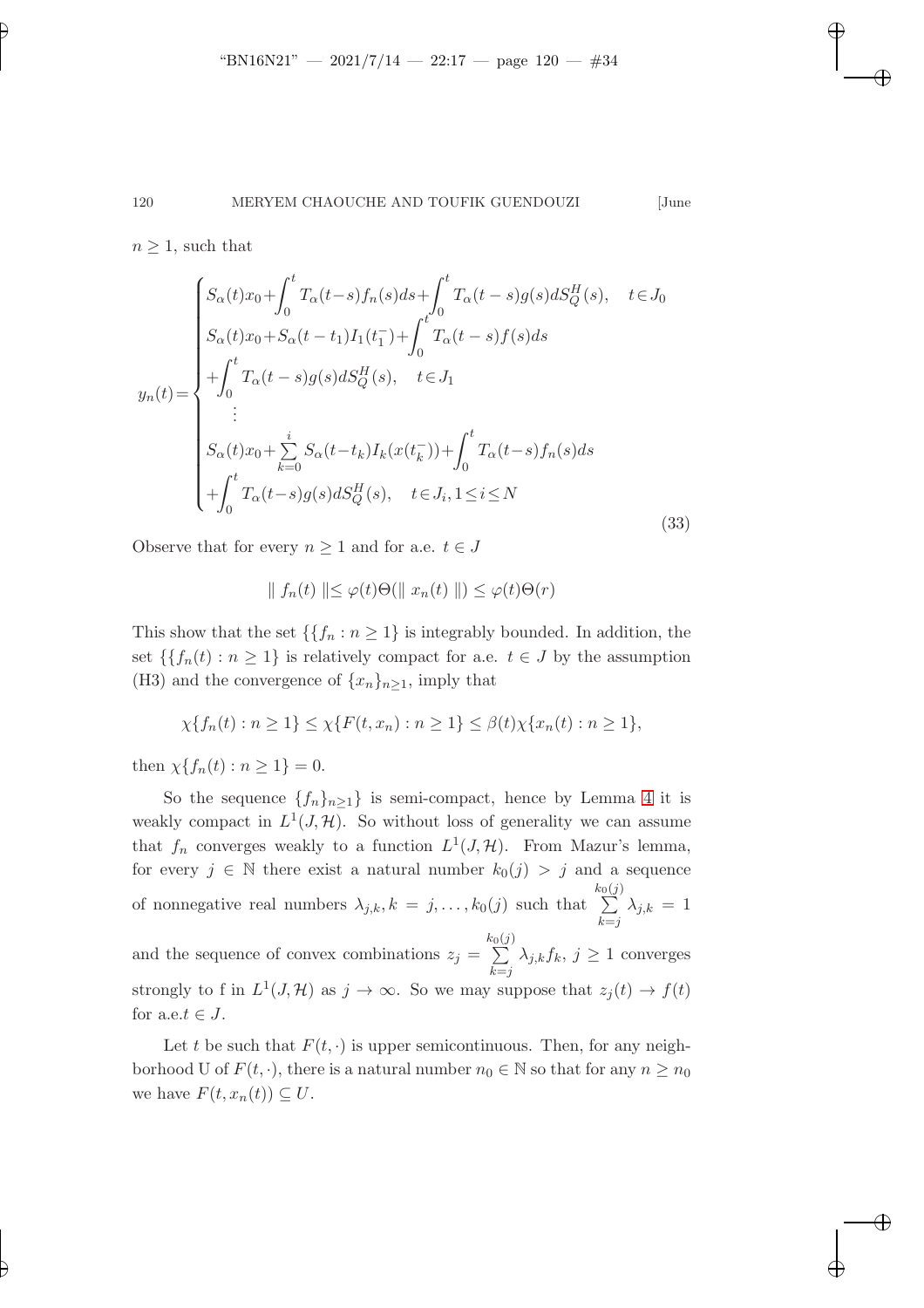✐

✐

✐

✐

✐

# 2021] IMPULSIVE FRACTIONAL STOCHASTIC DIFFERENTIAL INCLUSIONS 121

Because the values of F are convex and compact, Definition [5](#page-11-2) tells us that

$$
\bigcap_{j\geq 1} \overline{conv}\bigg(\bigcup_{n\geq j} F(t,x_n(t))\bigg) \subseteq F(t,x(t)).
$$

As in step 1, from Mazur's theorem, there is a sequence  $\{z_n : n \geq 1\}$  of convex combinations of  $f_n$  such that for a.e. $t \in J$ 

$$
f(t) \in \bigcap_{j\geq 1} \overline{\{z_n(t) : n \geq j\}} \subseteq \bigcap_{j\geq 1} \overline{conv}(\{f_n(t) : n \geq j\})
$$

and  $z_n$  converges strongly to  $f \in L^1(J, \mathcal{H})$ . then, for a.e.  $t \in J$ 

$$
f(t) \in \bigcap_{j\geq 1} \overline{\{z_n(t) : n \geq j\}} \subseteq \bigcap_{j\geq 1} \overline{conv} \{ \{f_n(t) : n \geq j\}
$$

$$
\subseteq \bigcap_{j\geq 1} \overline{conv} \bigg(\bigcup_{n\geq j} F(t, x_n(t))\bigg) \subseteq F(t, x(t)).
$$

Then, by the continuity of g,  $S_{\alpha}$ ,  $T_{\alpha}$ ,  $I_k(k = 1, 2, ..., N)$  and by the same arguments used in step 1, we get from relation [\(33\)](#page-33-0) that

$$
y(t) = \begin{cases} S_{\alpha}(t)x_0 + \int_0^t (t-s)^{\alpha-1} T_{\alpha}(t-s) f(s) ds \\ + \int_0^t (t-s)^{\alpha-1} T_{\alpha}(t-s) g(s) dS_Q^H(s), t \in J_0 \\ \vdots \\ S_{\alpha}(t)x_0 + \sum_{k=0}^i S_{\alpha}(t-t_k) I_k(x(t_k^-)) + \int_0^t (t-s)^{\alpha-1} T_{\alpha}(t-s) f(s) ds \\ + \int_0^t (t-s)^{\alpha-1} T_{\alpha}(t-s) g(s) dS_Q^H(s), t \in J_i, 1 \le i \le N \end{cases}
$$
(34)

Therefore,  $y \in R(x)$ . This show that the graph of R is closed.

As a result of the step 1-5 the multivalued  $R_B : B \to 2^B$  is closed and  $\chi_{PC}$ -condensing, with nonempty convex compact values. By applying the fixed point theorem and Lemma [6](#page-12-3) there exist  $x \in B$  such that  $x \in R(x)$ . Then x is a PC-mild solution for the problem  $(1)$ .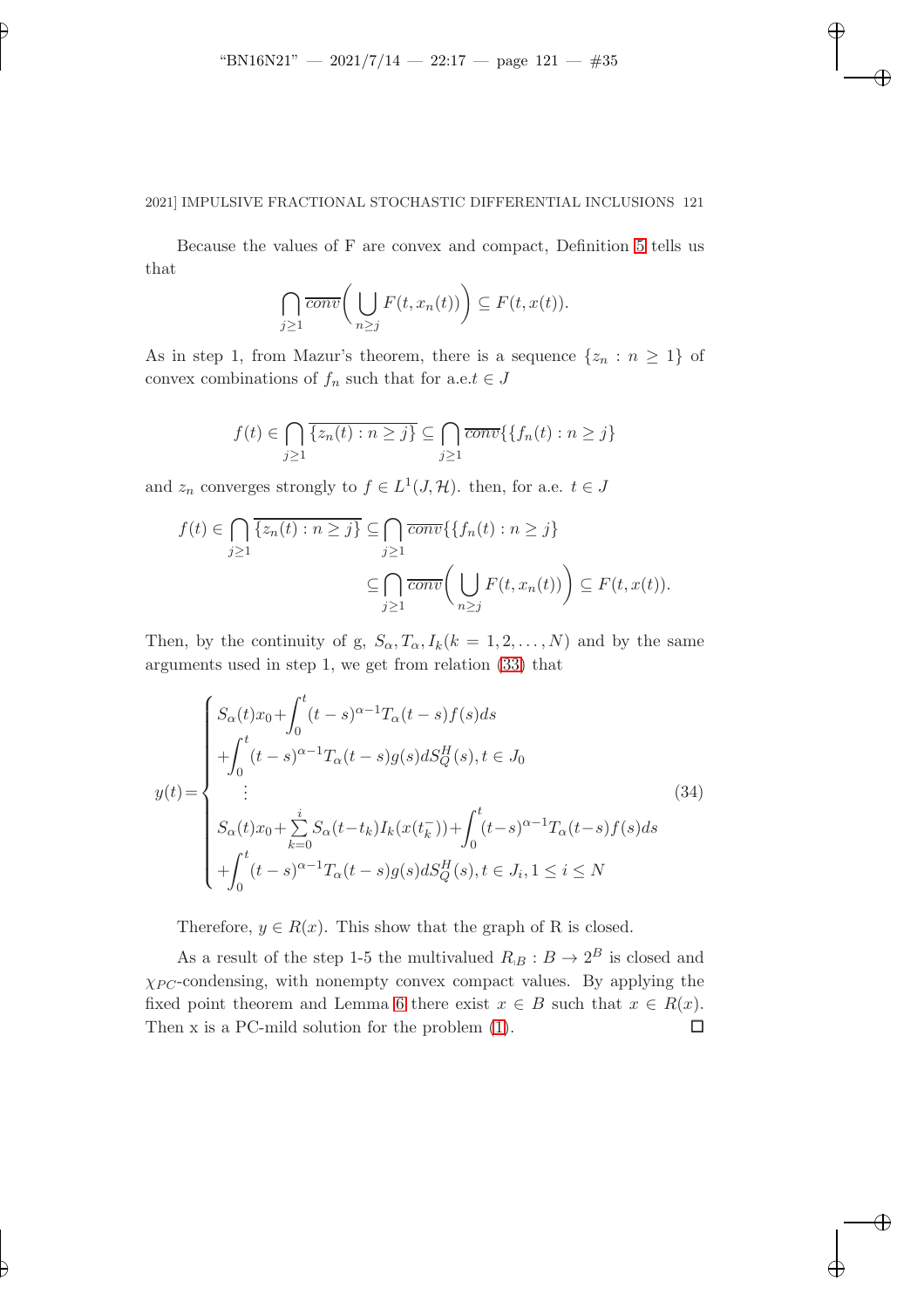✐

✐

✐

✐

# 4. Example

We consider the differential stochastic inclusion of the form

$$
\begin{cases}\nc_{D_t} \frac{1}{2} y(t, z) \in \Delta y(t, z) + F(t, y_t) + g(t) \frac{dS_Q^H}{dt} & t \in [0, 1], \ z \in [0, \pi] \\
y(t, 0) = y(t, \pi) = 0, \\
y(\tau, z) = \varphi(\tau, z)(\tau, z) \in [0, 1] \times [0, \pi] \\
y(t, z) = \int_0^t \eta_i(t - s) y(s, z) ds.\n\end{cases}
$$

Where  $\eta_i : \mathbb{R} \longrightarrow \mathbb{R}$  is continuous.

✐

✐

We take  $\mathcal{H} = L^2[0,1]$  Hilbert spaces endowed with the norm  $\|\cdot\|$  and  $g: J \longrightarrow L^0_Q(\mathcal{H}, \mathcal{H})$ , where  $L^0_Q(\mathcal{H}, \mathcal{H})$  be the space of all operators Q Hilbert Schmidt.

Now we define the operator  $A = \Delta$ .

$$
D(A) = \{ u \in C^{2+\lambda}[0, \pi] : u(0) = \pi \quad and \quad u(\pi) = 0 \}
$$

it is easy to see that the operator A is sectorial.

Now we suppose that  $f_i: [0,1] \times \mathcal{H} \longrightarrow \mathcal{H}$ 

- i  $f_1, f_2$  are measurable and upper semi continuous.
- ii  $f_1, f_2$  are increasing functions
- iii  $f_i(t) < \varphi(t) \Theta \parallel x \parallel, \quad i = 1, 2$

Then we can transform the problem as follows

$$
\begin{cases} ^{c}D_{t}^{\alpha}x(t) \in Ax(t) + F(t, x_{t}) + g(t) \frac{dS_{Q}^{H}}{dt}, t \in (s_{i}, t_{i+1}], i = 0, 1, ..., N \\ x(0) = \varphi \in \mathcal{B}, \\ x(t) = I_{i}(t, x_{t}), t \in (t_{i}, s_{i}], i = 1, ..., N. \end{cases}
$$

From our assumptions on  $(i)$ −(ii) it follows that the multivalued function satisfy the conditions  $(H_1) - (H_2)$ .

All the assumptions in Theorem (3.1) are satisfied so our inclusion has a mild solution.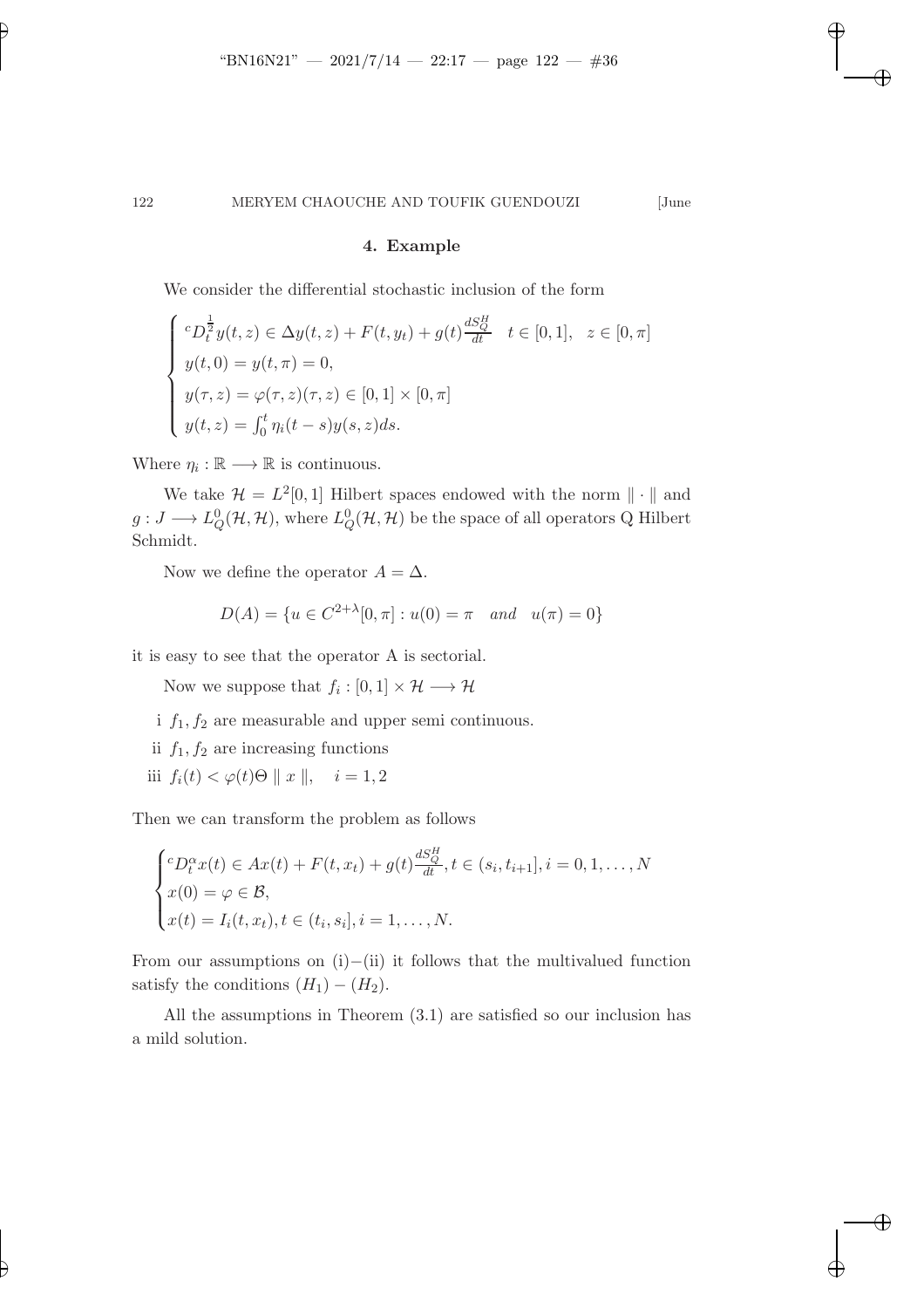✐

✐

✐

✐

✐

### 2021] IMPULSIVE FRACTIONAL STOCHASTIC DIFFERENTIAL INCLUSIONS 123

# 5. Conclusion

In this paper we prove the existence of mild solution of impulsive fractional stochastic differential inclusion driven by Sub-fractional Brownian motion with infinite delay and sectorial operators. By using fixed point theory and Hausdorff measure of noncompactness, we investigated the stochastic differential inclusions, finally we have presented an example to illustrate the applicability of the new results.

#### Acknowledgment

This work was supported by the Thematic Agency of Research in Science and Technology ATRST- Algeria.

### References

- <span id="page-36-0"></span>1. S. Abbas, M. Benchohra and G. M. N'Guérékata Topics in fractional Differential Equations, Springer, New York, ( 2012).
- <span id="page-36-1"></span>2. R. P. Agarwal, M. Benchohora and S. Hamani, Asurvey on existence results for bounday value problems of nonlinear fractional differential equations and inclusions, Act Appl. Math., 109 (2010), No.3, 973-1033.
- <span id="page-36-2"></span>3. R. P. Agarwal, M. Belmekki and M. Benchohora, Asurvey on semilinear differential equations and inclusions involving Riemann-Liouville fractional derivative, Adv. Differ. Equ., 2009, 981728 (2009).
- <span id="page-36-3"></span>4. B. Ahmad, R. P. Agarwal and A. Alsaedi, fractional differential equation and inclusions with semiperiodic and three-point boundary conditions, *Boundary Value Problems*, (20016), 2016:28.
- <span id="page-36-8"></span>5. J. P. Aubin and H. Frankoeska, Set-valued Analysis, Birkhuser, Boston, Basel, Berlin 1990.
- <span id="page-36-4"></span>6. M. Benchoh, J. Henderson, S. K. Ntouyas and A. Ouahab, Existence results for fractional order functional differential equations with infinite delay , J. Math. Anal. Appl., 338 (2008), No.2, 1340-1350.
- <span id="page-36-5"></span>7. M. Benchoh, J. Henderson, S. K. Ntouyas and A. Ouahab, Impulsive Differential Equations and Inclusions, Hindawi, Philadelphia, 2007.
- <span id="page-36-6"></span>8. T. L. G. Bojdecki, L. G. Gorostiza and A. Talarczyk, Some extensions of fractional Brownian motion and sub-fractional Brownian motion related to particle systems, Elect. Commun. Probab., 12 (2007), 161-172.
- <span id="page-36-7"></span>9. T. L. G. Bojdecki, L. G. Gorostiza and A. Talarczyk, Sub-fractional Brownian motion and its relation to occupation times, Stat. Prob. Lett., 69 (2004), 405-419.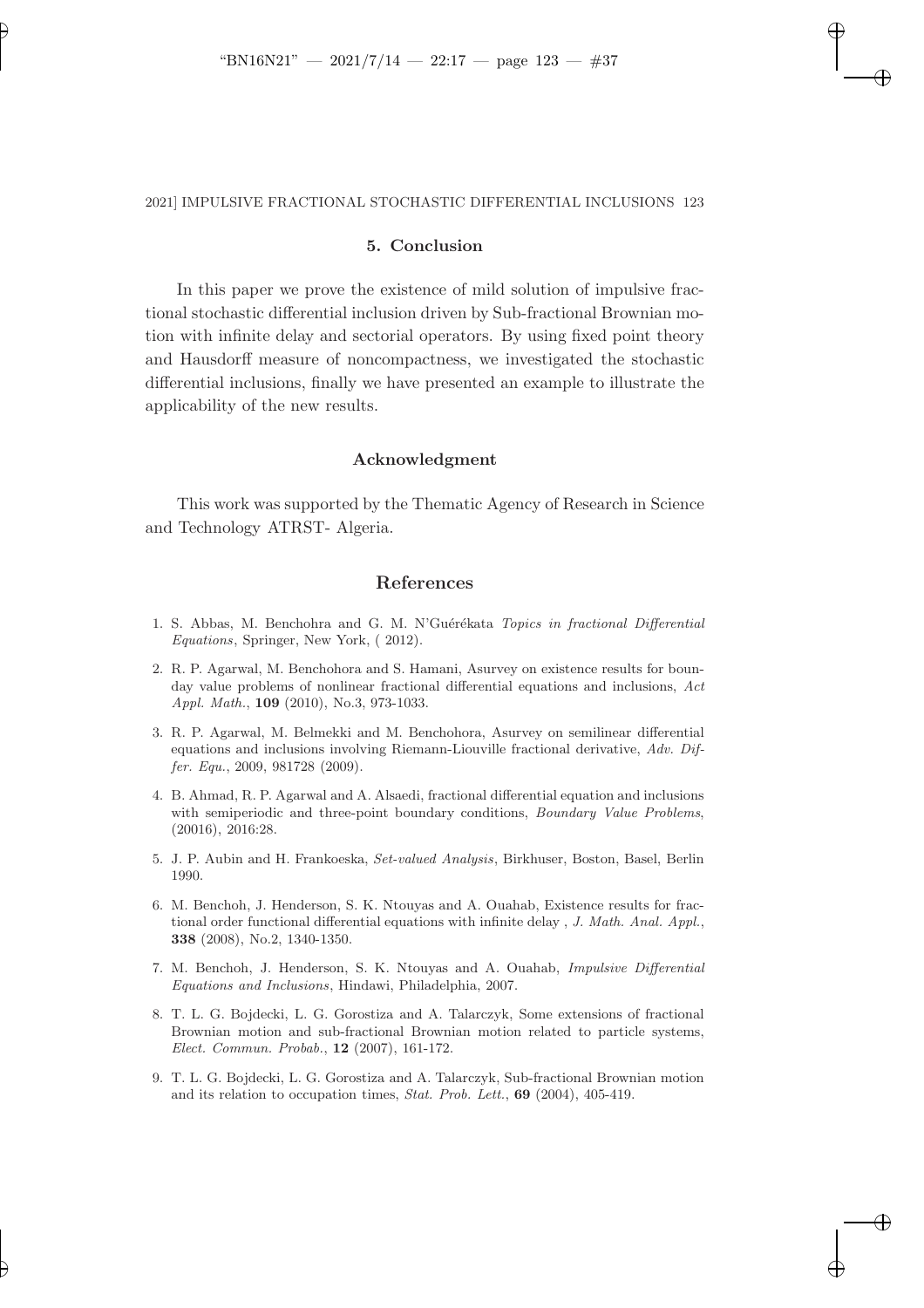✐

✐

✐

#### 124 MERYEM CHAOUCHE AND TOUFIK GUENDOUZI [June

✐

- <span id="page-37-11"></span>10. A. Boudaoui, T. Caraballo and A. Ouahab, Existence of mild solutions to stochastic delay evolution equations with a fractional Brownian motion and impulse, Stoch. Anal. Appl., 33 (2015), 244-258.
- <span id="page-37-12"></span>11. A. Boudaoui, T. Caraballo and A. Ouahab, Impulsive stochastic functional differential inclusion driven by a fractional Brownian motion with infinite delay, Math. Meth. Appl. Scien., **39** (2016), No.6, 1435-1451.
- <span id="page-37-9"></span>12. B. Boufoussi and S. Hajji, Functional differential equations driven by a fractional Brownian motion, Comput. Math. With Appl. Scien., 62 (2011), 746-754.
- <span id="page-37-3"></span>13. J. Cao, Y. Luo and G. Liu, Some results for impulsive fractional differential inclusions with infinite delay and sectorial operators in Banach spaces, Appl. Math. Comput., 273 (2016), 237-257.
- <span id="page-37-10"></span>14. T. Caraballo, M. J. Garrido-Atienza and T. Taniguchi, The existence and exponential behavior of solutions to stochastic delay evolution equations with a fractional Brownian motion, Nonl. Anal., 74 (2011), 3671-3684.
- <span id="page-37-13"></span>15. K. Dzhaparidze and H. Van Zanten, A series expansion of fractional Brownian motion, Probab. Theory Relat. Fields, 102 (2004), 39-5.5.
- <span id="page-37-2"></span>16. M. Feckan, Y. Zhou and J. Wang, On the concept and existence of solution for impulsive fractional differential equations, Commun. Nonlinear Sci. Numer. Simul., 17 (2012), No.7, 3050-3060.
- <span id="page-37-4"></span>17. J. R. Graef, J. Henderson and A. Ouahab, Impulsive differential inclusions: A fixed point Approach, De Gruyter Series in Nonlinear Analysis and Applications, 20 (2013).
- <span id="page-37-6"></span>18. T. Guendouzi and L. Bousmaha, Existence of solutions for fractional partial neutral stochastic function integro-differential inclusions with state-dependent delay and analytic resolvent operators, Vietnam J. Math., 43 (2015), No.4, 687-704.
- <span id="page-37-7"></span>19. T. Guendouzi and L. Bousmaha, Approximate controlability of fractional neutral stochastic functional integro-differential inclusions with infinite delay Qual, Theory Dyn. Syst., **13** (2014), No.1, 89-119.
- <span id="page-37-8"></span>20. T. Guendouzi and O. Benzatout, Existence of mild solutions for impulsive fractional stochastic differential inclusions with state-dependent delay, Ch. J. Math., V 2014 (2014), Article ID 981714, 13 pages.
- <span id="page-37-14"></span>21. J. K. Hale and J. Kato, Phase spaces for retarded equations with infinite delay, Funkc. Ekvacioj., 21 (1978), 11-41.
- <span id="page-37-0"></span>22. A. A. Kilbas, H. M. Srivastava and J. J. Trujillo, Theory and Applications of Fractional Differential Equations, Elsevier Science B.V, Amsterdam, 2006.
- <span id="page-37-1"></span>23. A. A. Levakov and M. M. Vas'kovskii, Existence of solutions of stochastic differential inclusions with standard and fractional Brownian motion,  $\text{Diff}e$ . Equa., 51 (2015), No.8, 991-997.
- <span id="page-37-5"></span>24. A. Lin and L. Hu, Existence results for impulsive neutral stochastic functional integro differential inclusions with non local initial conditions, Comput. Math. with Appl., 59 (2010), 64-73.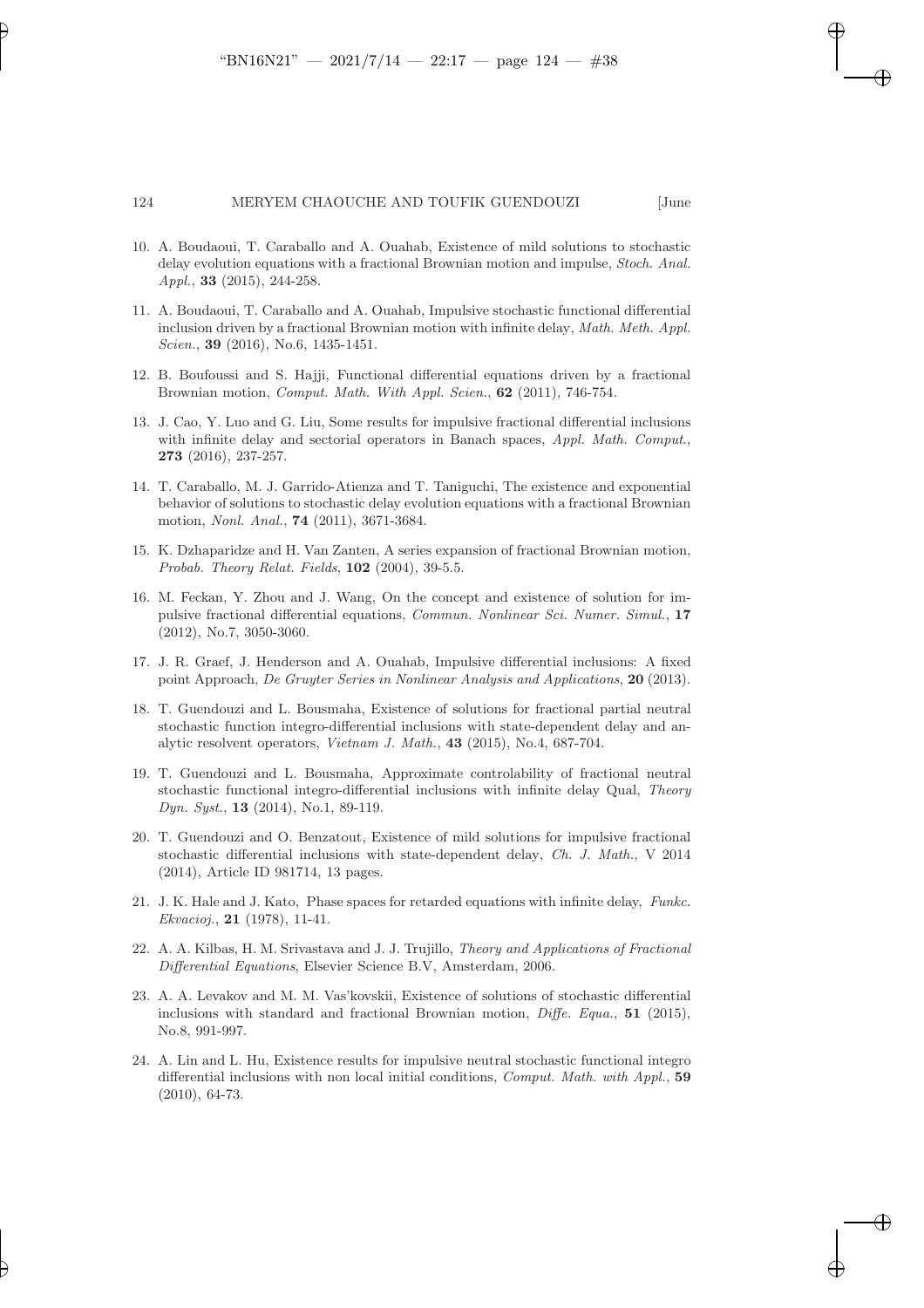✐

✐

✐

✐

✐

#### 2021] IMPULSIVE FRACTIONAL STOCHASTIC DIFFERENTIAL INCLUSIONS 125

- <span id="page-38-5"></span>25. B. B. Mandelbrot and J. W. V. Ness, Fractional Brownian motions, fractional noises and applications, SIAM. Rev., 10 (1968), 422-37.
- <span id="page-38-11"></span>26. I. Mendy, Parametric estimation for sub-fractional Ornstein- Uhlenbeck process, J. Stat. Plan. inference, 143 (2013), 633-674.
- <span id="page-38-0"></span>27. K. S. Miller and B. Ross, An Introduction to the Fractional Calculus and Fractional Differential Equations, John Wiley and Sons, New York. 1993.
- <span id="page-38-1"></span>28. S.K. Ntouyas, S. Etemad, On the existence of solutions for fractional differential inclusions with sum and integral boundary conditions, Appl. Math. Comput, 266 (2015), 235-243.
- <span id="page-38-12"></span>29. D. Nualart, The Malliavin Calculus and related Topics, 2nd edn. Springer, Berlin, 2006.
- <span id="page-38-2"></span>30. A. Ouahab, Fractional semilinear differential inclusions, Comput. Math. Appl., 64 (2012), 3235-3252.
- <span id="page-38-4"></span>31. J. Y. Park and J. U. Jeong, Existence results for impulsive neutral stochastic functional integro- differential inclusions with infinite delays, Adv. Differ. Eq., 2014: 17 (2014).
- 32. I. Podlubny, Fractional Differential Equations, Academic Press, San Diego, 1999.
- <span id="page-38-6"></span>33. Y. Ren, X. Cheng and R. Sakthivel On time-dependent stochastic evolution equations driven by fractional Brownian motion in Hilbert space with finite delay, Math. meth. Appl. Scien., 37 (2013), 2177-2184.
- <span id="page-38-7"></span>34. Y. Ren, X. Cheng and R. Sakthivel, Impulsive neutral stochastic functional integrodifferential equations with infinite delay driven by fBm, Appl. Math. Comput, 247 (2014), 205-212.
- <span id="page-38-8"></span>35. Y. Ren, T. Hou and R. Sakthivel, Non-densely defined impulsive neutral stochastic functional differential equations driven by fBm in Hilbert space with infinite delay, Front. Math. China, 10 (2015), No.2, 351-365.
- 36. Y. V. Rogovchenko, Nonlinear impulse evolution systems and applications to population models, J. Math. Anal. Appl., 207 (1997), 300-315.
- <span id="page-38-10"></span>37. G. Shen and C. Chen, Stochastic integration with respect to the sub-fractional Brownian with  $H \in (0, \frac{1}{2})$ , *Stat. Prob. Letters*, **82** (2012), 240-251.
- <span id="page-38-9"></span>38. C. Tudor, Some properties of the sub-fractional Brownian motion, Stochastics: An Intenational Jourmal of Probability and Stochastic Processes, 79 (2007), 431-448.
- <span id="page-38-3"></span>39. J. Wang, A.G. Ibrahim and M. Feckan, Nonlocal impulsive fractional differential inclusions with fractional sectorial operators on Banach spaces, Appl. Math. Comput, 257 (2015), 103-118.
- <span id="page-38-13"></span>40. Z. Yan and X. Yan, Existence of solutions for impulsive partial stochastic neutral integro differential equations with state-dependent delay, Collect. Math., 64 (2013), 235-250.